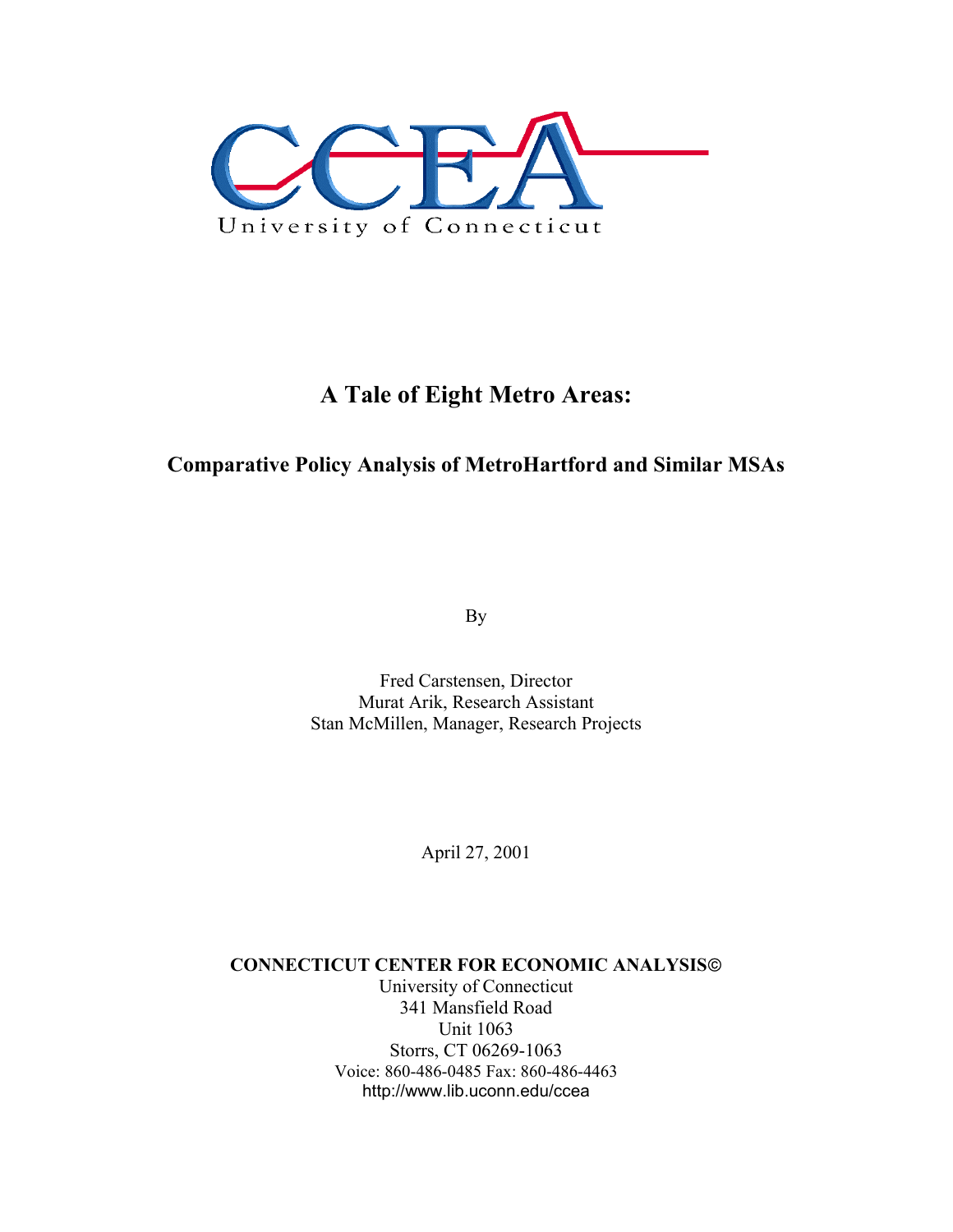Comparative Analysis of MetroHartford with Seven Similar Metropolitan Areas

### **I. Introduction**

At the dawn of the  $21^{st}$  century, many MSAs (Metropolitan Statistical Areas)<sup>1</sup> are exerting significant efforts to enter the new century as highly competitive units in a variety of economic and social areas. These efforts wrestle with the challenge of identifying what critical elements in the MSA are missing, what elements should be reformed, and what elements should be maintained or reinforced. Whatever the focus of these initiatives, the common objective is to increase the MSA's economic competitiveness and relative performance. For these purposes, some MSAs focus on infrastructure, some on amenities, some on government structure, some on knowledge variables, each seen as the best way to boost their region. Most of these efforts take their cue from a variety of studies comparing and ranking MSAs according to certain categories. In this spirit, the Connecticut Center for Economic Analysis developed "The MetroHartford Benchmarking Project," which had its first annual release in January 1999. This study analyzed 56 comparably sized MSAs. Using factor analysis, it identified Economic Vitality, Quality of Life and Socio-Economic Productivity as three important factors that describe the performance of the 56 MSAs.

This study helped identify seven MSAs with which to compare MetroHartford in much greater detail. Five of the MSAs are "high performers" in the original Benchmarking Project, and all are capital cities; two are "low performers" and MetroHartford's closest neighbors: Albany and Providence. In addition to the variables in each of the three factor categories we added three more categories: Socio-Cultural Amenities and Physical Infrastructure, Social Capital, and Government Structure. Our reasoning for choosing these categories is twofold: (1) Some of the variables in these categories significantly affect the quality of the variables in the first three categories; and, (2) some of the variables in these categories have a significant and direct impact on the overall economy. They are also to some extent qualitative categories that can not be incorporated easily into the original MetroHartford benchmarking framework.

### **a. Purpose of Study**

The purpose of this study is to compare eight MSAs and identify factors that explain why some of them perform significantly better. More specifically, it seeks to identify why MetroHartford

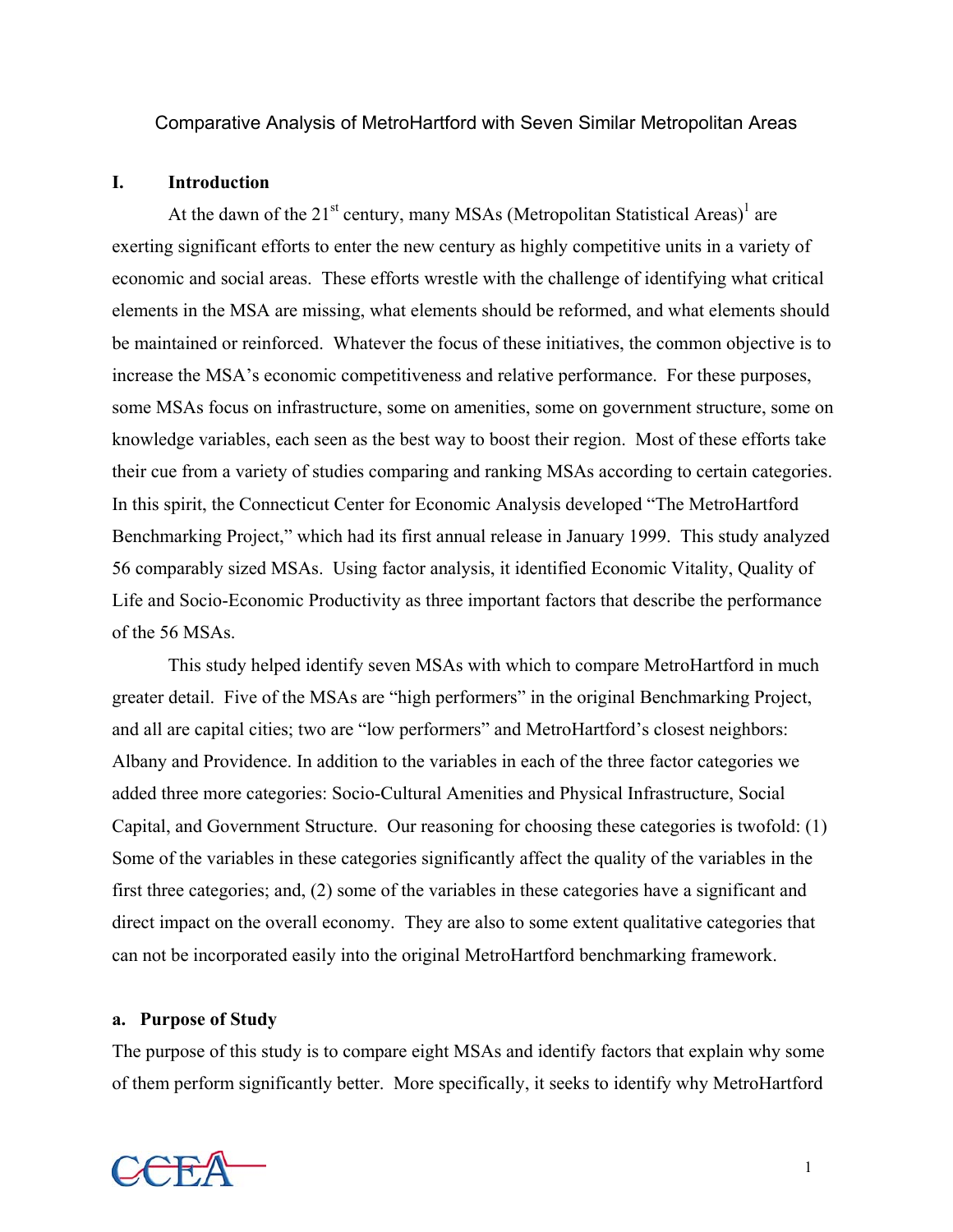performance lags behind five of the MSAs. This detailed assessment should then lead to policy suggestions for MetroHartford. There is an important caveat with respect to this study: it builds on the analysis done in the "MetroHartford Benchmarking Project" (MHBP), Phase I study. That study was carried out at the MSA level, which means that it might not capture everything at the city level. Therefore, policy insights developed at the MSA level may need to be refined or adjusted to fit circumstances at the city level.

# **b. Rationale Behind Comparing Eight MSAs**

The choice of these MSAs (see Table 1) is based on three important factors: similarity in geography, demography, and political status. These similarities are as follows:

- i. They are all mid-sized MSAs in terms of population
- ii. The central cities of these MSAs are capitol cities.
- iii. They have all access to a major river running through the central city.

Considering these commonalities, it should be illuminating to see and to understand why some of them are enjoying marked economic success, attracting businesses and people, while others are not. In addition, analyzing why some of the MSAs are growing faster and adapting new technologies and techniques better than others should give us some important insights into what kinds of socio-economic policies the poorer performing MSAs might consider pursuing in their efforts to catch up with the successful ones.

# **c. Method of Selection of Categories and Variables**

The categories used to analyze these MSAs come initially from the MHBP-Phase I project. Based on the results of factor analysis, the project identified three significant categories: Quality of Life, Economic Vitality, and Socio-Economic productivity. To these we added (nonstatistically) three more categories, and assigned several new variables. These are Socio-Cultural Amenities and Infrastructure, Social Capital, and Government Structure. Tables 2 through 7 lay out all variables and their descriptions. We identified standardized or per capita values for each MSA under each factor, then ranked them from the best to worst (1 being the "best," 8 being the "worst"). In some areas, we used nominal measures due to the nature of the variables. Having done this, we focused on how MetroHartford is doing in each category overall and with respect to each variable within each category. If the difference in performance in a given variable or

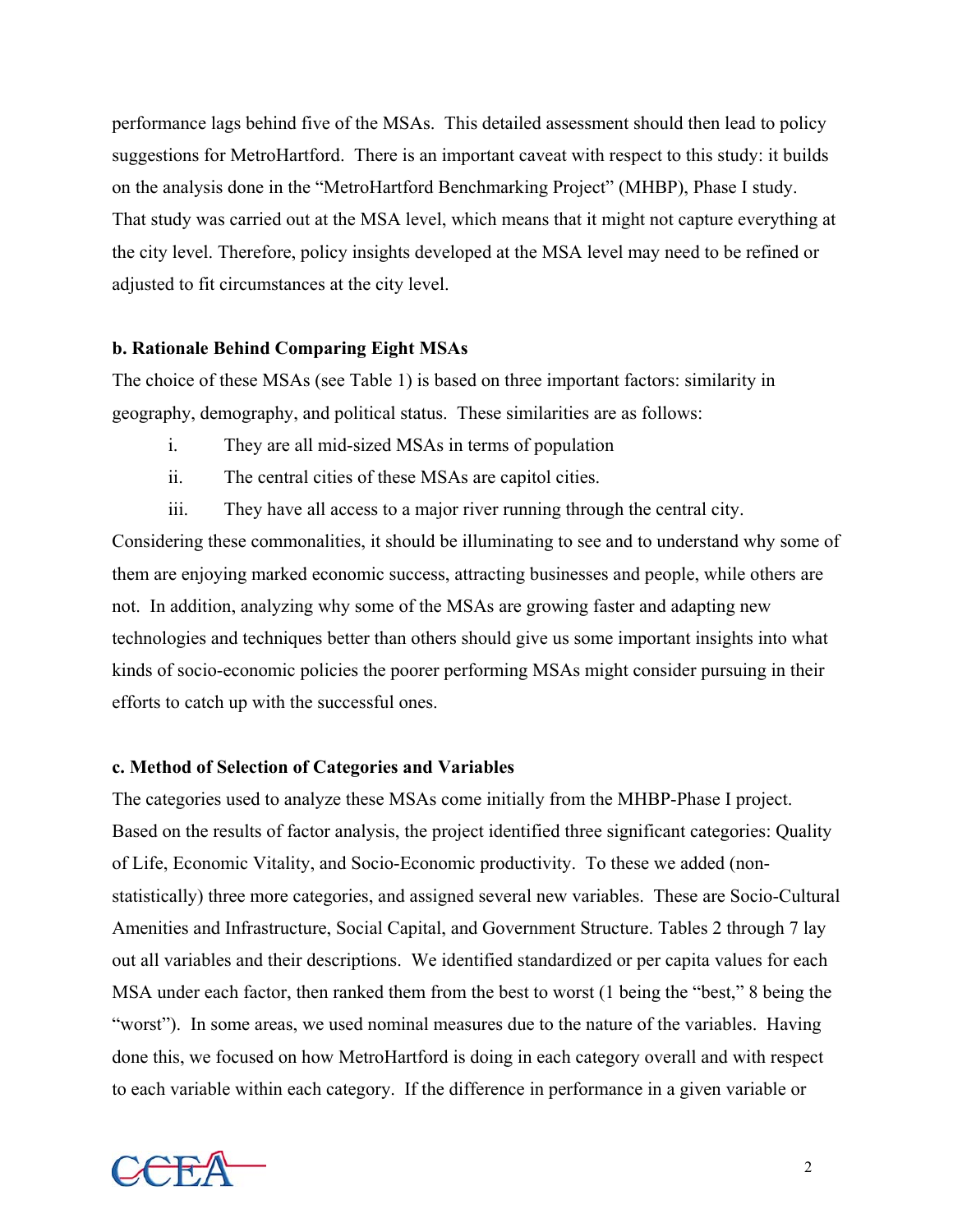factor is significant between MetroHartford and other MSAs, and MetroHartford is doing badly, we then look at four of the best performing MSAs' to determine whether their success could be linked to specific policies or practices that might be transferable to MetroHartford to improve its standing in that area.

After evaluating each category and its components independently, we look at the issue from a different angle: the nature of the relationship across the six categories. If there seems to be a connection, then we try to identify broad policy implications of that connection. We believe that social capital and government structure take on particular significance in this analysis. The basic proposition is that if the social fabric is shattered and/or the government framework is fragmented and thus unable to respond coherently to developments in new ideas, technology and techniques, no matter how well-endowed an MSA is in other areas, it will not be as successful as ones with a coherent social fabric and effective, efficient and accountable government. Economic activities operate on a template that comprises government institutions, linkages, networks and social structure.

# **d. Importance of Study for MetroHartford**

For MetroHartford, the importance of this study is threefold:

- (1) it helps us to see clearly areas in which MetroHartford is strong, comparatively and absolutely. Implications of this are obvious: develop and/or continue policies to maintain the strong position of MetroHartford vis-a-vis the seven other MSAs.
- (2) it helps us identify the areas in which MetroHartford is doing comparatively poorly. Once these areas are clearly identified, comparison with the best performing MSAs can suggest what policies speak effectively to improvement in those areas; and,
- (3) this study helps us identify the areas in which MetroHartford has begun to respond to weaknesses and adopted policies to improve its position, while comparing its approaches to those used in high performing MSAs.

# **II. MHBP-Phase I Findings and Status of MetroHartford: A Brief Review**

As mentioned, MHBP identified three factors that characterize regional performance of 56 MSAs. According to the findings, population growth rate, housing starts per capita, white-collar employment growth, manufacturing employment growth, construction employment growth, land area, and air quality index are positively related to Economic Vitality, whereas corporate income

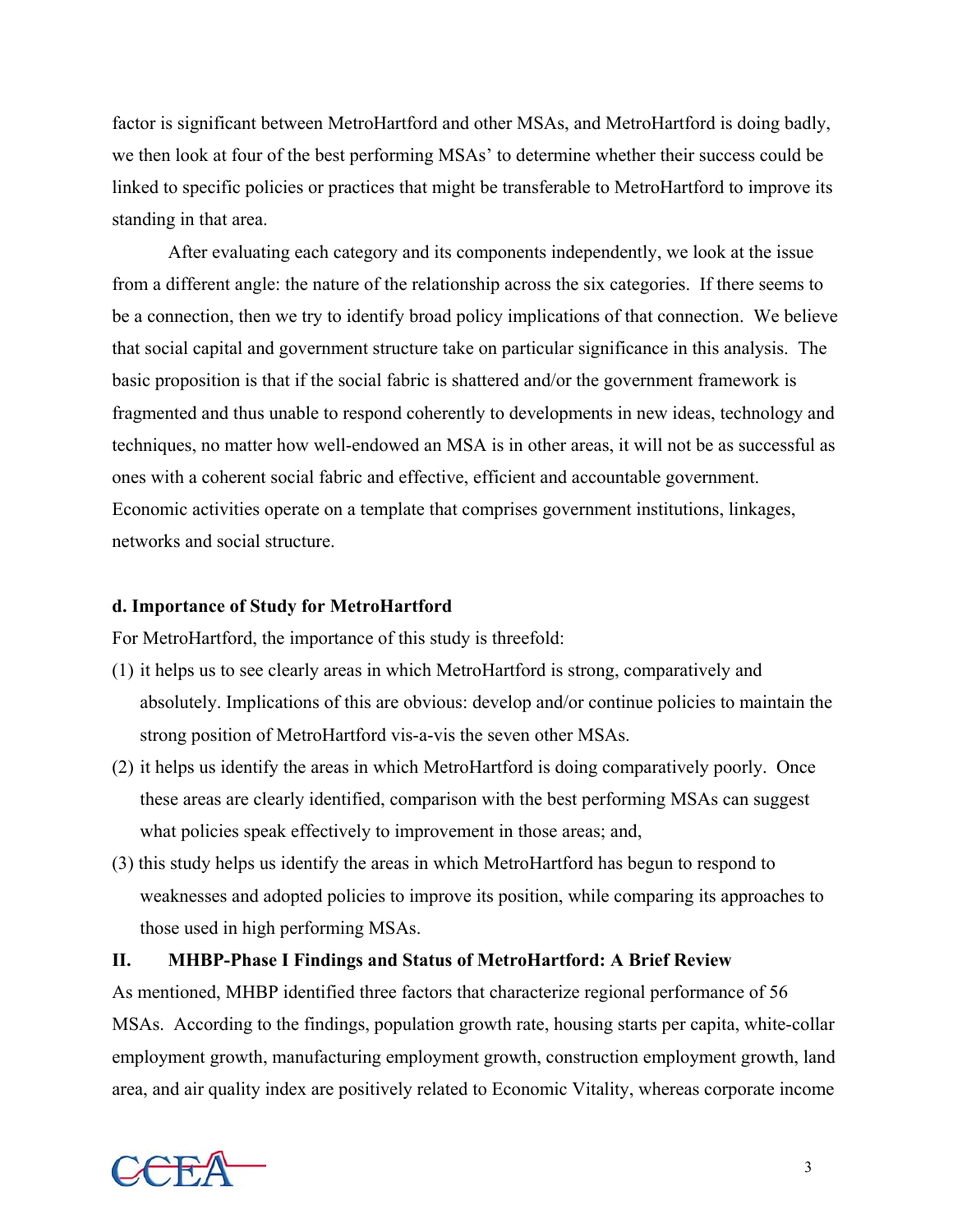tax burden and population density are negatively related to Economic Vitality. The variables positively affecting the Quality of Life factor are percent of population with a high school diploma or GED, real income per capita, percent with college degree, economic activity rate, and patents per capita. Poverty rate, percent female-headed households, motor vehicle death rate, and the violent crime rate are negatively related to Quality of Life. Economic output per capita, the number of interstate highways, economic activity rate, and single family home price growth are positively related to Socio-Economic Productivity, whereas percent foreign born, unemployment rate, dependent population ratio, bankruptcy rate, land area, and, air quality index are negatively related to Socio-Economic Productivity.

According to the MHBP, MetroHartford's rank is 54th out of 56 MSAs in Economic Vitality; 39th in Socio-Economic Productivity; 4th in Quality of Life; and 39th out of 56 in a Summary Index. Only in the Quality of Life category does MetroHartford fare better than the other MSAs; in other categories (including the Summary Index) it is significantly below average. Table 1 summarizes MetroHartford's ranking, score and relative position vis-a-vis seven other MSAs.

 The general conclusion to which the MHBP points is that MetroHartford is behind a significant majority of comparably sized MSAs in the areas of economic vitality and socioeconomic productivity. To improve economic conditions and eliminate the problems hampering economic development, MetroHartford should focus on the factors leading to the low rankings and develop public policies to (1) address existing problems, (2) improve the physical and "social" infrastructure, and (3) reform some areas (e.g., schools) that seem to be causally related to poor performance.

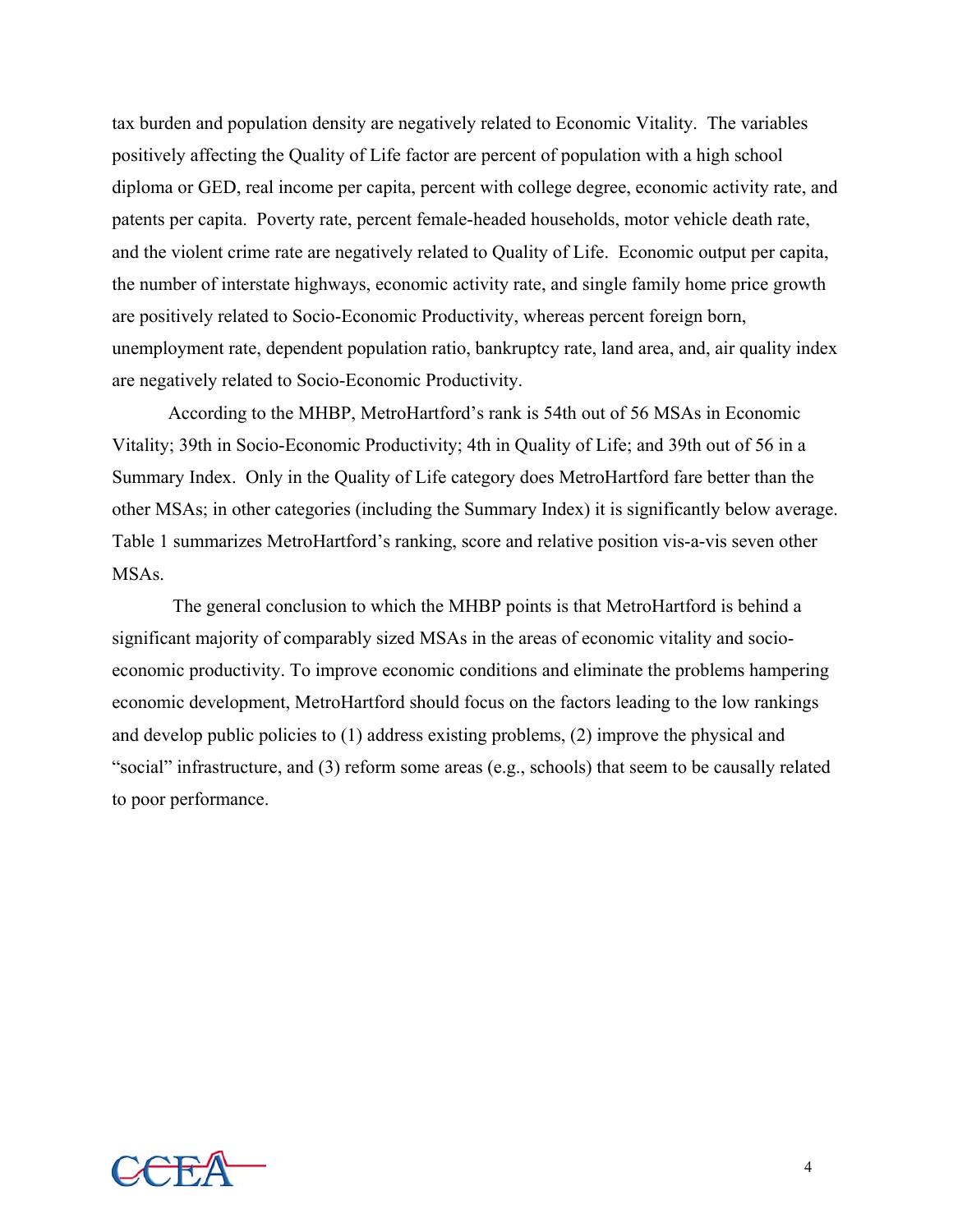# **Table 1**

### **Eight MSAs, States, Populations and MetroHartford Benchmarking Project Ranking Across the Three Categories Plus Summary Index**

| Name                          | State     | Population | Quality of Life      | <b>Economic Vitality</b> | Socio-Economic<br>Productivity | Summary Index        |
|-------------------------------|-----------|------------|----------------------|--------------------------|--------------------------------|----------------------|
| MetroHartford                 | <b>CT</b> | 1,147,504  | MHBP Rank $4(2)$     | MHBP Rank 54 (8)         | MHBP Rank 39 (7)               | MHBP Rank 39 (7)     |
|                               |           |            |                      |                          |                                |                      |
|                               |           |            | MHBP Score 93        | <b>MHBP</b> Score 3      | <b>MHBP</b> Score 38           | MHBP Score 41        |
| Providence-Fall River-Warwick | RI-MA     | 1,125,639  | MHBP Rank 25 (8)     | MHBP Rank 51 (7)         | MHBP Rank 30 (6)               | MHBP Rank $47(8)$    |
|                               |           |            | <b>MHBP</b> Score 56 | <b>MHBP</b> Score 7      | <b>MHBP</b> Score 57           | MHBP Score 33        |
| Albany-Schenectady-Troy       | <b>NY</b> | 869,474    | MHBP Rank $8(4)$     | MHBP Rank 44 (6)         | MHBP Rank 50 (8)               | MHBP Rank 38 (6)     |
|                               |           |            | MHBP Score 87        | <b>MHBP</b> Score 23     | <b>MHBP</b> Score 11           | <b>MHBP</b> Score 42 |
| Columbus                      | OH        | 1,489,487  | MHBP Rank $12(6)$    | MHBP Rank 30(4)          | MHBP Rank 24 (4)               | MHBP Rank $11(5)$    |
|                               |           |            | MHBP Score 81        | <b>MHBP</b> Score 48     | <b>MHBP</b> Score 65           | MHBP Score 66        |
| Harrisburg-Lebanon-Carlisle   | PA        | 618,375    | MHBP Rank $9(5)$     | MHBP Rank $37(5)$        | MHBP Rank $7(1)$               | MHBP Rank $8(4)$     |
|                               |           |            | <b>MHBP</b> Score 85 | MHBP Score 40            | MHBP Score 84                  | MHBP Score 71        |
| Des Moines                    | IA        | 443,496    | MHBP Rank $1(1)$     | MHBP Rank $9(3)$         | MHBP Rank 28 (5)               | MHBP Rank $3(2)$     |
|                               |           |            | MHBP Score 96        | MHBP Score 83            | MHBP Score 61                  | MHBP Score 86        |
| Austin-San Marcos             | <b>TX</b> | 1,146,050  | MHBP Rank $5(3)$     | MHBP Rank $2(1)$         | MHBP Rank 17(2)                | MHBP Rank $1(1)$     |
|                               |           |            | MHBP Score 92        | MHBP Score 99            | MHBP Score 75                  | MHBP Score 94        |
| Raleigh-Durham-Chapel Hill    | NC        | 1,105,535  | MHBP Rank 13 (7)     | MHBP Rank $4(2)$         | MHBP Rank 18(3)                | MHBP Rank $4(3)$     |
|                               |           |            | <b>MHBP</b> Score 79 | MHBP Score 92            | MHBP Score 74                  | MHBP Score 84        |

Legends:  $\begin{array}{c|c} \text{Light} \\ \text{Gray} \end{array}$  : Indicates High Performance of an MSA in Each Given Area



 $G_{\text{Gray}}$  : Indicates Average Performance of an MSA in Each Given Area



 $\mathbb{G}_{\text{Gray}}$  : Indicates Low Performance of an MSA in Each Given Area

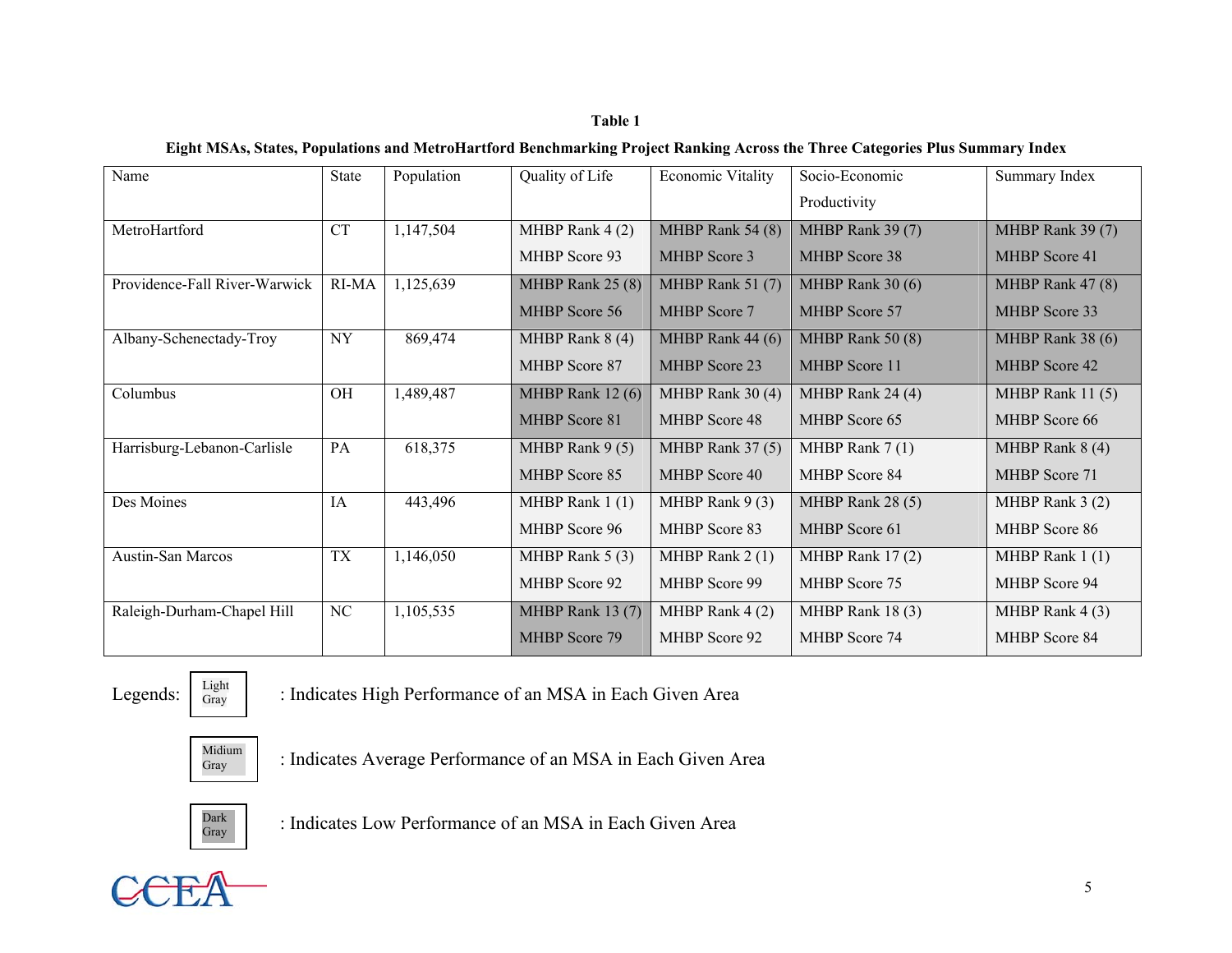# **III. Comparing MetroHartford with Seven Other MSAs**

# **A. Phase I Factors and Variables**

### **a. Quality of Life Variables**

As Table 1 indicates, there are significant variations across the eight MSAs in terms of the Quality of Life factor. In this category, MetroHartford is doing quite well compared with seven other MSAs. According to the MHBP, Quality of Life as a category explains 25% of the variation in MSA performance across the 56 MSAs. For this reason alone, it is important to know what goes into this category and how MetroHartford is doing in each sub-category. Table 2 shows the variables, their values for each MSA, and the relative ranking of each MSA with respect to the others. The ordering of the variables in Table 2 reflects the relative importance of each variable to the Quality of Life factor, that is, the variable at the top of the table means that it correlates the most of any single variable to the Quality of Life factor; each variable below it correlates less significantly with that factor. Tables 3 and 4 are organized in the same way. The legends for the shades of gray in the tables should be read as follows:

Dark indicates low performance of an MSA in each given area.

Medium indicates average performance of an MSA in each given area , but depending on the trend in other areas, it might be interpreted as low or high performance. Light indicates high performance of an MSA in each given area.

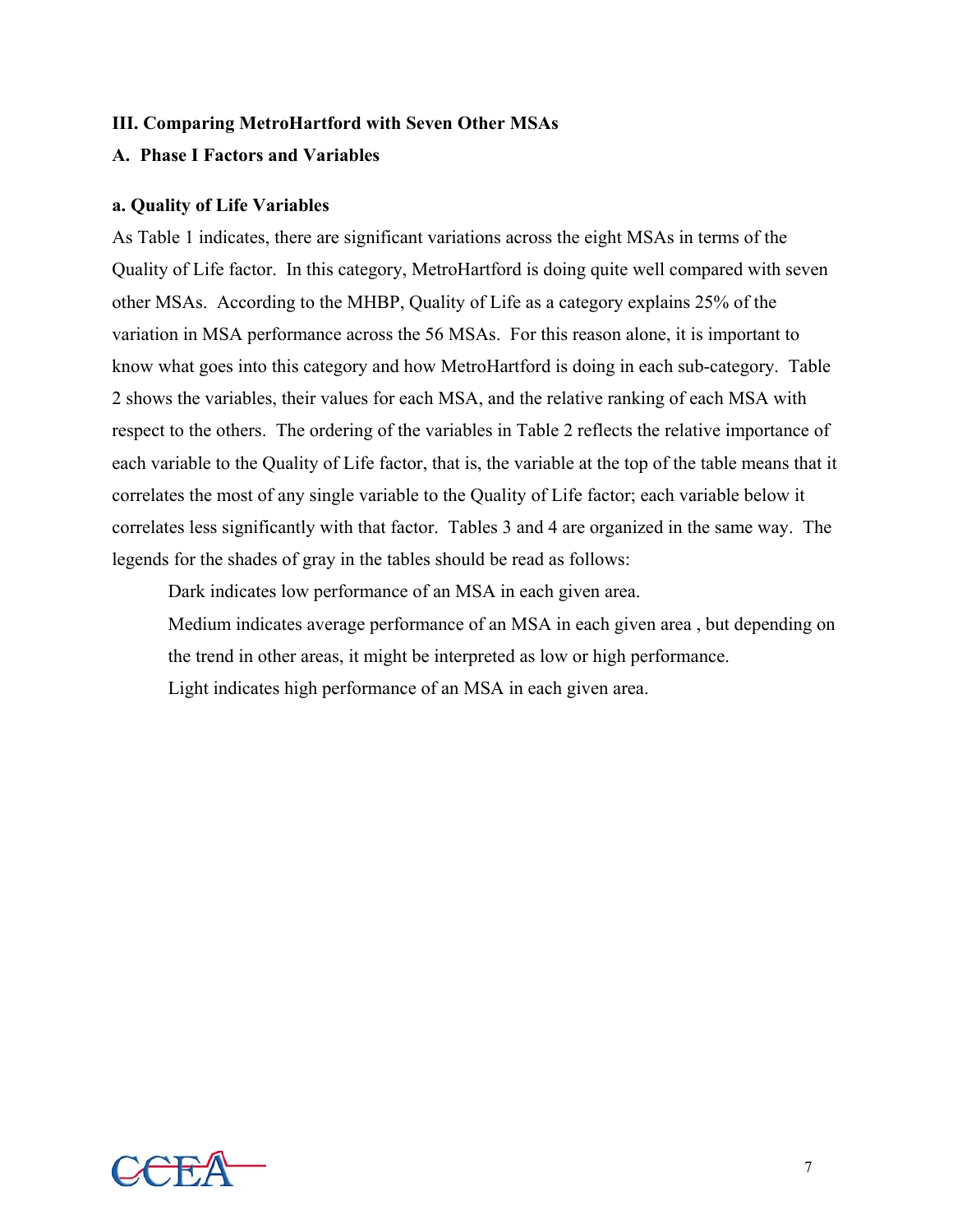| $MSAs\wedge$<br>Variables                                                                 | Hartford, CT   | Providence,<br>RI | Albany, NY     | Columbus,<br>OH        | Harrisburg,<br>PA | Des Moines,<br>IA | Austin, TX     | Raleigh, NC    | <b>Notes</b>                                                                      |
|-------------------------------------------------------------------------------------------|----------------|-------------------|----------------|------------------------|-------------------|-------------------|----------------|----------------|-----------------------------------------------------------------------------------|
| Poverty Rate                                                                              | 9.7<br>(2)     | 12.8<br>(7)       | 10.5<br>(4)    | 12.4<br>(6)            | 8.9<br>(1)        | 9.8<br>(3)        | 14.3<br>(8)    | 11.2<br>(5)    | Percent of<br>people below<br>poverty line<br>(Census<br>Bureau-'93)<br>MSA level |
| $%$ with<br>Diploma                                                                       | 79.1<br>(6)    | 71.0<br>(8)       | 79.8<br>(4)    | 79.8<br>(5)            | 76.9<br>(7)       | 85.4<br>(1)       | 81.2<br>(2)    | 80.0<br>(3)    | Census<br>Bureau-'90<br>MSA level                                                 |
| % Female<br>Headed<br>Families                                                            | 11.6<br>(7)    | 11.9<br>(8)       | 10.6<br>(4)    | 11.6<br>(6)            | 9.6<br>(1)        | 9.9<br>(2)        | 10.2<br>(3)    | 11.2<br>(5)    | 1998 County<br>and City<br>Extra-'90<br>MSA Level                                 |
| Motor Vehicle<br>Death Rate-<br>Death Rate per<br>1,000 residents                         | 9.7<br>(2)     | 9.6<br>(1)        | 10<br>(3)      | $\overline{10}$<br>(4) | 12.7<br>(5)       | 13<br>(6)         | 18<br>(8)      | 14.9<br>(7)    | State and<br>Metropolitan<br>Area Data<br>Book 1997-<br>98-'92 MSA                |
| Real Income<br>Per Capita                                                                 | 19422.1<br>(1) | 15601.3<br>(7)    | 15739.2<br>(6) | 15846.1<br>(5)         | 15934.9<br>(4)    | 16925.8<br>(2)    | 15085.2<br>(8) | 16733.4<br>(3) | Consumer<br>Price Index-<br>BLS-'97<br><b>MSA Level</b>                           |
| Violent Crime<br>Rate-Ave.<br>Annual # of<br>Crimes per<br>100K people<br>over the 5 year | 490<br>(6)     | 379<br>(4)        | 365<br>(3)     | 606<br>(8)             | 344<br>(2)        | 319<br>(1)        | 482<br>(5)     | 569<br>(7)     | 2000 Places<br>Rated<br>Almanac-'99<br><b>MSA</b> Level                           |
| $%$ with<br>College<br>Degree                                                             | 26.5<br>(3)    | 20.4<br>(7)       | 23.6<br>(4)    | 23.3<br>(5)            | 18.0<br>(8)       | 22.6<br>(6)       | 30.7<br>(2)    | 31.7<br>(1)    | Census B.,<br>1990 MSA<br>level                                                   |

**Table 2Quality of Life, Eight MSAs and Their Rankings** 

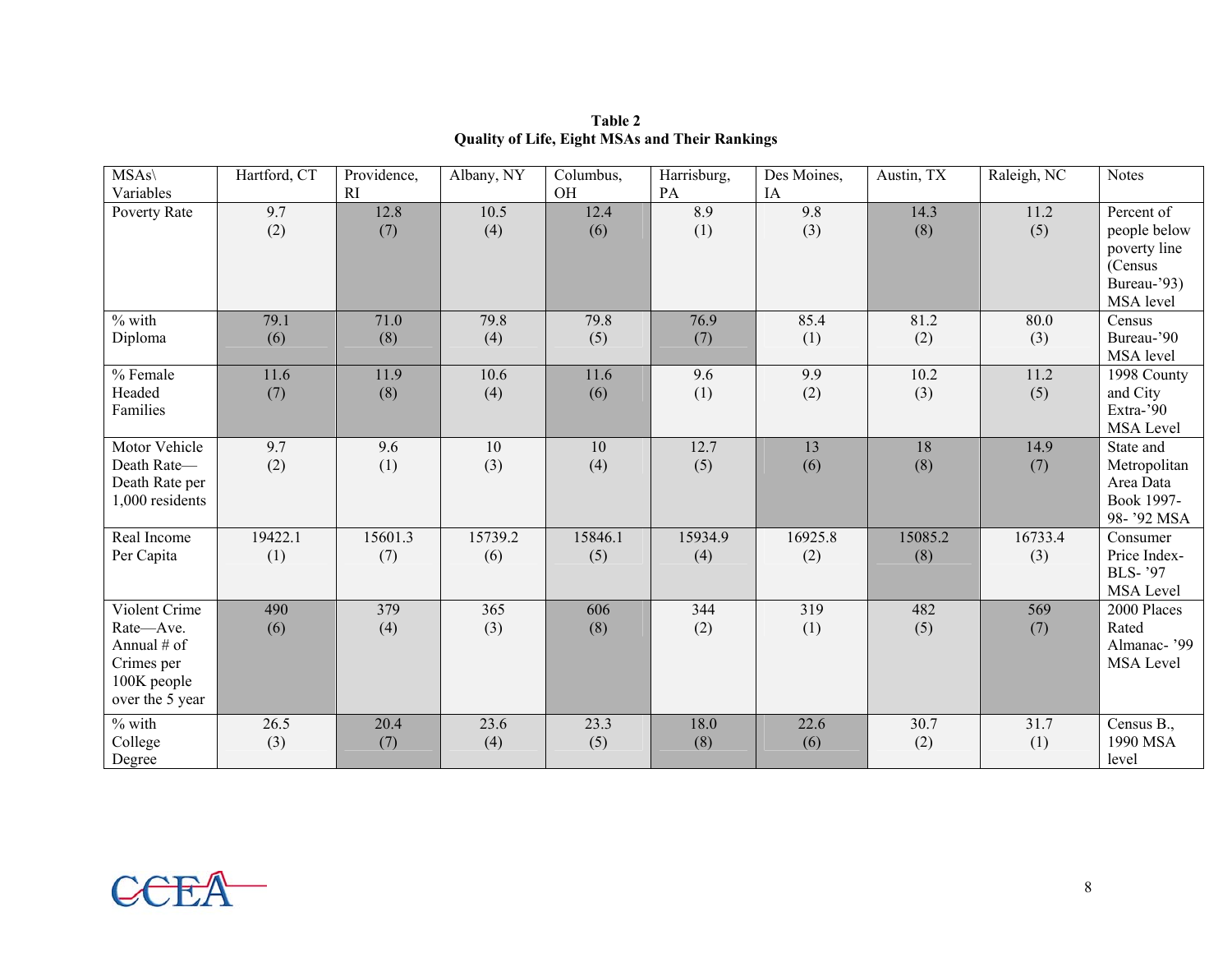When we look at the "Quality of Life" table, there are certain variables on which MetroHartford ranks high and others on which MetroHartford's performance relative to the other seven MSAs ranks low.

# **1. Strengths of MetroHartford**

# **i. People below the poverty line**

*The percent of people below the poverty line* is relatively low in MetroHartford at 9.7%. However, the variation across the MSAs in this area is not very substantial (with the highest rate (14.3%) in Austin, TX). One caveat is in order here: a central city versus suburb comparison might produce a completely different picture in this area because of the flight of businesses and middle income groups of people from the central city to the suburbs. Such a pattern can be captured with a measure of economic heterogeneity across the region. In addition, to understand fully the importance of poverty, we need to look not just at poverty level as measured by income, but also at the distribution of wealth at both the MSA and city level. However, we have only reported the wealth gap in MetroHartford at the city level on page 33 and the income gap at the MSA level in Table 6 due to the lack of available data about wealth at the MSA level.

# **ii. Motor vehicle death rate**

*The motor vehicle death rate per 1,000 residents* is relatively low in MetroHartford contributing significantly to the quality of life in MetroHartford. We consider this variable because factor analysis of 56 MSAs indicates that this variable correlates with the "quality of life" to a great extent. It is interesting to note here an observation that in the MSAs (MetroHartford, Providence, and Albany) whose performances are low in other areas, the motor vehicle death rate is lower than that in the high-performing MSAs (Austin, Raleigh, and Des Moines). The low rate in MetroHartford might be related to the low economic activity and social mobility that we see in high-performing MSAs. Moreover, as indicated in Table 4, the dependent population ratio is relatively high in MetroHartford, which means that the amount of vehicle-related economic activity is lower than the other MSAs. The point here is that it is good for MetroHartford to have a low death rate related to motor vehicle use, but this should be analyzed in the context of other

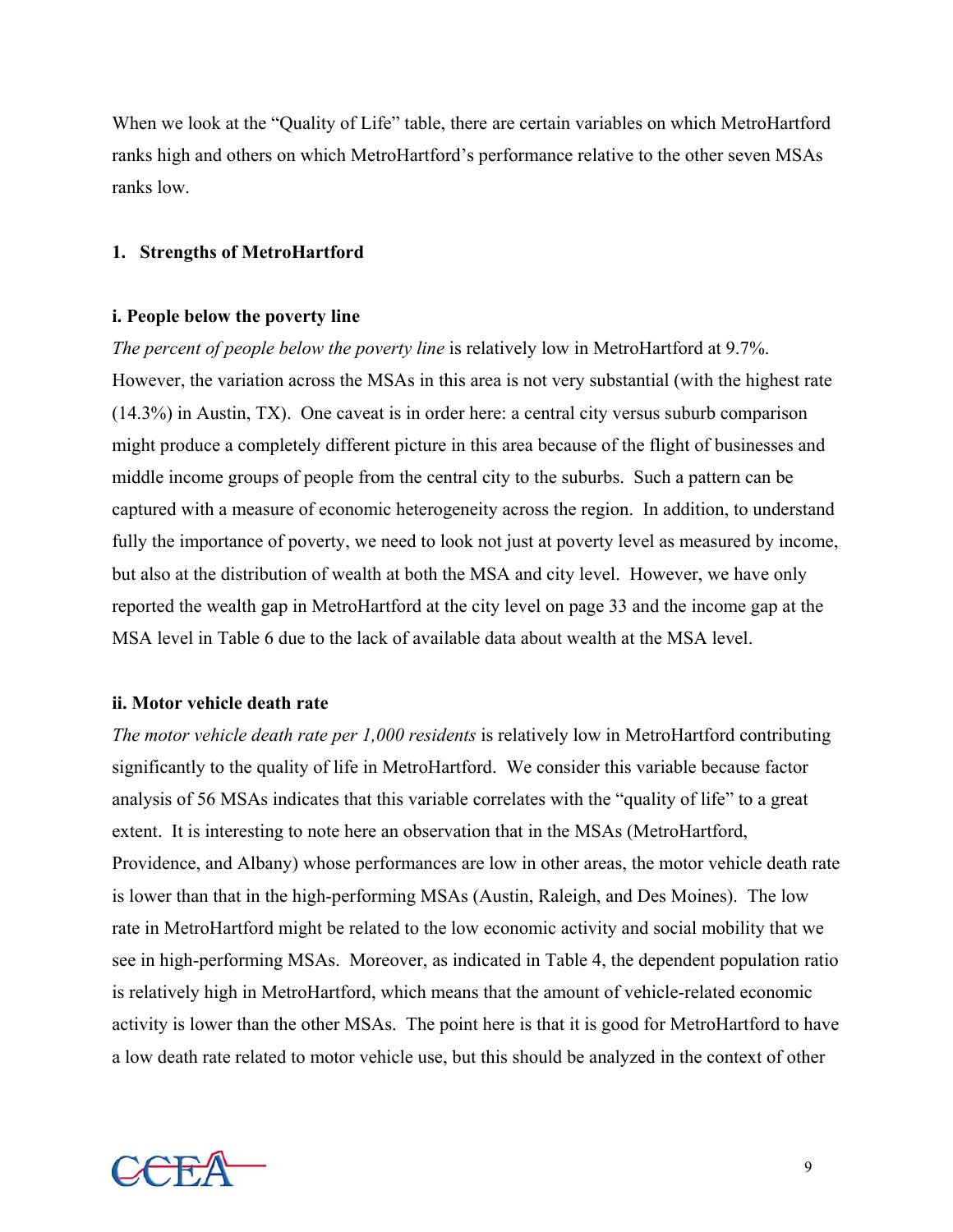variables, such as the dependent population ratio, unemployment rate, and economically active population.

# **iii. People with college degrees and real income per capita**

Other relative strengths of MetroHartford in the area of quality life are *the percent of people with college degrees* and *real income per capita*. These two factors elevate MetroHartford's rank over the other MSAs significantly. In the area of college degrees, MetroHartford is right behind the top performing MSAs (Austin, and Raleigh). In the area of per capita income, MetroHartford is at the top leaving Austin far behind. MetroHartford should capitalize on these two areas to attract more people into the city. However, one thing should be made clear: even though MetroHartford and Austin have a high level of college graduates, Austin has the lowest per capita real income among the eight MSAs and a high level of economic vitality. Why is this the case? When we look at the mix of industries each MSA has, we realize that diversity in MetroHartford is lower than other MSAs because service industries are highly concentrated here. A result is that the ratio of high paying jobs to low paying jobs in MetroHartford is very high when compared with the seven other MSAs, indicating that jobs in MetroHartford require high skills and output per worker is very high due to the nature of these industries. This means that there are insufficient jobs for low-skilled urban poor. A high percentage of people with college degrees then boosts per capita real income in MetroHartford, but the same thing is not happening in Austin. Related to this issue is a disturbing trend in MetroHartford that college graduates are migrating to other places.

In sum, the strengths of MetroHartford reflected in these three variables should be maintained, but MetroHartford should develop policies to eliminate differences in these variables across economic sectors, political units, social classes and ethnic groups within MetroHartford. Otherwise, considering these factors at the MSA level might gloss over differences across cities and towns, and in turn, these sub-unit level differences might gradually undermine the strength of MetroHartford in these areas.

# **2. Weaknesses**

The weaknesses of MetroHartford in the quality of life area are a relatively low level of the percent of population with only a high school diploma, a relatively high percentage of female-

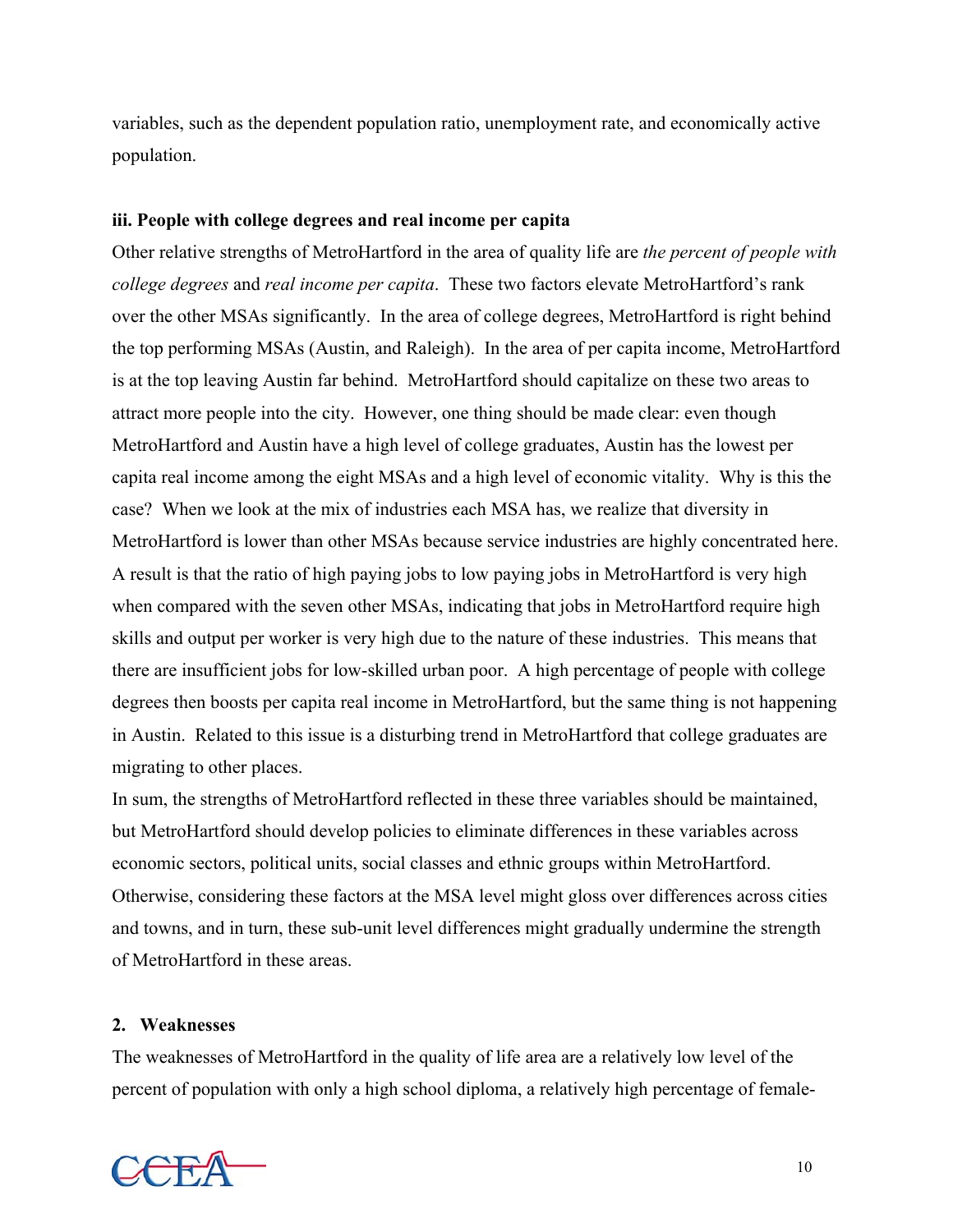headed households (though variation across the eight MSAs is insignificant), and a relatively high average number of violent crimes per 100,000 people vis-a-vis the other seven MSAs over five years (1992-1997).

# **i. Female-headed households**

*The percentage of female-headed households* shows a similar trend across the eight MSAs. An existing high number of these families means that women significantly rely on welfare programs and withdraw from the workforce. One reason for this might be that a significant fraction of women have less skill to be eligible for available jobs. The necessary step for MetroHartford would be to develop policies similar to ones in Harrisburg, PA to target women, and, especially women from minority groups to bring them into the workforce. Harrisburg developed a pilot program targeting women from minority groups. Harrisburg offers them lowinterest credits to help start their own businesses. [2](#page-44-1) Some examples of creative community initiatives that deserve MetroHartford's attention follow. The Greater Harrisburg Credit Union that targets low-income clients is near to charter approval. It emerges as a joint effort between the city, area businesses, banks, churches, community leaders and citizens. The Metropolitan Harrisburg Project Enterprise (MHPE) serves as minority business incubator to help minority businesses in the region. Another example of this kind of program is the Consolidated Banking Initiative initiated by the City of Durham. The Consolidated Banking Initiative is a collaborative effort of city, county and schools to support local businesses, strengthen collaboration among schools, county and city, and deliver services at lower cost. MetroHartford might have certain programs in these areas, but the real problem is the lack of central institutions coordinating, administering, and making people aware of these kinds of programs. Often, fragmented institutional arrangements create information problems rather than solve them.

# **ii. People with a high school diploma**

*The percentage of people with a high school diploma* in MetroHartford is relatively lower than that in other high-performing MSAs (Des Moines, Austin, and Raleigh), though the variation across the MSAs is not significant. At the city level in MetroHartford, the trend is especially troubling. The high school dropout rate is about 16% in MetroHartford. This has important

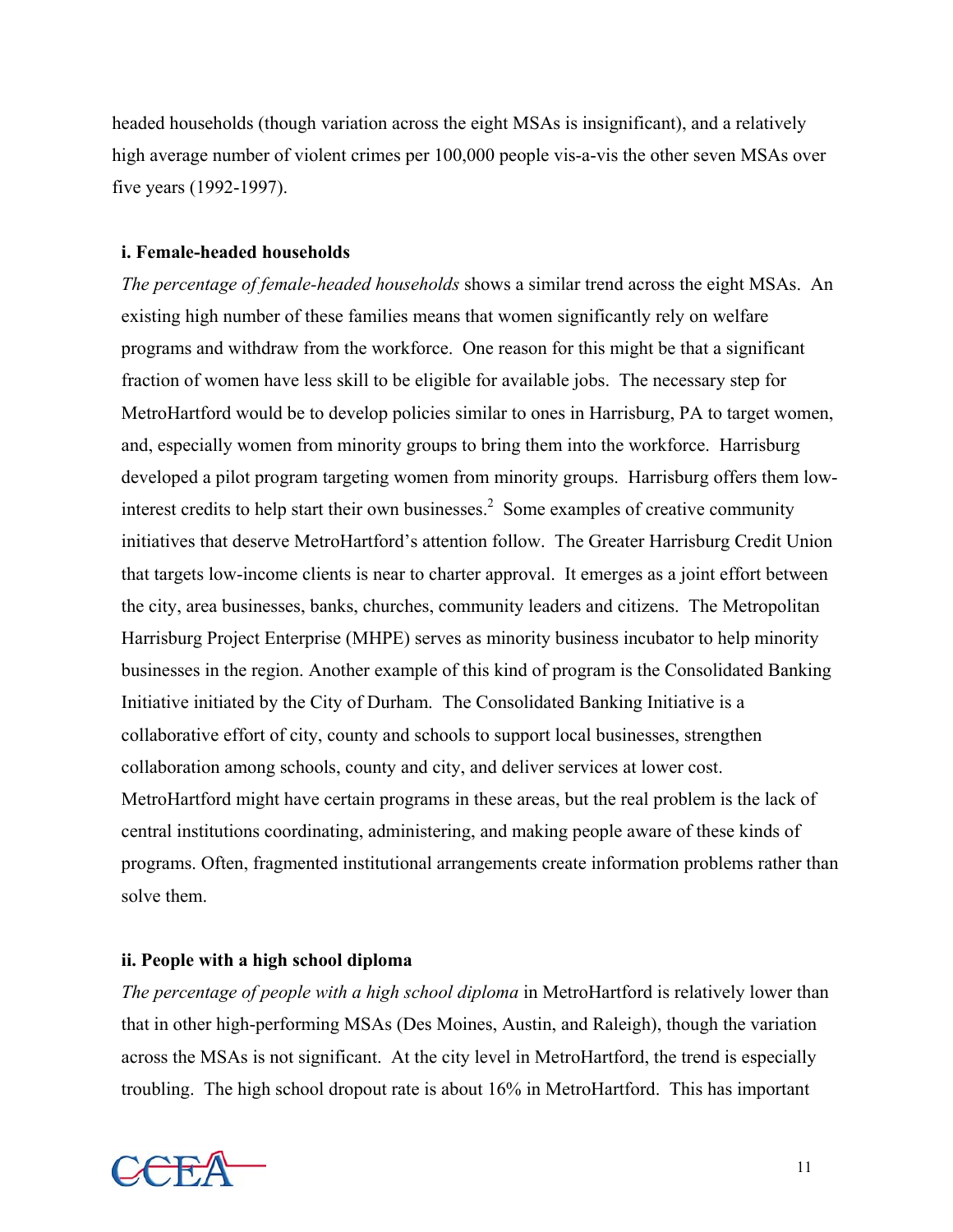implications for MetroHartford, and the solution to this problem requires a multifaceted approach that starts with the school system, family income status, quality of education and instructors, and school-community cooperation to create incentives for students to continue their education. Government in cooperation with various communities should specially address the language-related problems in this area.

### **iii. Violent Crimes**

*The average annual number of violent crimes per 100,000 people over five years (1994-1999)[3](#page-44-2)* is relatively higher in MetroHartford than in Albany, Harrisburg and Des Moines and lower than in Columbus and Raleigh. These types of crimes might be related to the high school dropout rate, the relatively high unemployment rate within disadvantaged communities, and the wealth gap between "haves" and "have-nots." The wealth gap should be considered seriously, because in MetroHartford it creates a number of problems that have not been seen in other MSAs such as, increasing residential segregation associated with low-income status. The enforcement side of the issue is also important: how effective and efficient police are could play an important deterrent role for these types of crimes. However, police enforcement is not an ultimate solution if the seeds of the problem are still present.

In sum, in the quality of life area, MetroHartford is better than most of the eight cities analyzed here. To maintain this status, MetroHartford should focus on factors that improve the quality of life and analyze them carefully at the city level because a gradually worsening situation within the city might undermine the status of the city of Hartford at the MSA level.

# **b. Economic Vitality Variables**

Economic Vitality is an important measure of how an MSA is performing as it reflects its ability to attract and retain residents and businesses. As Table 1 shows, MetroHartford is performing very poorly in this area (54 out of 56 MSAs). This has important policy implications for MetroHartford. As a factor, Economic Vitality explains 26% of the variation in performance across the 56 MSAs. For this reason, we give more attention to this category and associated variables. Table 3 depicts the variables, their values, and the relative rankings of each MSA. The ordering of the variables also reflects their relative importance to Economic Vitality.

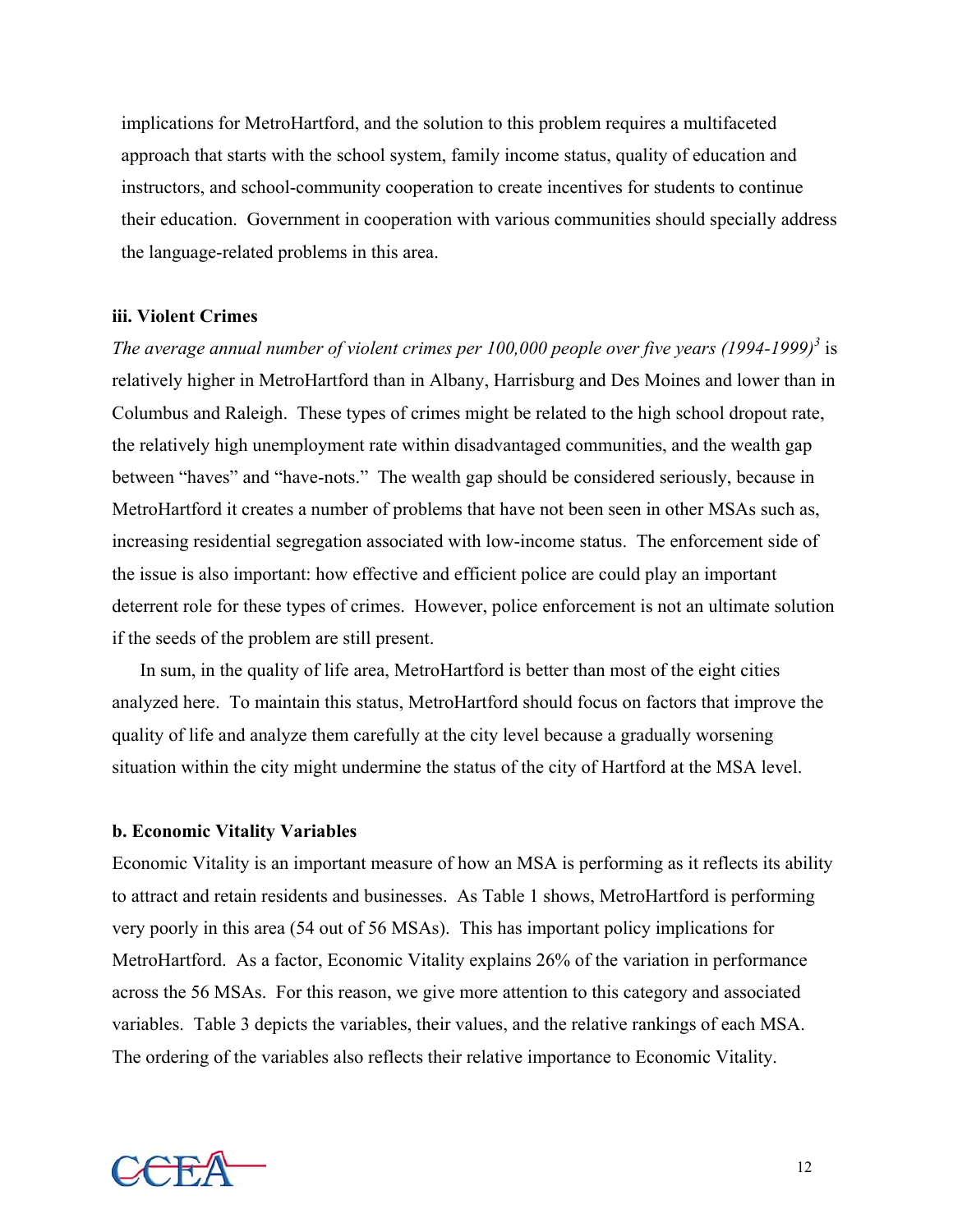| $MSAs\$               | Hartford, CT | Providence, | Albany, NY | Columbus, | Harrisburg, | Des Moines, | Austin, TX | Raleigh, NC | <b>Notes</b>       |
|-----------------------|--------------|-------------|------------|-----------|-------------|-------------|------------|-------------|--------------------|
| Variables             |              | RI          |            | OH        | PA          | IA          |            |             |                    |
| Population            | 2.2%         | 4.8%        | 1.6%       | 14.5%     | 7.0%        | 16.1%       | 47.7%      | 38.9%       | Census-1990-       |
| Growth Rate           | (7)          | (6)         | (8)        | (4)       | (5)         | (3)         | (1)        | (2)         | 2000 Growth        |
|                       |              |             |            |           |             |             |            |             | MSA Level          |
| <b>Housing Starts</b> | 3.0          | 6.5         | 3.5        | 7.0       | 4.5         | 8.1         | 15.3       | 18.2        | <b>RFA-1998</b>    |
| Per Capita-           | (8)          | (5)         | (7)        | (4)       | (6)         | (3)         | (2)        | (1)         | <b>MSA</b> Level   |
| Per 1,000             |              |             |            |           |             |             |            |             |                    |
| Population            |              |             |            |           |             |             |            |             |                    |
| White Collar          | 1.9          | 3.5         | 1.9        | 4.0       | 4.9         | 3.5         | 7.0        | 7.6         | RFA Data           |
| Employment            | (7)          | (5)         | (8)        | (4)       | (3)         | (6)         | (2)        | (1)         | Buffet-1995-       |
| Growth $-3$           |              |             |            |           |             |             |            |             | 98, MSA            |
| yrs. Average          |              |             |            |           |             |             |            |             | Level              |
| Manufacturing         | 1.3          | $-2.3$      | $-1.6$     | 0.1       | 0.3         | $-0.5$      | 5.6        | 0.4         | RFA Data           |
| Employment            | (2)          | (8)         | (7)        | (5)       | (4)         | (6)         | (1)        | (3)         | Buffet-1995-       |
| Growth-3yrs           |              |             |            |           |             |             |            |             | 98, MSA            |
| Construction          | 1.8          | 5.9         | 3.4        | 4.8       | 2.8         | 4.4         | 10.3       | 9.8         | RFA Data           |
| Employment            | (8)          | (3)         | (6)        | (4)       | (7)         | (5)         | (1)        | (2)         | Buffet-1995-       |
| Growth-3yrs           |              |             |            |           |             |             |            |             | 98, MSA            |
| Land Area-in          | 1514.87      | 940.94      | 3222.49    | 3142.18   | 1990.88     | 1727.67     | 4225.96    | 3490.99     | RFA Data           |
| <b>Square Miles</b>   | (7)          | (8)         | (3)        | (4)       | (5)         | (6)         | (1)        | (2)         | Buffet, 1990       |
|                       |              |             |            |           |             |             |            |             | <b>MSA Level</b>   |
| Corporate             | 7.8          | 5.4         | 8.7        | 4.5       | 8.1         | 4.7         | 7.1        | 7.7         | $RFA-1997$         |
| <b>Income Tax</b>     | (6)          | (3)         | (8)        | (1)       | (7)         | (2)         | (4)        | (5)         | <b>State Level</b> |
| (CIT) Burden          |              |             |            |           |             |             |            |             |                    |
| Population            | 400          | 400         | 270        | 468       | 309         | 253         | 262        | 309         | RFA Data           |
| Density-# of          | (7)          | (6)         | (3)        | (8)       | (5)         | (1)         | (2)        | (4)         | Buffet, 1998       |
| People per sqm        |              |             |            |           |             |             |            |             | MSA level          |
| Air Quality           | 33.0         | 38.0        | 24         | 42.25     | 32.0        | 32.5        | 37.0       | 44.5        | 1997, EPA,         |
| Index                 | (5)          | (3)         | (8)        | (2)       | (7)         | (6)         | (4)        | (1)         | Pollutant Std.     |
|                       |              |             |            |           |             |             |            |             | Ind., County       |

**Table 3 Economic Vitality, Eight MSAs and Their Rankings**

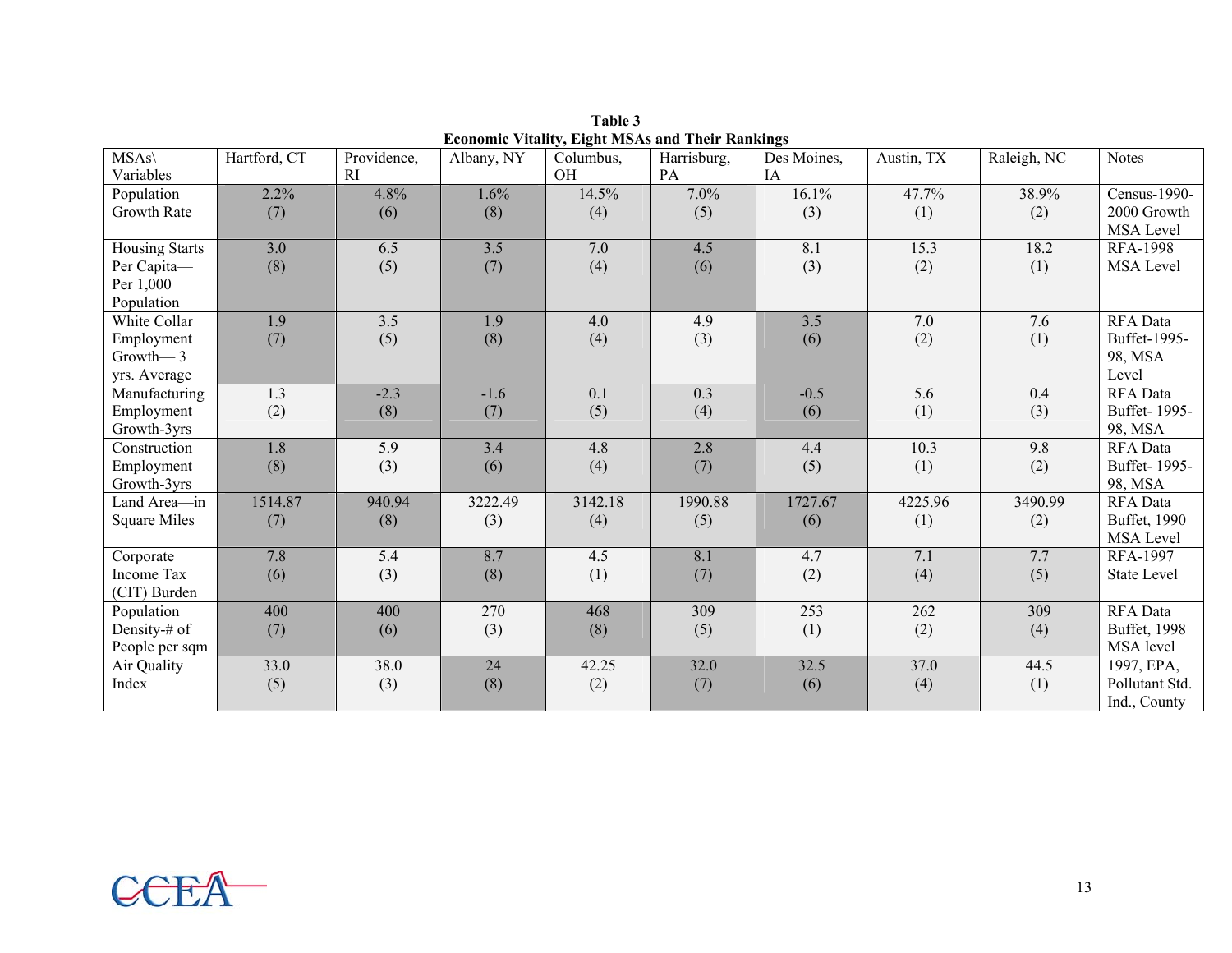To break down the category further into its components, six areas stand out as significant correlates with the economic vitality index: population growth rate, housing starts per 1,000 population, white collar employment growth rate, manufacturing employment growth rate, construction employment growth rate and corporate income tax burden. We highlight some issues related to each of these variables.

### **i. Population**

*MetroHartford's population* increased 2.2% between 1990 and 2000, while the best performing MSAs, such as Austin and Raleigh, experienced phenomenal growth rates (47.7% and 38.9%, respectively) during the same period. Why is this the case for MetroHartford? Economic theory tells us that people respond to three things when they look for a job: (1) the chances of finding a job, (2) high wages, and (3) amenities. In MetroHartford and especially in the City, existing jobs are usually for highly skilled candidates thereby ruling out the chances of significant economic migrants. Even though some come to the city as interns, they go elsewhere. To attract more people or to retain the existing workforce, government, minority groups and businesses should act together to create conditions that would diversify the job market. Two things should be done simultaneously: a centralized job training center that makes a significant portion of MetroHartford's residents job ready, and a centralized business center (for MetroHartford) that administers microcredit schemes to create indigenous small businesses, especially in economically distressed areas.<sup>[4](#page-44-3)</sup>

### **ii. Housing Starts**

According to 1998 indicators, MetroHartford (3.0) is far behind the best performing MSAs (Austin (15.3), and Raleigh (18.2)) in terms of *housing starts per 1,000 population*. Considering the slow population growth, this result seems natural. Construction employment growth in MetroHartford (1.8%) is following the same pattern. Construction employment growth is significant in Austin (10.3%) and Raleigh (9.8%). Construction is one of the significant sectors in the state economy because it generates considerable spillovers for the rest of the economy. As we will see in the following sections, in certain areas, MetroHartford is far behind Austin and

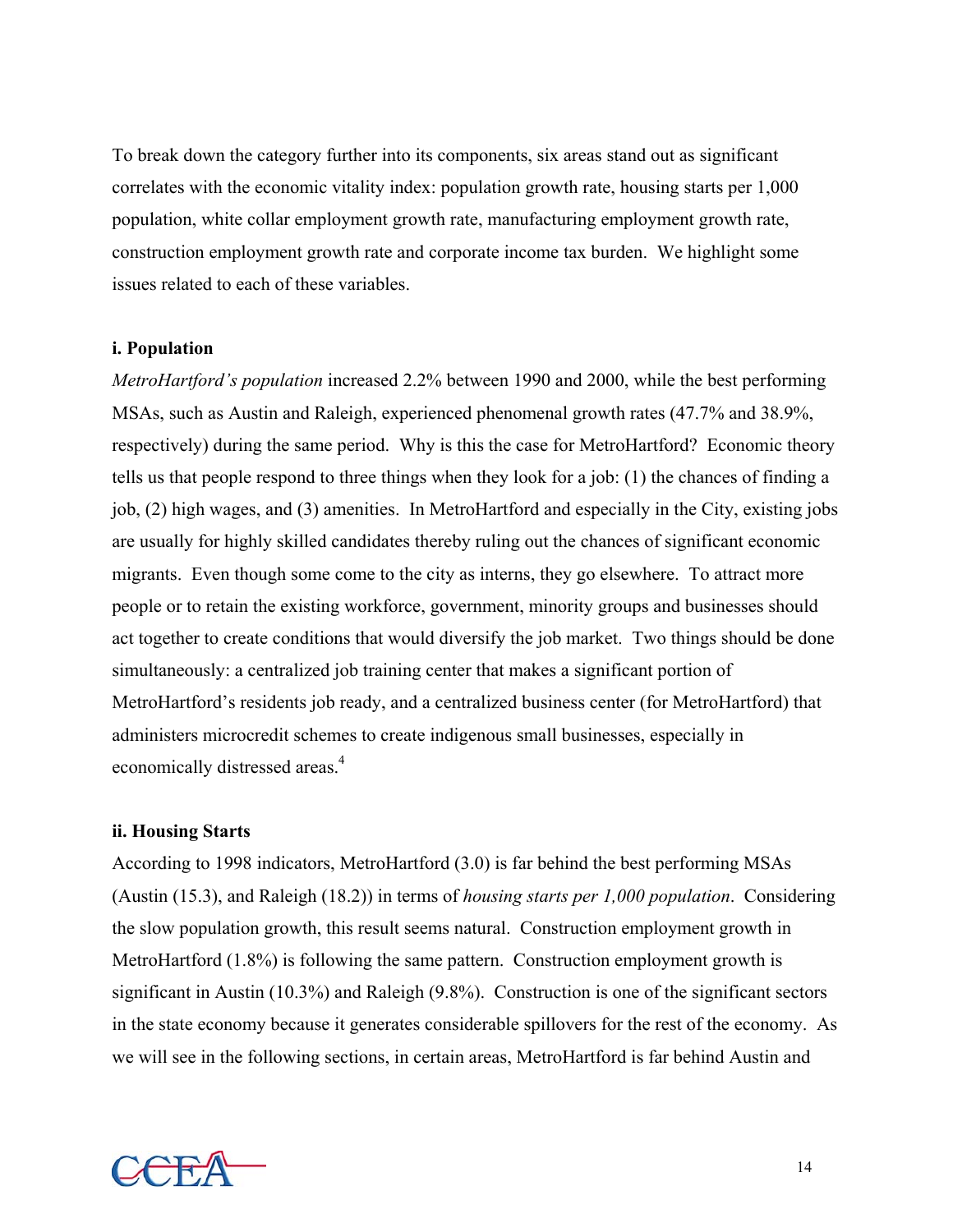Raleigh in terms of expanding or constructing new housing. Some of these issues will be discussed under the sub-section "Socio-cultural Amenities and Physical Infrastructure."

### **iii. Manufacturing and white-collar employment**

*Manufacturing employment* increase was 1.3% on average in MetroHartford between 1995-1998. In this respect, MetroHartford occupies the second place after Austin (5.6%), which is significantly higher than the growth rate in MetroHartford. *White-collar employment* increase was slow in MetroHartford (1.9%) between 1995 and 1998. During this same period, Raleigh experienced 7.6% growth in white-collar employment. Austin followed Raleigh in this area generating 7.0% growth in white-collar employment. Clearly MetroHartford is declining in this area. Traditionally, MetroHartford is known as a center of finance, insurance and real estate. When we look at the white-collar employment growth rate for MetroHartford, it seems that it is losing ground even in these areas. What are the policy implications of these observations for MetroHartford? As opposed to the economies of Austin and Raleigh, MetroHartford's economy is less diverse. It is highly concentrated in the insurance sector.

### **iv. Corporate income tax**

*The corporate income tax burden* as a percent of total taxes is relatively high in MetroHartford (7.8%) when compared to Columbus (4.5%), Des Moines (4.7%), and Providence (5.4%). This factor alone, other things being equal, creates disincentives for businesses to locate or stay in Connecticut. Considering other cost increasing factors such as "not a right to work status" of Connecticut, incentives for business relocation are simply not competitive. When we look at the comparison MSAs in this study, coincidentally high-performing MSAs are in the states (Texas, North Carolina, Iowa, Pennsylvania, and Ohio) with "right to work status," whereas lowperforming MSAs are in the states (New York, Connecticut, Rhode Island) with "not right to work status." When it comes to an incentive structure at the MSA level, Austin, Raleigh, Harrisburg, Des Moines, and Columbus have much more elaborate and organized incentive schemes than MetroHartford.

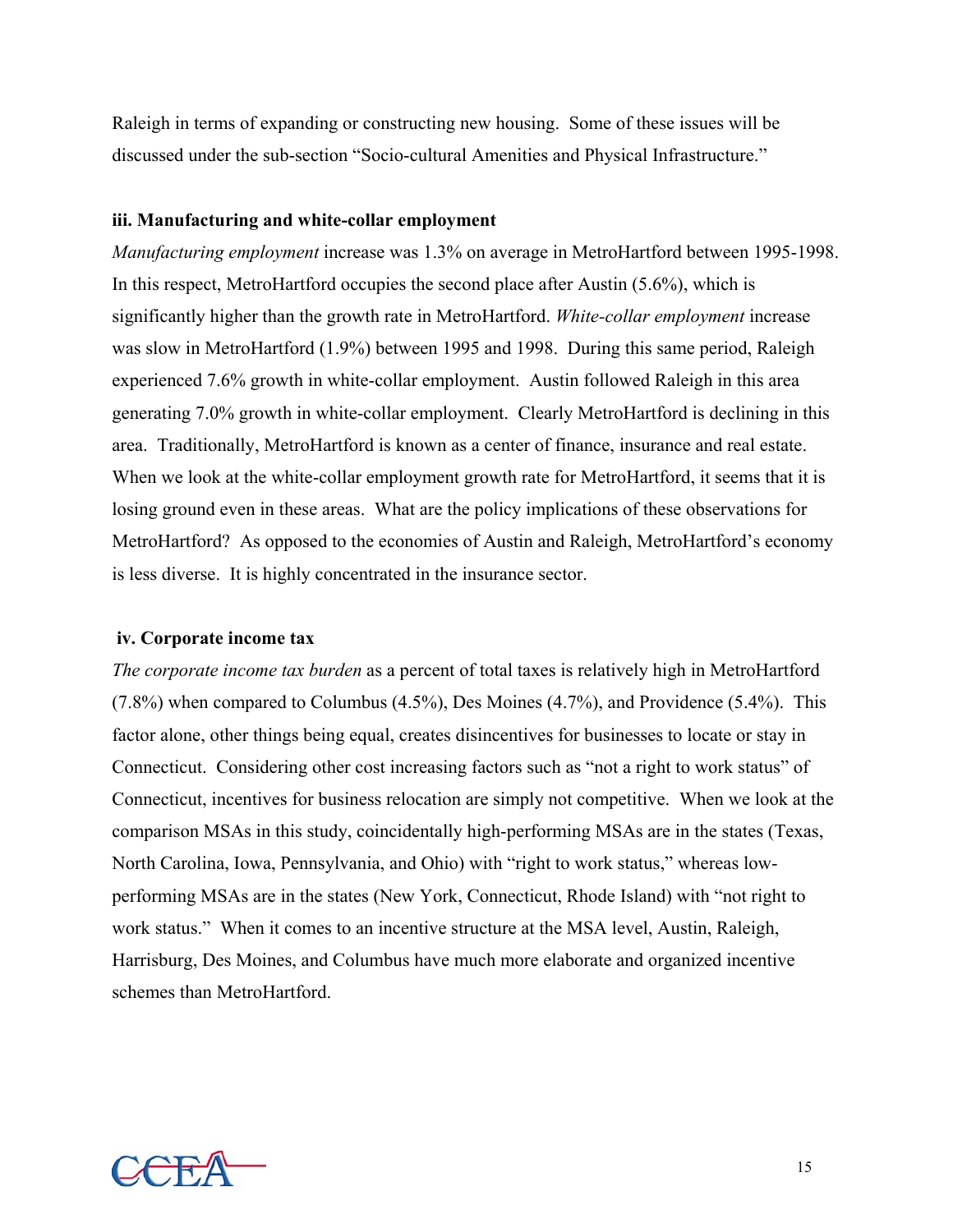# **c. Socio-Economic Productivity Variables**

Socio-Economic Productivity is the third factor that measures performance of MSAs as shown in the MHBP. Table1 indicates that MetroHartford is performing poorly in this area (39<sup>th</sup> out of 56 MSAs). According to the MHBP, Socio-Economic Productivity as a factor explains 19% of the variation in performance across the 56 MSAs. Table 4 gives an account of what comprises this factor in terms of variables, their values and the relative ranking of each MSA with respect to others. The variables in the table are ordered in accordance to their level of correlation to Socio-Economic Productivity.

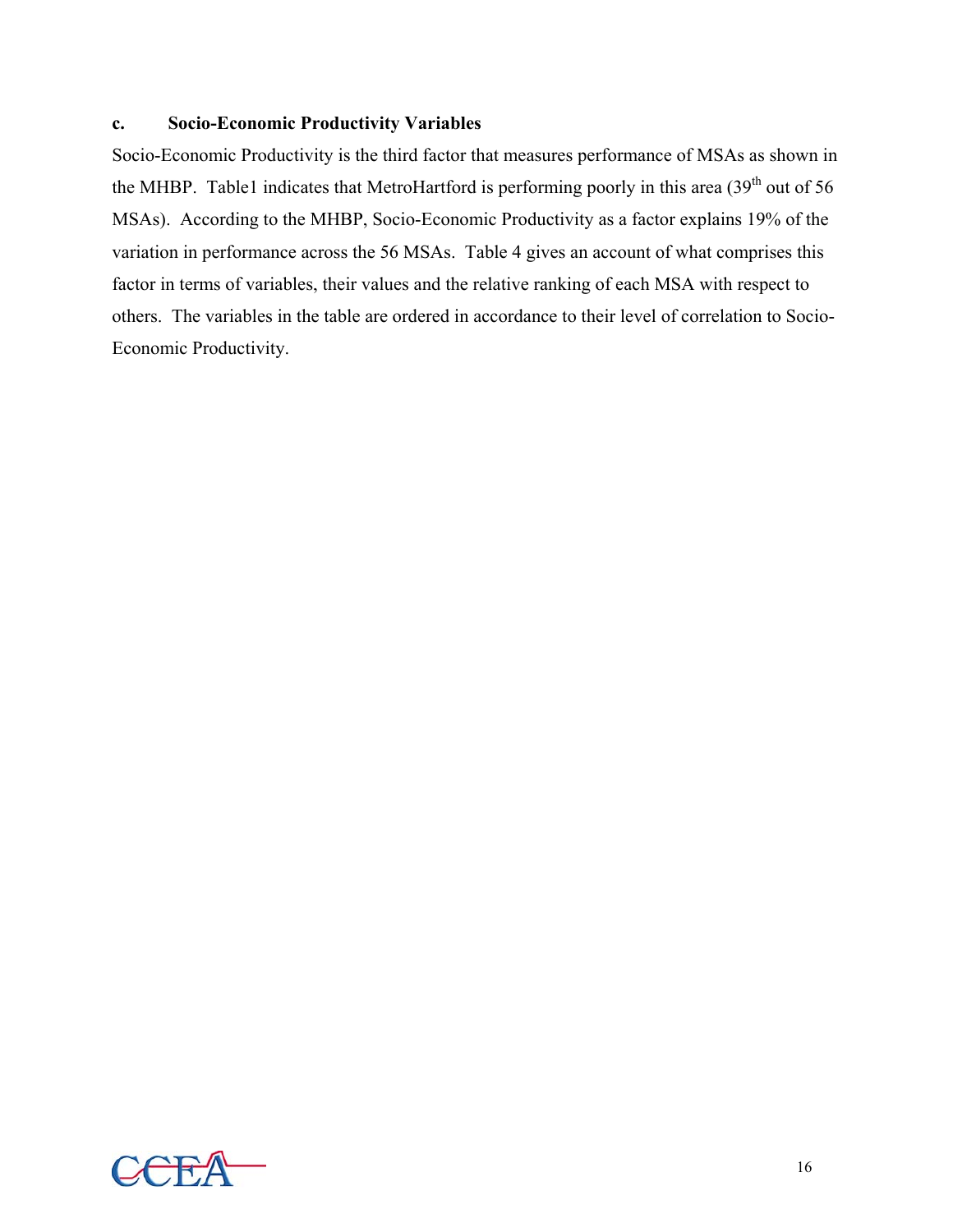| $MSAs\wedge$      | Hartford, CT   | Providence, | Albany, NY     | Columbus,      | Harrisburg,    | Des Moines,    | Austin, TX | Raleigh, NC    | <b>Notes</b>        |
|-------------------|----------------|-------------|----------------|----------------|----------------|----------------|------------|----------------|---------------------|
| Variables         |                | <b>RI</b>   |                | OH             | PA             | IA             |            |                |                     |
| % Foreign Born    | 8.6%           | 12.9%       | 4.5%           | 2.7%           | 2.0%           | 2.1%           | 6.3%       | 3.2%           | Census Bur.         |
|                   | (7)            | (8)         | (5)            | (3)            | (1)            | (2)            | (6)        | (4)            | 1990-MSA            |
| Unemployment      | 3.46           | 4.9         | 3.64           | 2.67           | 3.02           | 2.12           | 2.63       | 1.73           | RFA Data B.         |
| Rate              | (6)            | (8)         | (7)            | (4)            | (5)            | (2)            | (3)        | (1)            | 1998-MSA            |
| Economic          | 68034.0        | 53915.2     | 53933.9        | 70519.4        | 65591.5        | 75225.6        | 57643.3    | 80950.5        | 1998 County         |
| Output Per        | (4)            | (8)         | (7)            | (3)            | (5)            | (2)            | (6)        | (1)            | & City Extra,       |
| Capita            |                |             |                |                |                |                |            |                | 1992-MSA            |
| Dependent         | 34.4%          | 34.4%       | 35.3%          | 31.0%          | 34.3%          | 32.1%          | 30.1%      | 30.0%          | RFA Data B.         |
| Population        | (7)            | (6)         | (8)            | (3)            | (5)            | (4)            | (2)        | (1)            | 1997-MSA            |
| Ratio             |                |             |                |                |                |                |            |                |                     |
| Economically      | 79.8           | 78.4        | 79.1           | 79.3           | 78.4           | 79.4           | 77.6       | 80.0           | RFA Data B.         |
| Active            | (2)            | (6)         | (5)            | (4)            | (7)            | (3)            | (8)        | (1)            | 1997-MSA            |
| Population        |                |             |                |                |                |                |            |                |                     |
|                   |                |             |                |                |                |                |            |                |                     |
| Bankruptcy        | 2.26           | 1.63        | 1.58           | 0.84           | 1.16           | 0.32           | 2.22       | 0.65           | RFA, 1996           |
| Rate-per 1,000    | (8)            | (6)         | (5)            | (3)            | (4)            | (1)            | (7)        | (2)            | <b>MSA</b>          |
| nonfarm Private   |                |             |                |                |                |                |            |                |                     |
| <b>Businesses</b> |                |             |                |                |                |                |            |                |                     |
| Number of         | $\overline{2}$ |             | $\overline{3}$ | $\overline{2}$ | $\mathfrak{Z}$ | $\overline{2}$ |            | $\overline{2}$ | <b>Places Rated</b> |
| Interstate        | (2)            | (3)         | (1)            | (2)            | (1)            | (2)            | (3)        | (2)            | Almanac,            |
| Highways          |                |             |                |                |                |                |            |                | 2000, MSA           |
| Single Family     | 15.3           | 8.9         | 18.1           | 6.1            | 10.0           | 12.9           | 19.7       | 15.2           | RFA, 1998           |
| Home Price        | (6)            | (2)         | (7)            | (1)            | (3)            | (4)            | (8)        | (5)            | MSA-                |
| Growth (95-98)    |                |             |                |                |                |                |            |                | Residential         |
| aver. Growth)     |                |             |                |                |                |                |            |                | Single Family       |
| Patents Rate-(#   | 0.86           | 0.86        | 0.54           | 0.88           | 0.86           | 0.03           | 1.30       | 9.44           | RFA &               |
| of Patents/MSA    | (6)            | (5)         | (7)            | (3)            | (4)            | (8)            | (2)        | (1)            | USPTO,              |
| Pop.)*1000        |                |             |                |                |                |                |            |                | 1998, MSA           |

**Table 4Socio-Economic Productivity, Eight MSAs and Their Rankings**

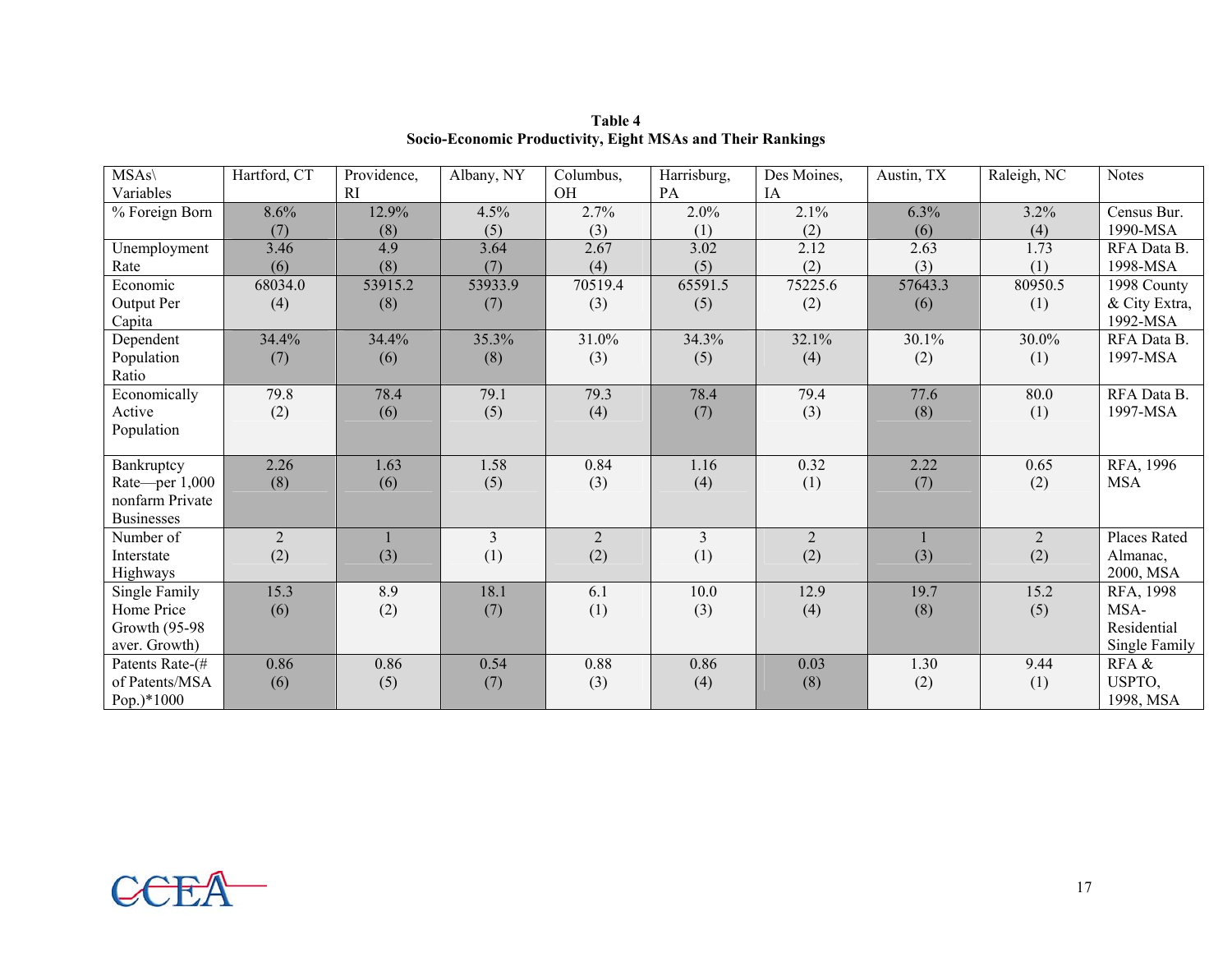# **1. Strengths of MetroHartford**

Among the variables determining Socio-Economic Productivity, MetroHartford is strong in the areas of economically active population, and, number of interstate highways.

# **i. Economically active population**

*Economically active population* (population over 16 divided by total population) is relatively high in MetroHartford, Des Moines and Raleigh. This is interesting because Raleigh and Des Moines are high-performing MSAs, whereas MetroHartford is a low performing one. The issue here for MetroHartford is how successfully it moves its *potential* workers into a productive workforce. Obviously, Raleigh is doing that successfully. When we discuss the weaknesses of MetroHartford under this category, we suggest ways to move more of this segment into the labor force.

# **2. Weaknesses**

Three significant variables stand in the way of increasing Socio-Economic Productivity: the percent of foreign-born population, the bankruptcy rate, the unemployment rate, and the dependent population ratio.

# **i. The bankruptcy rate**

*The bankruptcy rate* in MetroHartford is considerably high. However, when we look at Table 4, it becomes clear that those MSAs (Austin and Harrisburg) that are the top performing MSAs have a high bankruptcy rate while enjoying significant economic growth. This might suggest that the bankruptcy might be strongly related to the level of economic activity and number of annual business starts. If the latter indicators are high, we expect that the bankruptcy rate would be high. In this context, one might argue that given the trend of economic growth in MetroHartford, the low bankruptcy rate might be due to decreasing economic activity. A high bankruptcy rate is not necessarily bad if the existing laws and regulations are organized in a way that allows bankrupt firms or individuals to start over easily and continue their economic activities. This is an important understanding, and, an environment that is receptive of this kind of understanding might increase the level of economic activity.

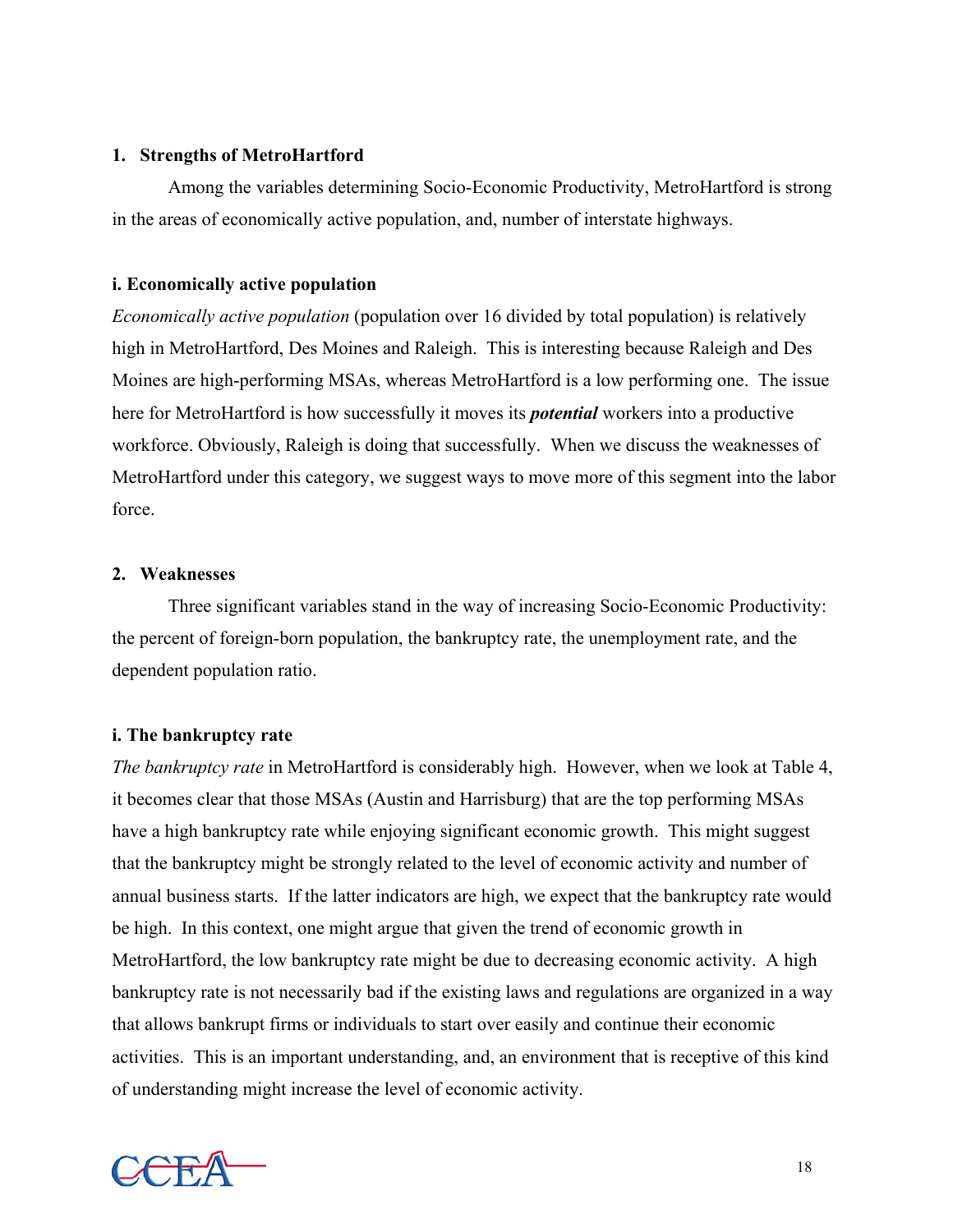# **ii. The unemployment rate and the dependent population**

*The unemployment rate* and *the dependent population ratio* are high in MetroHartford when compared to three high-performing MSAs (Austin, Raleigh and Des Moines). For MetroHartford, this suggests that a significant percentage of the young population is migrating to the other areas to find jobs. In many cases, this migrating young population is educated and seeks better opportunities. The other side of the story is even more dramatic: an important segment of the remaining young population is either unemployed or underemployed due to the lack of necessary skills or has literacy problems preventing them to integrate fully into society.

### **iii. Foreign-born population**

Regarding *the percentage of foreign-born population*, a somewhat similar story unfolds. MetroHartford (8.6%) and Austin (6.3%) have an almost similar number of foreign born population, but contrary to MetroHartford, economic performance in Austin is high. According to the international migration trend in the USA, international migrants initially do not respond to the economic incentives when they first come to the United States; they follow their ancestors' footsteps. In case of MetroHartford, we argue that the migrants coming to this area are simply trapped in the highly segregated residential areas because as Table 6 indicates, residential segregation in MetroHartford is relatively higher than in Austin.

# **B. New Factors and Variables**

# **a. Socio-Cultural Amenities and Physical Infrastructure**

This category is composed of variables that affect directly and indirectly the proper functioning of the economy. These construed dual impacts make this category of variables highly significant for businesses that are considering relocation. Considered overall, the variables in this category have two important aspects: (1) on the one hand they show what an MSA can offer the people and businesses that want to come to the region, on the other hand, they tell us something about the capacity of the MSA to retain population within the MSA; and, (2) the absence or existence of the facilities provided here often makes a huge economic impact on the overall economy of the MSA in question. In this sense, on the one hand, these facilities are the means by which

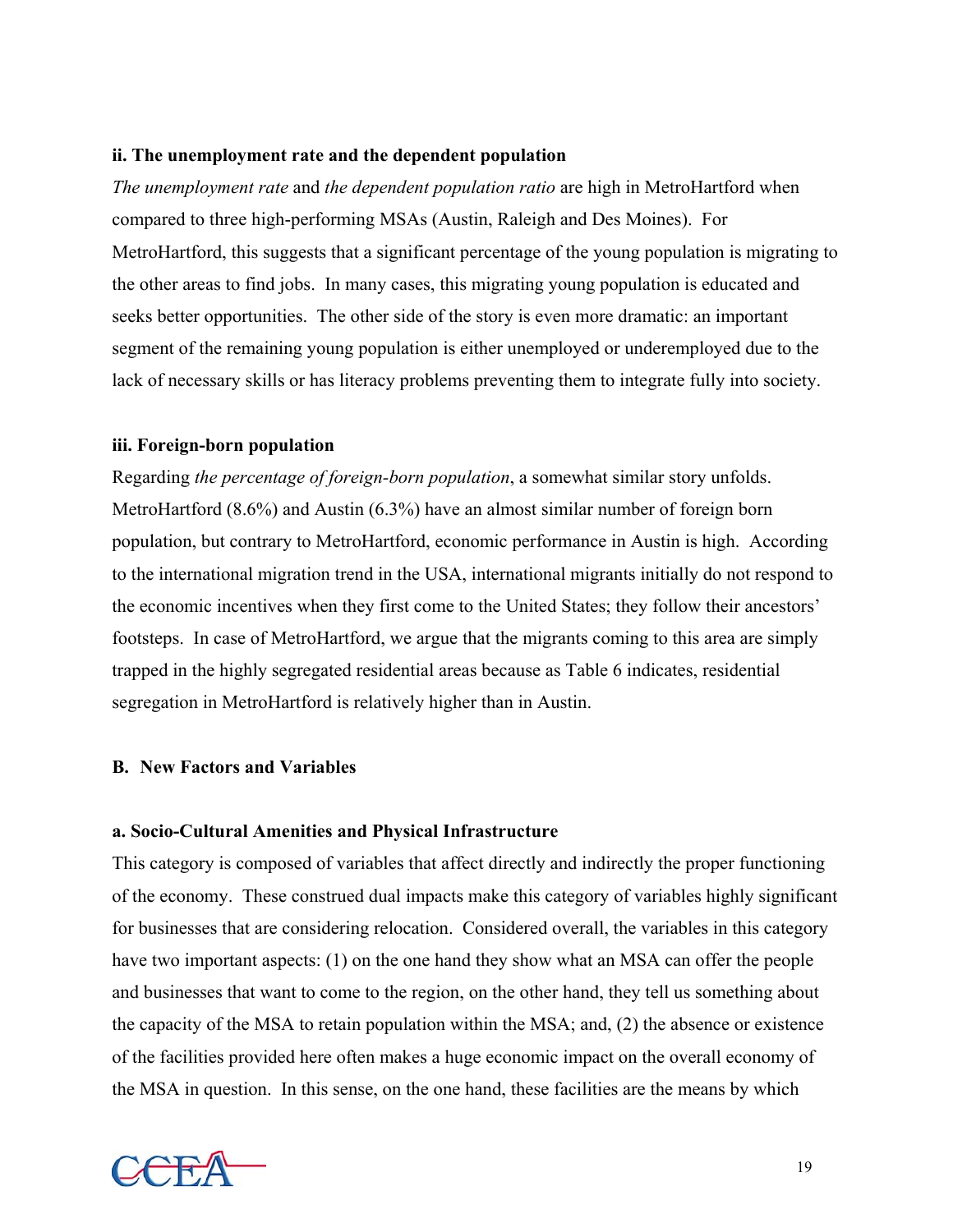other economic activities flourish; on the other hand, they are themselves economic activities that generate significant economic output. Considering these aspects of these factors, we argue that without these elements an economy is prone to be less competitive and will gradually lose other vital elements of a healthy economy.

In certain areas, MetroHartford has qualities that place it higher than the seven other MSAs, while some other areas place it at the bottom of the list. Table 5 presents the findings in this category and gives a picture that MetroHartford has basic amenities but lacks other basic factors that sustain those basic amenities. The variables presented here are related to the way people communicate and interact, entertain themselves, attend meetings and stay overnight, and commute.

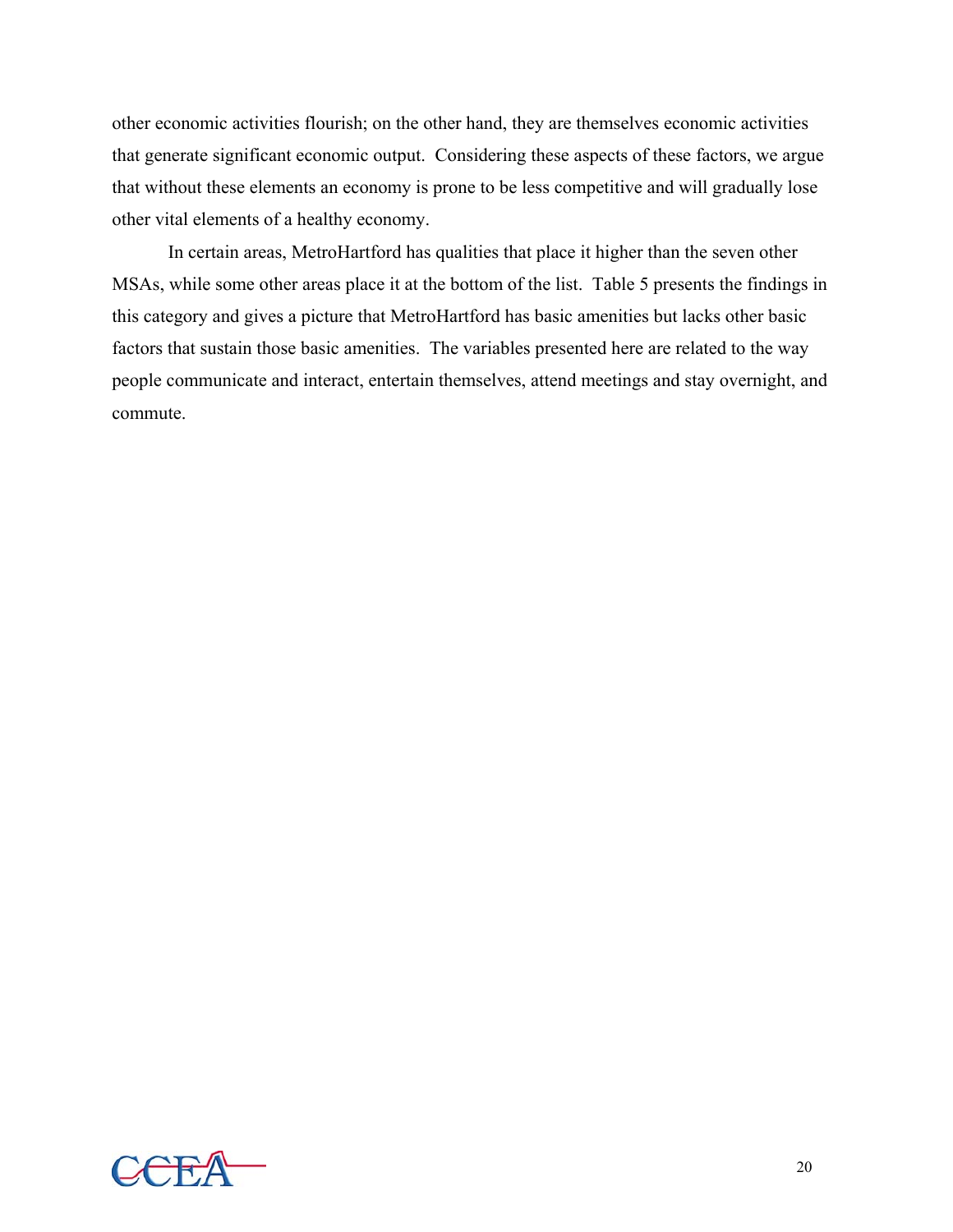| $MSAs\$        | Hartford, CT   | Providence,   | Albany, NY    | Columbus,        | Harrisburg,   | Des Moines,    | Austin, TX       | Raleigh, NC     | <b>Notes</b>                     |
|----------------|----------------|---------------|---------------|------------------|---------------|----------------|------------------|-----------------|----------------------------------|
| Variables      |                | <b>RI</b>     |               | <b>OH</b>        | <b>PA</b>     | <b>IA</b>      |                  |                 |                                  |
| High-Tech      | 0.53197        | 0.86894       | 0.811755      | 1.01782          | 2.58175       | 0.98583        | 1.92103          | 0.98551         | Milken                           |
| Economy:       | (8)            | (6)           | (7)           | (3)              | (1)           | (4)            | (2)              | (5)             | Institute-1999                   |
| Relative       |                |               |               |                  |               |                |                  |                 | 1990-98                          |
| Growth Rate    |                |               |               |                  |               |                |                  |                 | MSA Level                        |
| Hotels: number | 7.4            | 3.6           | 8.1           | 9.5              | 10.9          | 16.3           | 9.9              | 11.9            | Census                           |
| of Rooms per   | (7)            | (8)           | (6)           | (5)              | (3)           | (1)            | (4)              | (2)             | Survey-                          |
| 1,000          |                |               |               |                  |               |                |                  |                 | Service Ind.,                    |
| population     |                |               |               |                  |               |                |                  |                 | 1992 MSA                         |
| Hotels:        | 108.6          | 65.1          | 153.2         | 155.8            | 233.1         | 235.4          | 182.0            | 177.5           | $\overline{\text{CS}}$ , Service |
| Revenue Per    | (7)            | (8)           | (6)           | (5)              | (2)           | (1)            | (3)              | (4)             | Industry,                        |
| Capita         |                |               |               |                  |               |                |                  |                 | 1992 MSA                         |
| Airport: # of  | 3,148,196      | 2,556,183     | 1,140,518     | 3,366,430        | 715,924       | 849,603        | 3,305,073        | 4,394,220       | PRA 2000 &                       |
| People-        | (4)            | (5)           | (6)           | (2)              | (8)           | (7)            | (3)              | (1)             | FAA-99MSA                        |
| Enplanements   | Medium Hub     | Small Hub     | Small Hub     | Medium Hub       | Small Hub     | Small Hub      | Medium Hub       | Large Hub       |                                  |
| Airport: Cost  | 14 miles       | 6 Miles       | 8 Miles       | 7 Miles-Yes      | 8 Miles       | 3 Miles        | 4 Miles-Yes      | 9 Miles         | Airport                          |
| to Commute     | No local Bus   | No Local Bus  | No Local Bus  | <b>Local Bus</b> | No Local Bus  | No Local Bus   | <b>Local Bus</b> | Yes Local Bus   | Homepages                        |
| Arts Index     | 93.77          | 77.63         | 79.61         | 92.64            | 46.18         | 60.34          | 72.24            | 86.12           | <b>PRA-2000</b>                  |
|                | (1)            | (5)           | (4)           | (2)              | (8)           | (7)            | (6)              | (3)             | <b>MSA</b>                       |
| Recreation     | 75.07          | 79.32         | 77.62         | 81.86            | 61.47         | 67.42          | 68.83            | 72.80           | <b>PRA-2000</b>                  |
| Index          | (4)            | (2)           | (3)           | (1)              | (8)           | (7)            | (6)              | (5)             | <b>MSA</b>                       |
| Museums        | 5 museums $\&$ | 2 Galleries   | 4 museums &   | 5 art museum     | No Report     | 2 art museum   | 3 art museum     | 4 museum & art  | <b>PRA-2000</b>                  |
|                | art Galleries  |               | art galleries | $\&$ galleries   |               | $\&$ galleries | $\&$ galleries   | galleries       | <b>MSA</b>                       |
| Convention     | Civic center-  | 35 meeting    | In 1996, 195  | In 1998, 1.5     | No convent.   | In 1998, about | In 1996, 33 &    | 1998, 503, 137  | Raleigh,                         |
| Center:        | meeting room 9 | rooms-in      | groups hosted | m. attendee,     | Center-but    | 500K conv.     | 1992-97, 185     | attendee, 8675  | Austin,                          |
| Number of      | capacity 30 to | 1998, 39 con. | 106,779 atten | 220m. econ.      | variety of    | Visitors.      | conventions-     | meetings & 259  | Columbus,                        |
| Activities     | 4,400          | $&$ meetings  | \$68m. impact | Impact.          | conf. centers | Skywalk conn.  | \$69 m. to econ  | m. econ. Impact | Albany, Des                      |
| Orchestras,    | 9 symp., opera | 4 Orchestra & | 6 Symp.,      | 9 orchestra,     | 2 symphonies  | 5 Ballets,     | 7 Operas,        | 6 Symphonies,   | PRA, 2000                        |
| Theaters, &    | & Society      | Theater       | ballet &      | opera, ballet    | or operas     | operas and     | symp., theaters  | or associations | <b>MSA</b>                       |
| Symphonies     |                |               | orchestra     | & theaters       |               | Symphonies     | or society       |                 |                                  |
| Transportation | 87.81          | 83.0          | 82.71         | 91.21            | 77.62         | 78.18          | 78.75            | 92.06           | PRA, 2000                        |
| Index          | (3)            | (4)           | (5)           | (2)              | (8)           | (7)            | (6)              | (1)             | <b>MSA</b>                       |

**Table 5Socio-Cultural Amenities and Physical Infrastructure, Eight MSAs and Their Rankings**

Note: If passengers leaving an airport are 1% or more of all U.S. airline passengers in a year, that airport is a large hub; between 0.25% and 0.99% medium; between 0.05% and 0.24% small hub; and less than 0.05% non-hub.

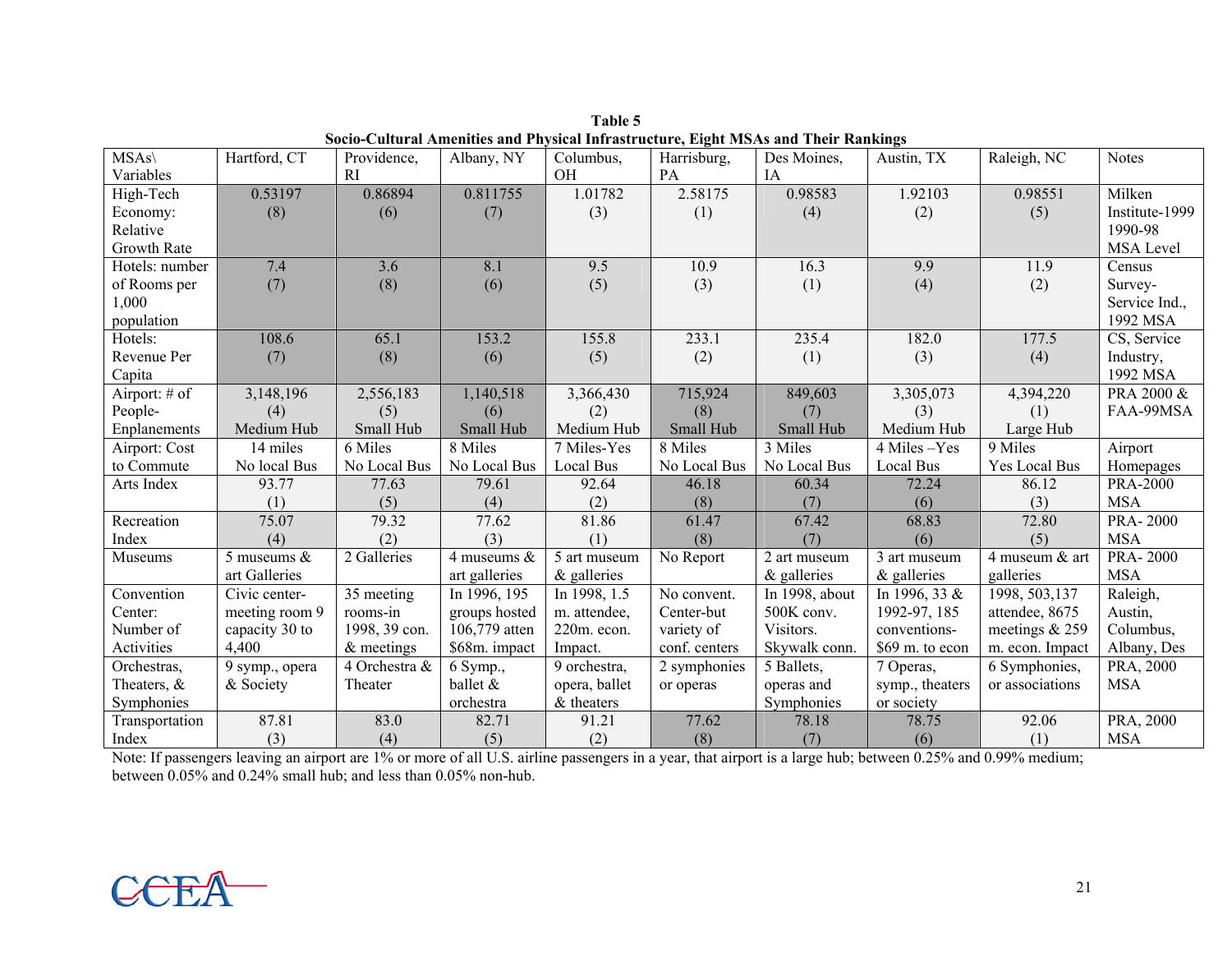### **1. Strengths**

#### **i. Arts and Recreation**

In the following areas, MetroHartford looks strong when compared with high-performing MSAs such as Austin, Raleigh, Des Moines and Harrisburg: The Arts, Recreation, and Transportation Indexes, and the number of entertainment facilities. MetroHartford should leverage its comparative advantage in these areas in order to attract more people to MetroHartford thereby stimulating the overall economy. As a central city, Hartford should be the driving force for the MSA-wide economy.

In this area, Harrisburg and Des Moines started aggressive marketing strategies to attract tourists to their cities. As a result, even though these two cities are far behind MetroHartford in terms of the quality of their facilities (art, recreation and transportation), Des Moines and Harrisburg are generating more revenue from recreation and amusement facilities on a per capita basis from these areas (\$168 and \$139, respectively) than MetroHartford (\$136). The key to the success of these cities is their effective marketing strategy to promote economic development at the MSA level.

The Skywalk project completed in downtown Des Moines is an important example. This is a 30-block closed area connecting the convention center, various hotels, and shopping centers, parking areas and government offices. By constructing this Skywalk, authorities in Des Moines virtually brought economic activity to the center of the city thereby significantly increasing foot density on the streets, which in turn created significant job opportunities and economic vitality.

### **ii. Transportation**

In the area of transportation, MetroHartford is doing relatively better than the high-performing MSAs. This index basically measures how well a city is connected to other cities and centers. However, there is one thing that should be kept in mind with regard to this index: a city might be well connected to other cities, but the connection between various parts of a city might not be as good as the external connection. To be successful, a region needs to be both well connected internally and externally. The existence of a beltway around the city helps internal and external connectivity, for example, Raleigh, Durham and Chapel Hill have beltways and good

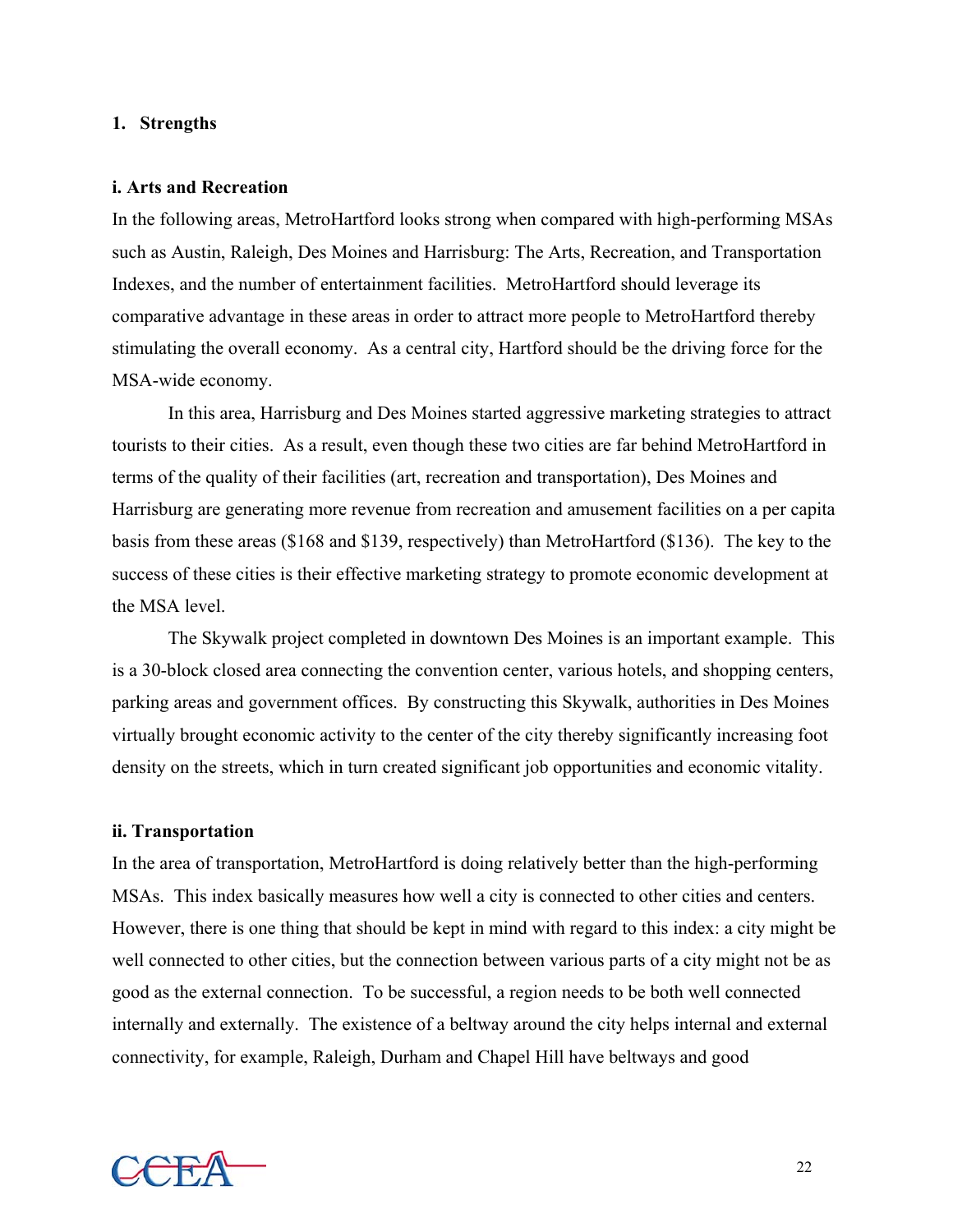interconnectivity. Austin, Des Moines and Harrisburg are the examples of cities whose internal connection is relatively better than their external connection.

### **2. Weaknesses**

There are four significant factors that require considerable attention: the Condition of Airports, the Capacity of Hotels and Motels, Convention Centers, and the State of high-tech Industry in MetroHartford. Even though MetroHartford is performing relatively well in the area of airport operations and the number of passengers using the airport, it is still behind Austin and Raleigh in this area. Therefore, we analyzed the condition of Bradley International Airport under weaknesses of MetroHartford for reasons specified below.

#### **i. Airports**

In terms of enplanements, the number of people using Bradley International Airport (BDL) in 1999 is 3,148,196, whereas it is 3,305,073 in Austin's Austin-Bergstrom International Airport, 3,366,430 in Columbus' Port Columbus International Airport and 4,394,220 in the Raleigh-Durham International Airport. In May 23, 1999, Austin's Robert Mueller Municipal Airport was closed and Austin-Bergstrom International Airport (BSM) replaced it. This increased the capacity of the airport and number of passengers using it. Even though these three MSAs are similar in population terms, MetroHartford's performance is relatively lower than the other three (see Table 8 for additional information).

Austin transformed a military airport into a large civilian airport with passenger and cargo capacity far exceeding the old one. In 1997, a \$20 million cargo port started operation, and the new airport started general aviation in May 1999 with a total project cost of \$585 million. The community approved and sold about \$400 million in bonds to finance the airport. Even though the new airport has a large capacity and many facilities, Austin is considering expanding the airport. With a variety of Foreign Trade Zones and international connections, Austin is transforming its airport from a medium hub to a larger hub.

Raleigh is also expanding the facilities at RDU. Located within the Research Triangle, and equidistant to the three main cities, RDU is becoming one of the driving forces in that economy. A parking expansion in RDU was completed in 1999, while a new parallel runaway and extension to the existing one are under construction. According to the North Carolina

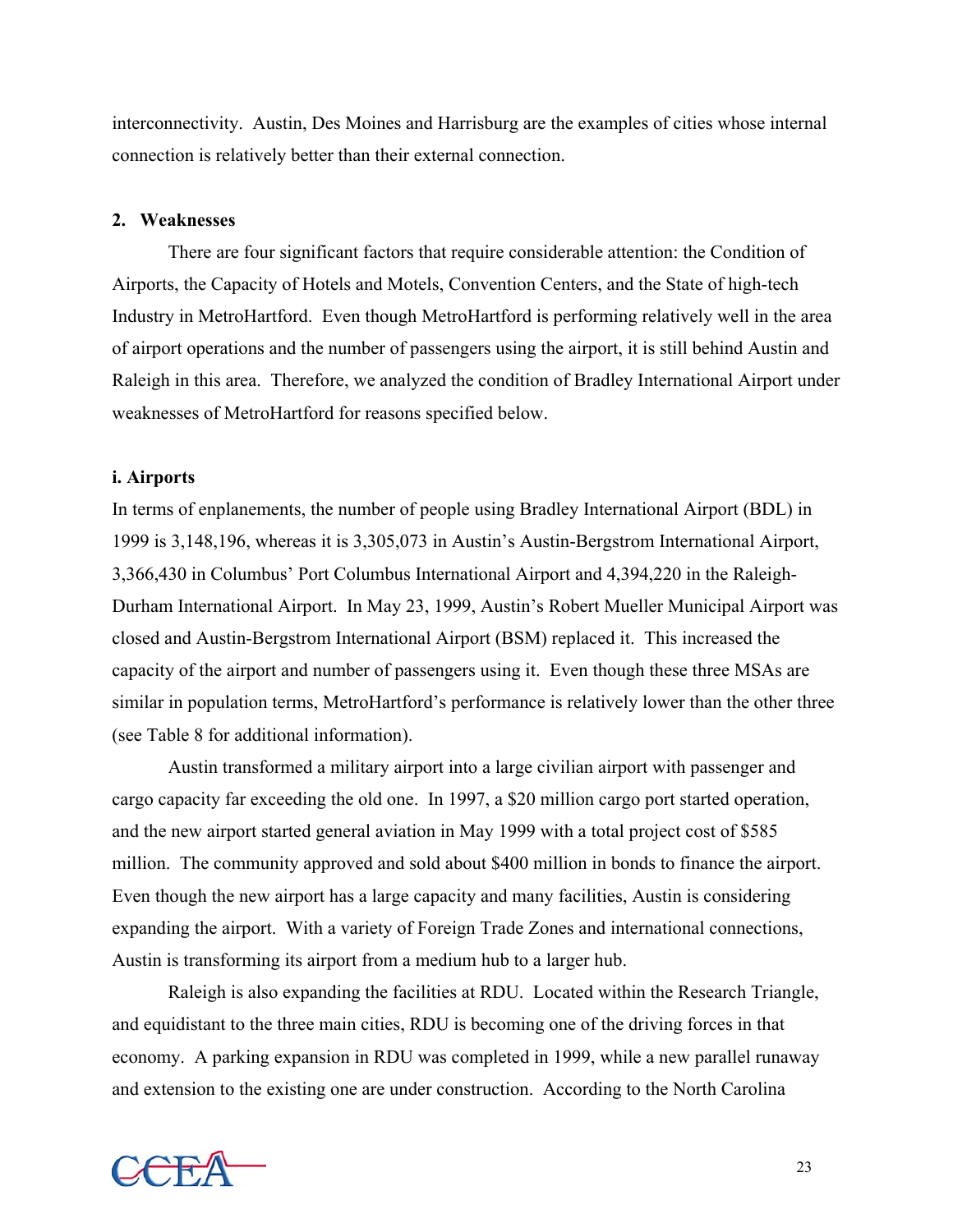Department of Transportation, the total economic impact of RDU to the Triangle economy is more than \$2 billion per year.

When we look at the other airports, we see the same trend; that is, they are expanding. For example, Des Moines International Airport (DSM) is under construction that started in 1997 to extend Runway 5/23. They are spending \$31 million for this expansion, and \$23 million for road relocation. Albany County Airport (ALB) opened a new cargo facility in 1998 and have plans to construct a parallel runway and expand an existing one. Port Columbus International Airport (CMH) has plans to construct a third parallel runway. Columbus has a separate cargo airport.

In this respect, MetroHartford is moving slowly. After the 1990-94 Bradley airport improvement, no significant effort has been made to improve the facilities there. The Governor's 1998 plan for expansion of the airport will definitely make the airport a larger hub, when compared with other MSAs. Urgently needed are the facilities that address a variety of business needs. For example, current facilities are not large enough to handle international export and import activities, so that local businesses have to use airports in New York or Boston for these activities. This naturally increases the cost of doing business in MetroHartford, and decreases the competitiveness of local businesses vis-a-vis businesses in New York and Boston. The natural consequences of this situation are that other MSAs are moving forward to become highly competitive national and global economies. MetroHartford should capture international business and tourist air travel lost to neighboring states.

The second issue related to BDL is the cost of commuting to the airport and its facilities to accommodate the needs of a healthy economy. Consider how well the airport is connected to the city and its people. In this respect, MetroHartford is doing poorly when compared with the airports in Austin, Raleigh and Columbus. In these three cities, local buses run between the city and the airport reducing the cost of commuting to as low as three dollars. Besides local buses, Austin is planning to introduce light rail between the airport and city. Austin and Raleigh are expanding their facilities to better serve businesses and residents. What Columbus is doing might be something that could be replicated: Port Columbus International Airport provides a significant number of business amenities including public golf courses and hotels around the airport. Moreover, a strategically located picnic area for the public with a sound system (coming

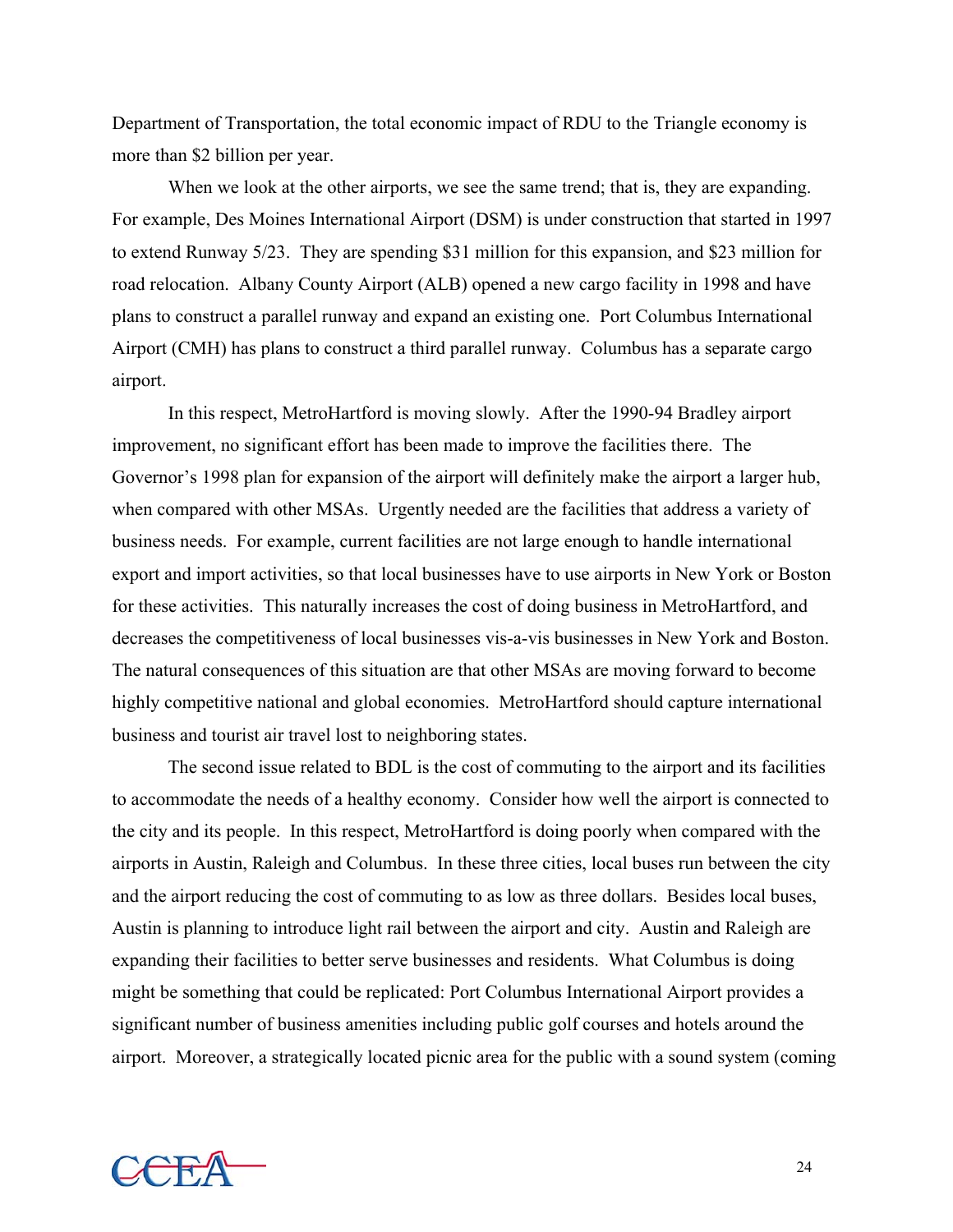soon) will allow people to see landings and takeoffs, as well as listen to the conversations between pilots and the tower and is a friendly way to connect the airport to the city.

Considering these efforts of other regions, MetroHartford and the state of Connecticut are moving slowly or are reluctant to develop and put plans into action so as to make BDL a larger hub and an integral part of the city (and region).

### **ii. High-Tech**

High-tech is another area in which MetroHartford is losing its competitiveness. When we look at the "high-tech economy relative growth rate" between 1990 and 1998 (Milken Institute's calculations), MetroHartford is at the bottom of the eight MSAs examined here. The top MSAs from highest to lowest growth rate are Harrisburg, Austin, Columbus, Des Moines, and Raleigh. The first three are successfully adapting their economies to the requirements of the new millennium (high-tech knowledge-based economies). In the coming years, the ability of an MSA to absorb new technologies and translate them into economic output will make it competitive visa-vis other comparably sized MSAs.

In order to improve MetroHartford's standing in the high-tech area, it is important to know how successful cities are becoming high-tech industry centers and growing faster than MetroHartford. In Raleigh, the Research Triangle Park and the connection between the major universities and industries is the stimulating factor in this area. Columbus is becoming a center of electronic commerce. Columbus has a technology task force focusing on electronic commerce and other areas of high-tech with special emphasis on the development of a technology-friendly tax code. Austin is the second most wired city in the nation—using high-speed data transport technology called Asymmetrical Digital Subscriber Line (ADSL). In Austin, 53 % of households have computers, and 33% of households have access to the Internet. Austin is one of the top high-tech location centers in the nation. The main item on the agenda of the Chamber of Commerce and the local government in Harrisburg is to make the city a world class technology center. Considering growth indicators, Harrisburg is becoming highly successful in this area (it is in the top five MSAs out of 315 MSAs).

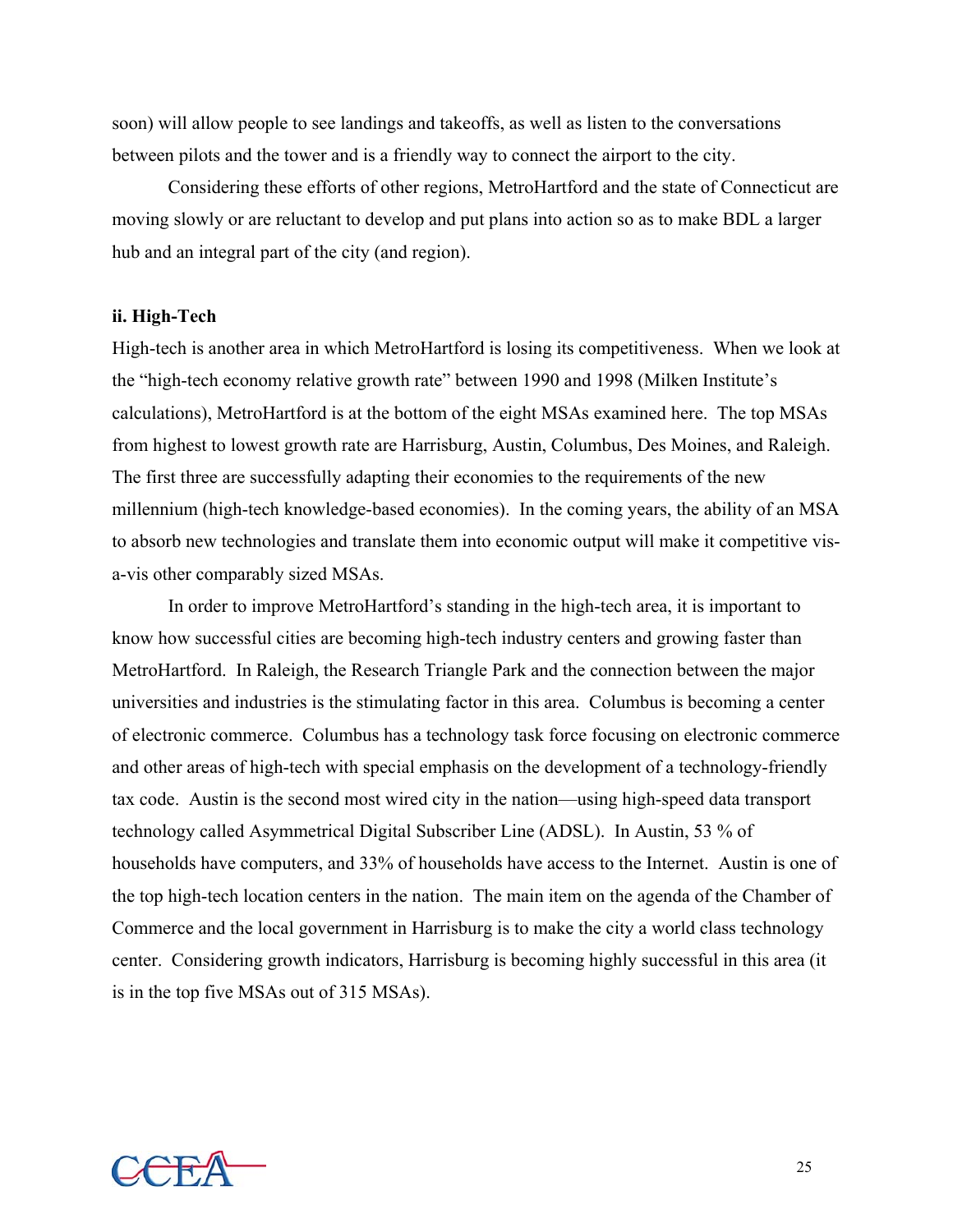### **iii. Hotels and Motels**

The third area of concern is the number of hotels and motels in MetroHartford. This basically shows the capacity of an MSA to accommodate people coming to the city and revenues that are received from them. In both areas, MetroHartford is doing poorly vis-a-vis MSAs like Harrisburg, Des Moines, Austin, and Raleigh. Even though MetroHartford has many attractions and entertainment facilities, it cannot leverage these attractions effectively.<sup>[5](#page-44-4)</sup>

#### **iv. Convention Center**

With respect to a convention center, MetroHartford is again at the bottom of the list among the eight MSAs. While seven other MSAs either recently constructed or expanded huge convention centers thereby attracting thousands of people and significant amounts of money each year, MetroHartford is still in the project-planning phase. Table 5 briefly summarizes the number of convention related activities. Here, first we look at each MSA, then briefly examine the national figures showing the importance of convention-related activities for an economy.

Albany: there are three important meeting spaces, each connected with the other. In 1996, 195 groups were hosted with an average convention size of 548. The total number of attendees to these conventions was 106,779 generating an estimated economic impact of \$68 million.

Providence: Providence has recently expanded its convention facilities by constructing a hotel with a large quantity of rooms and parking spaces. They are considering expanding the facilities to give a boost to Rhode Island's already large tourism industry (\$1.7 billion). With the completion of Amtrak's high-speed passenger rail service, expected in 1999, Boston, Providence, New Haven and New York will be closely connected.

Columbus: Columbus just celebrated the opening of a new larger convention center. In 1998, 1.5 million people attended convention-related activities generating \$220 million. Columbus is considering expanding the existing facilities.

Des Moines: The climate-controlled Skywalk and connected convention center are attracting an increasing number of people to the city.

Austin recently expanded the convention center and plans to further expand it. For that purpose, the community approved a lodging tax increase in May 1999 to support convention center expansion.

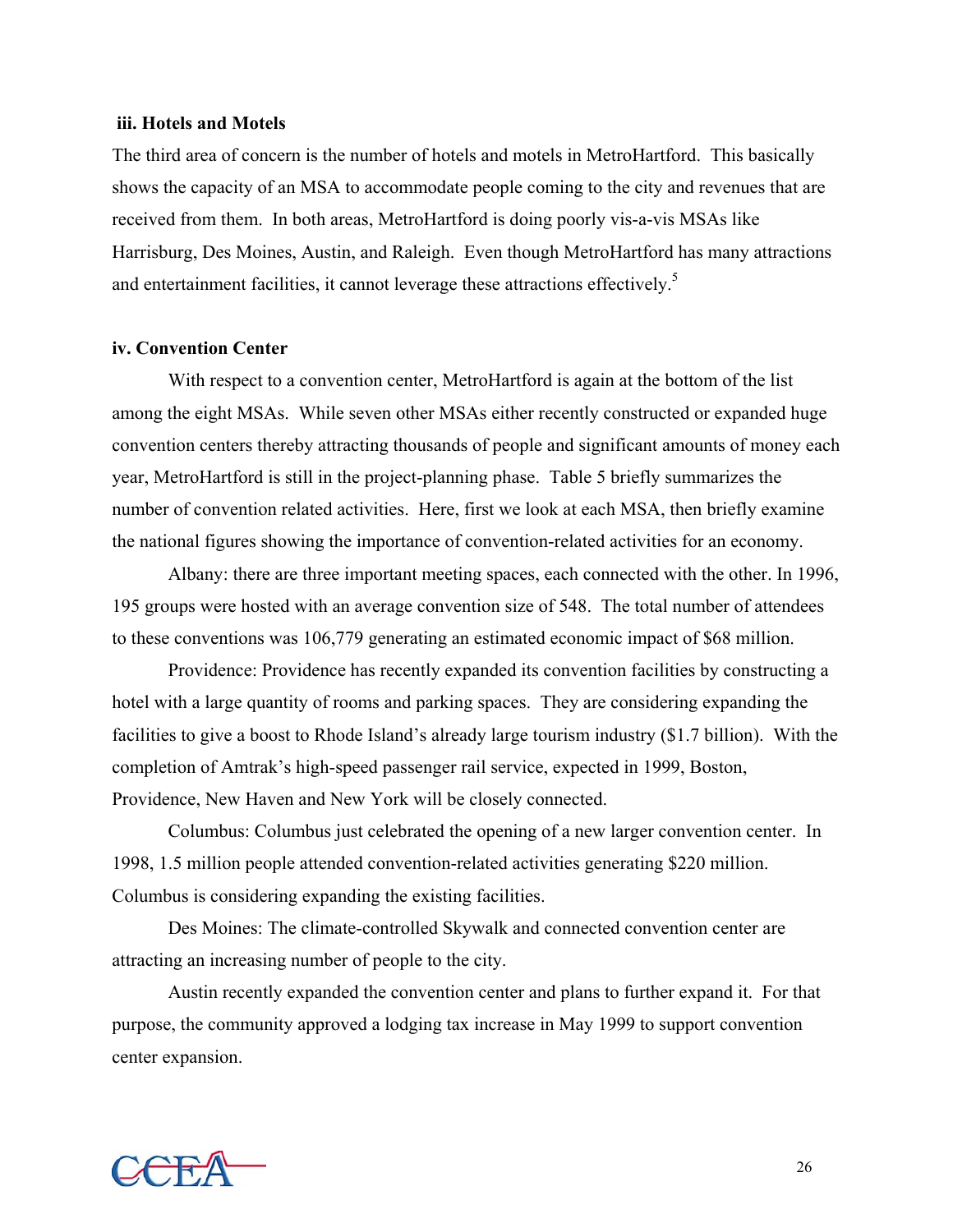Raleigh has a large convention center in terms of the number of meeting rooms and capacity attracting a significant number of people. In 1998, the total impact of conventionrelated activities was estimated as \$259 million generating \$68 million in local and state tax revenues.

*Why is the convention center important?* A convention center stimulates an increasing number of people to come to the city from outside. This generates a significant amount of state and local tax revenues and has other significant economic impacts. According to the Greater Raleigh Convention and Visitors Bureau, an average convention attendee in the U.S. spends \$213.36 per day at a three or four-day conference. Spending is distributed as follows: entertainment & recreation (4.5%); shopping (11.3%); dining (26.2%); local transportation (6%); lodging (49.6%); and other (2.4%). (Figures are taken from the Greater Raleigh Convention and Visitors Bureau: 1999 Wake County Tourism Update).

Considering these numbers, the economic impact is spread around the economy through multiplier effects. According to the Greater Raleigh Convention and Visitors Bureau, 25.6 % of inquires about Raleigh were the result of their marketing campaign; 57.6 % due to the web page; 5% were Chamber of Commerce referrals; and 11.8% came from other sources.

### **b. Social Capital**

This category refers to the kind of social fabric an MSA has. Table 6 presents some of the variables that account for the level of citizen participation in the decision-making process. Where citizens actively participate by providing input into government, evaluating government's performance, and interacting with other communities, cities are more likely to flourish, and governments are more likely to pursue policies that suit the best interests of the people they represent. This issue needs to be further evaluated and refined by utilizing some detailed data about these MSAs. When evaluating these data, one should be careful about the way causation runs (whether lack of social capital is a result of low economic performance or vice versa). One thing, however, should be clear: if social capital is underinvested, social pathologies might result in significant spillover effects into other areas, and lead to a "vicious circle" that creates a downward spiral effect. What this means is that effective government policies should be developed to address problems, may they be economic or social, that might be causing deficiencies in social capital. Social capital refers to:

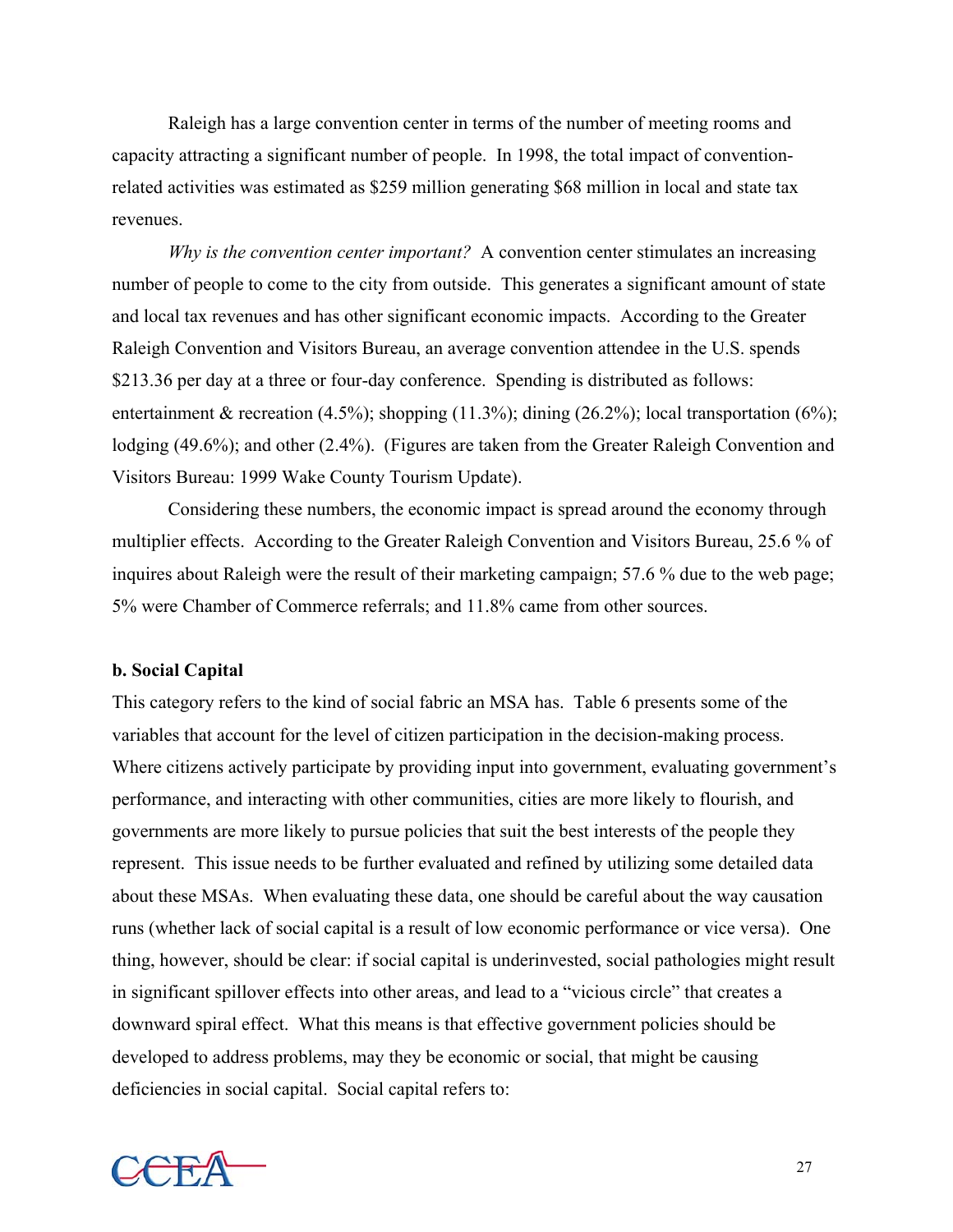- Existence of a high level of involvement in community affairs
- Doing a variety of volunteer work or the existence of a high level of organizational membership
- Existence of trust in government
- Existence of a high level of involvement in local politics (cf., America's Social Fabric, A Status Report)

# **1. Adult Literacy**

According to a recently released study (1997) by the National Institute for Literacy, the City of Hartford has a high level of Level 1 (the lowest literacy level) adult literacy. This means that a significant fraction of the adult population had difficulty using certain reading, writing, and, computational skills considered necessary for functioning in everyday life. High performing cities as Raleigh, Des Moines and Austin have low Level 1 literacy rate (20%, 14%, 17%, respectively), whereas low performing cities as Hartford, Providence and Albany have high Level 1 literacy rates (41%, 30%, 21%, respectively). Harrisburg is an enigma with a 36% Level 1 literacy rate. The data used for this study is derived from the 1988 National Adult Literacy Survey [NALS] (data collected from 1988 through 1993) and 1990 Census data. Today, adults need higher levels of basic skills to function effectively in many areas of their lives, and literacy is defined more broadly to include problem solving and higher level reasoning skills. Literacy is a range of tools that help people help themselves and their children be more productive and engaged citizens.

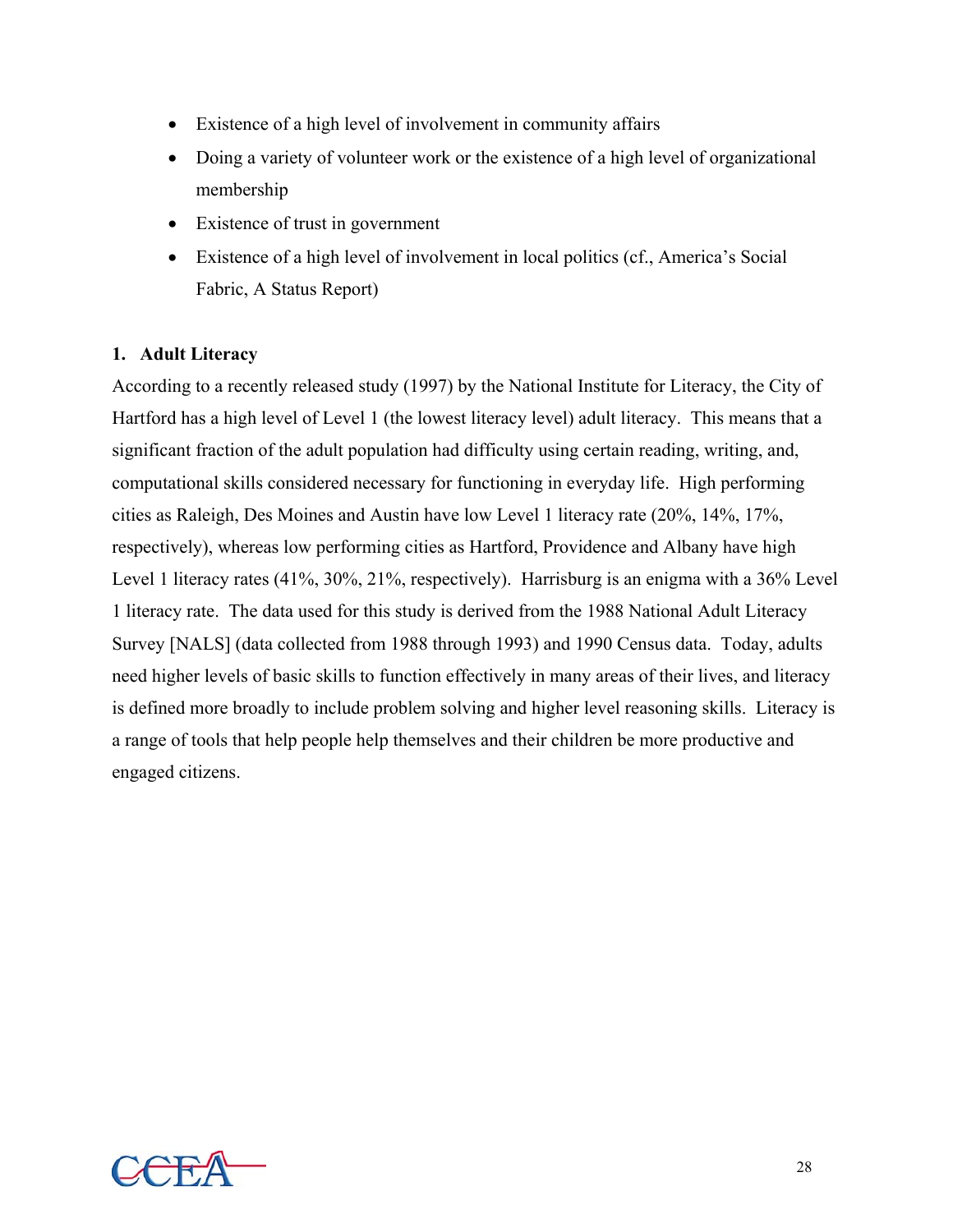| $MSAs\$               | Hartford, CT   | Providence,    | Albany, NY     | Columbus,       | Harrisburg,    | Des Moines,  | Austin, TX     | Raleigh, NC    | <b>Notes</b>   |
|-----------------------|----------------|----------------|----------------|-----------------|----------------|--------------|----------------|----------------|----------------|
| Variables             |                | RI             |                | OH              | PA             | <b>IA</b>    |                |                |                |
| Voter Turnout-        | 39.1%          | 40.8%          | 36.7%          | 40.5%           | 32.4%          | 43.9%        | 26.1%          | 35.4%          | State Level-   |
| Congressional         | (4)            | (2)            | (5)            | (3)             | (7)            | (1)          | (8)            | (6)            | 1998-FEC       |
| Elections             |                |                |                |                 |                |              |                |                |                |
| Average-              | Av. \$75,600   | Av. 60,300     | Av. 61,500     | Av. 59,000      | Av. 61,100     | Av. 63,800   | Av. 58,000     | Av. 62,300     | Median         |
| Median                | Me. 43,279     | Me. 35,000     | Me. 45,300     | Me. 37,263      | Me. 38,300     | Me. 41,960   | Me. 34,453     | Me. 42,500     | income for     |
| Household             |                |                |                |                 |                |              |                |                | some MSAs      |
| Income-In City        | 32,321         | 25,300         | 16,200         | 21,733          | 22,800         | 21,824       | 23,547         | 19,800         | are estimated; |
| distribution is       | (8)            | (7)            | (1)            | (3)             | (5)            | (4)          | (6)            | (2)            | Average        |
| more skewed           |                |                |                |                 |                |              |                |                | income is      |
| than that of          |                |                |                |                 |                |              |                |                | from PRA,      |
| <b>MSA</b>            |                |                |                |                 |                |              |                |                | 1997           |
| Residential           | 0.290A         | 0.553A         | 0.410A         | 0.440A          | 0.336A         | 0.395A       | 0.371A         | 0.365A         | Census Data    |
| Segregation           | (1)            | (8)            | (6)            | (7)             | (2)            | (5)          | (4)            | (3)            | $(1990)$ -MSA, |
| Index-                | 0.752B         | 0.678B         | 0.623 B        | 0.673B          | 0.755B         | 0.645B       | 0.557B         | 0.484B         | by Harrison    |
| Dissimilarity         | (7)            | (6)            | (3)            | (5)             | (8)            | (4)          | (2)            | (1)            | & Weinberg-    |
| Index.                | 0.711H         | 0.644H         | $0.390$ H      | 0.276H          | 0.531H         | 0.316H       | 0.419H         | 0.212H         | measures the   |
| A: Asian              | (8)            | (7)            | (4)            | (2)             | (6)            | (3)          | (5)            | (1)            | dissimilarity  |
| <b>B</b> : Black      |                |                |                |                 |                |              |                |                | between the    |
| H: Hispanic           |                |                |                |                 |                |              |                |                | ethnic groups  |
| LEVEL 1               | 41%            | 30%            | 21%            | 20%             | 36%            | 14%          | 17%            | 20%            | 1997National   |
| <b>Adult Literacy</b> | (8)            | (6)            | (5)            | (4)             | (7)            | (1)          | (2)            | (3)            | Institute for  |
| $(Age 16+)$           |                |                |                |                 |                |              |                |                | Literacy       |
| Home                  | Metro: 65%     | Metro: 59%     | Metro: 64%     | Metro: 60%      | Metro: 69%     | Metro: 67%   | Metro: 50%     | Metro: 59%     | 1998 County    |
| Ownership             | City: $23.6\%$ | City: $36.2\%$ | City: $38.3\%$ | City: $46.6%$   | City: $42.4\%$ | City: $62\%$ | City: $40.6\%$ | City: $46.9\%$ | and City       |
| Rate-2000             |                |                |                |                 |                |              |                |                | Extra and      |
| Data from             | Metro: 69.7%   | Metro: 61.2%   | Metro: 71.1%   | Metro: $61.6\%$ | <b>NA</b>      | <b>NA</b>    | Metro: 54.7%   | Metro: 65.5%   | Census         |
| Census Bureau         | (2000)         | (2000)         | (2000)         | (2000)          |                |              | (2000)         | (2000)         | Bureau-1990    |

**Table 6Social Capital, Eight MSAs and Their Rankings**

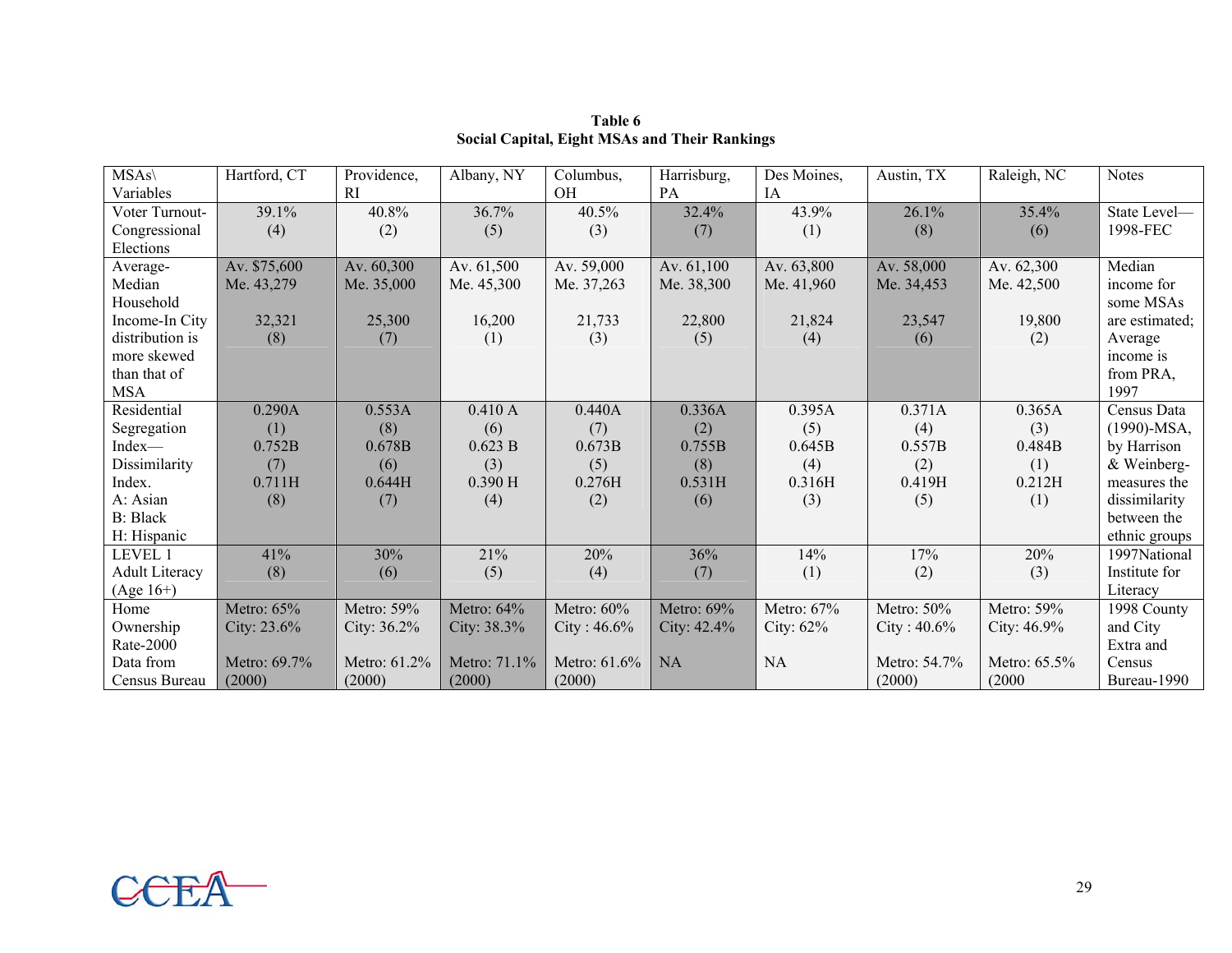### **2. Voter Turnout**

This is an important indicator showing how sensitive people are about the things happening in local and state government. The main assumption here is that if people are concerned about public policies that affect them and about who will govern them, they go to the ballot box and vote. If they feel that their votes will not make any difference, that is, there is a lack of political efficacy, they withdraw from the political process. Once withdrawn, their further engagement in political dialogue with elected officials will be quite low. This, of course, brings forth the issue of accountability and efficiency of elected officials in public policy areas. If there is no one to question and provide feedback to them, those officials are less likely to address the overwhelming socio-economic problems efficiently. With regard to turnout, in general, those who have low income tend not to vote in elections, whereas those who have high income tend to vote regularly in elections. This means that those who are elected will tend to be more supportive of or attentive to the concerns of high-income groups. Consequently, groups with low income will be unheard in policy deliberations. When we look at the issue in Hartford, voting figures support what has been said so far: in Hartford, as of 1998, average household wealth was \$61,497 and median household wealth was \$13,699 in 1999 (Connecticut Economic Resource Center). These numbers show that there is a huge wealth difference between rich and poor. Moreover, 50 percent of the households have wealth less than \$13,[6](#page-44-5)99. $<sup>6</sup>$  Parallel to these figures,</sup> voter turnout in Hartford in the 1992 national election was 36.7% (the lowest among the cities in Connecticut). The primary role to increase voter turnout falls on the shoulders of government, the business community, and individuals themselves.

# **3. Income difference (see endnote 2 for explanation)**

When we look at the income difference across these eight MSAs, MetroHartford has the largest difference in household income suggesting that there is a huge gap between "haves" and "havenots" at the MSA level. In the previous section, we discussed some of the implications of this difference for the overall political system. In the economic and social areas, the implications of this difference are even more dramatic. This difference affects the overall health of the economy and society. There is some evidence from a recent Harvard School of Public Health study that suggests that the greater the income gap, the greater the mental and physical health problems

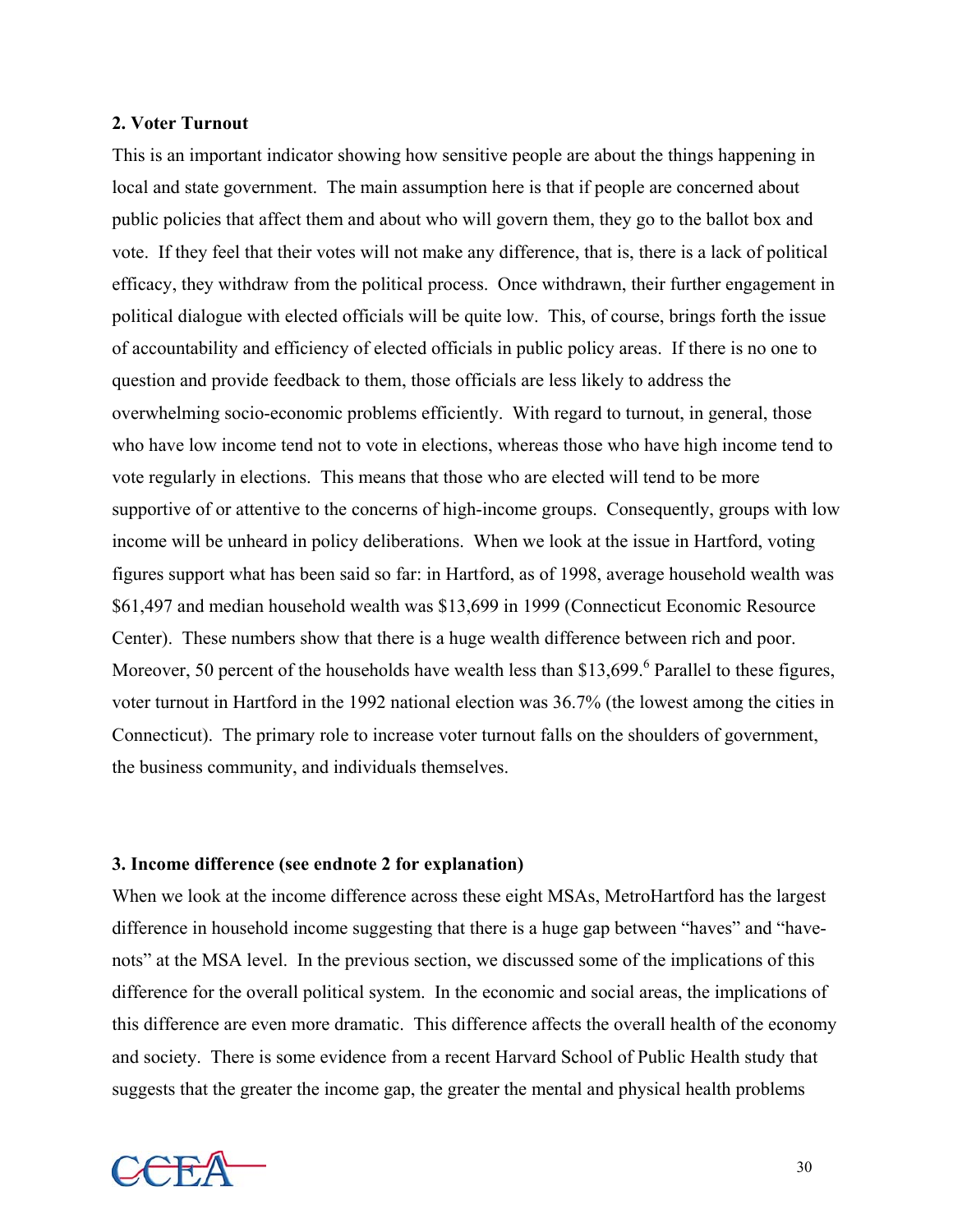reported by the bottom income group. We argue that most of the social ills within the cities are the result of this income difference. What we see in the city is two distinct classes with almost no communication and interaction between them. Their lifestyles, (e.g., shopping pattern etc.) are quite different from each other. (According to one retail store manager, rich people come to shop from early morning to noon; poor people come from 4 p.m. to 9 PM. They rarely mingle with each other). High crime rates (especially between 1992 and 1997), the high school drop out rate (15.7% in Hartford, 4.8% statewide in 1995), and increasing health problems are partly the result of this disconnectedness among neighborhoods.

# **4. Residential Segregation**

This issue is related to the arguments presented above in (2). Residential segregation shows us how isolated minority groups are from each other and from majority groups. The higher the index values (in Table 6) the higher the segregation. When we look across the eight MSAs, the pattern is quite clear: Columbus, MetroHartford, and Raleigh have a high percentage of African-American population (this percentage is somewhat lower in MetroHartford than the other two). African-Americans in Columbus and Raleigh are less segregated than those in MetroHartford.<sup>[7](#page-44-6)</sup> The Hispanic population is in the same situation. Even though Austin has a larger Hispanic population than MetroHartford, Hispanics are less segregated in Austin than they are in MetroHartford. Table 6 makes it clear that MetroHartford is one of the highly segregated MSAs in the U.S. Other MSAs are successful at integrating minority groups into economic, social and political processes by viewing and transforming them into assets rather than seeing them as liabilities. Diversity should be encouraged and appropriate policies should be developed to address the segregation problem.

### **5. Owner-occupied housing**

This variable is quite important and related to social capital and overall economic, social and political development in cities. The reason for emphasizing this variable is based on an assumption that homeowners care about policies affecting their environment more than renters. The higher the homeownership rate, the higher the participation in political processes using a variety of channels. Homeowners care about their environment, they lobby for the improvement of that environment, and they participate in policy deliberations to influence elected officials in

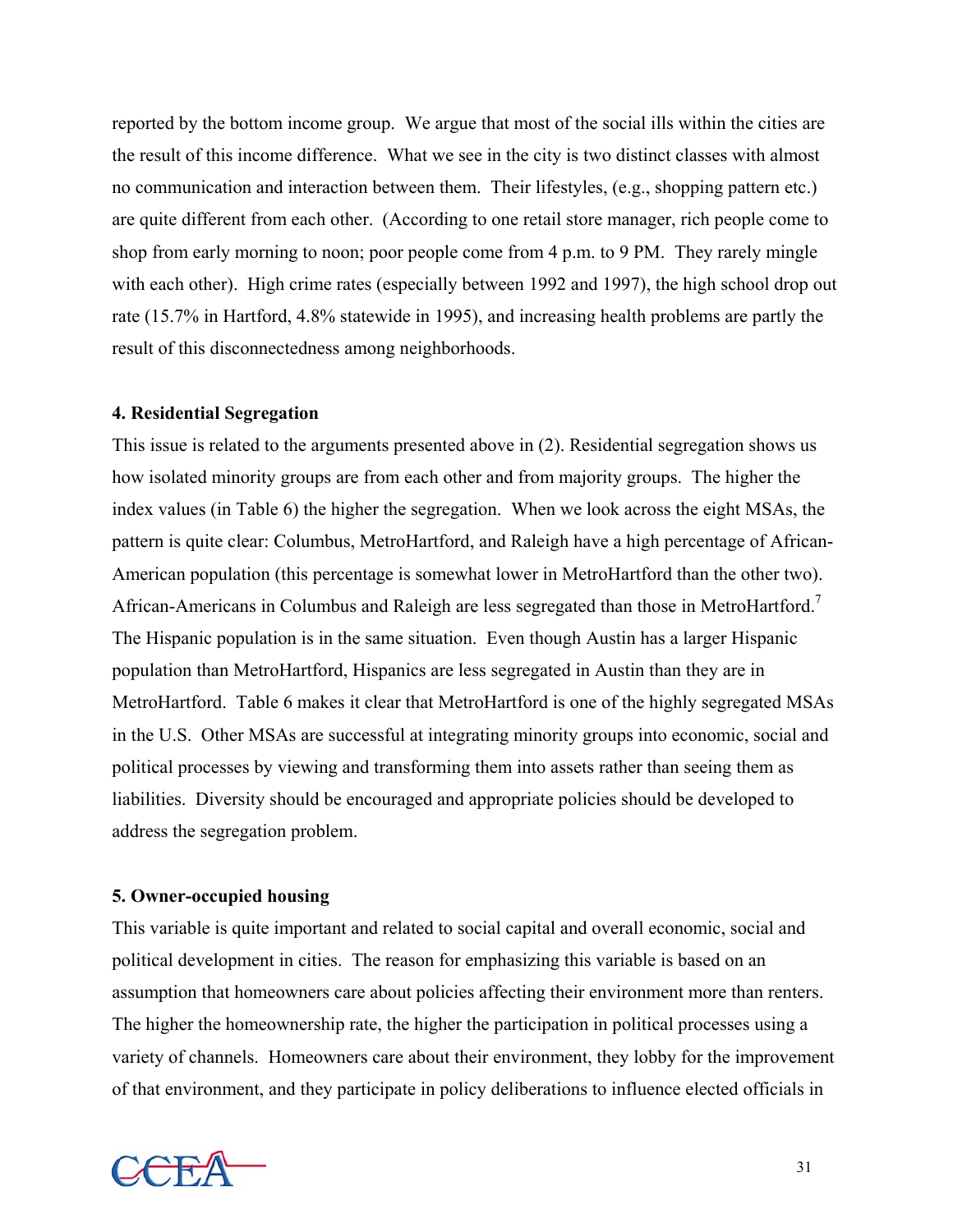the policy areas related to the city because they have a large stake in preserving and promoting the environment in which they live. For this reason, they vote more frequently, cooperate with other members of community, and work with public service agencies to make their neighborhood a safe and healthy place.

When we look across the MSAs, MetroHartford (as a consolidated metropolitan area) is doing better with respect to homeownership than most of the seven MSAs. However, when we move from the MSA level to the city level, the dividing line between successful MSAs and lowperforming MSAs becomes clear: the City of Hartford has the lowest homeownership rate with 23.6%. Following Hartford are the cities of Providence and Albany with 36.2% and 38.3%, respectively. The gap between Hartford and these two cities is dramatic. At the top of the list is (the city of) Des Moines with 62%, following this are (the cities of) Raleigh, Columbus, Harrisburg and Austin with 46.9%, 46.6%, 42.4%, and 40.6% (respectively). What this means is that people residing in the city have no overwhelming desire to participate in community affairs and political processes for the betterment of the place in which they live. The long-term consequences of this fact would be that MetroHartford will lose its soul as a region and turn into pockets of low-income settlers. When low homeownership is combined with low income in cities, not only the economy, but also the school system and other institutions working for the betterment of life in the area suffer to a great extent.<sup>[8](#page-44-7)</sup>

### **c. The Role and Type of Government**

A market-based economy in theory posits that firms and individuals interacting in a market setting have perfect information. In reality, this is not the case. In many MSAs, the real problem is not the lack of infrastructure, labor, capital or manufacturing base, but an "information problem." This might translate as a supply and demand mismatch in variety of markets, in particular in the labor market. To alleviate this information problem, the Connecticut Department of Labor and Workforce Development Boards should collect and disseminate employment opportunities to target populations more efficiently and effectively than they currently do. This newer role is in addition to traditional goods (e.g., roads, schools, and ports) provided by the public sector. The information problem leads us to examine the relation between it and the structure of governments in the study areas. Table 7 looks at the type and number of governments that exist in these eight MSAs.

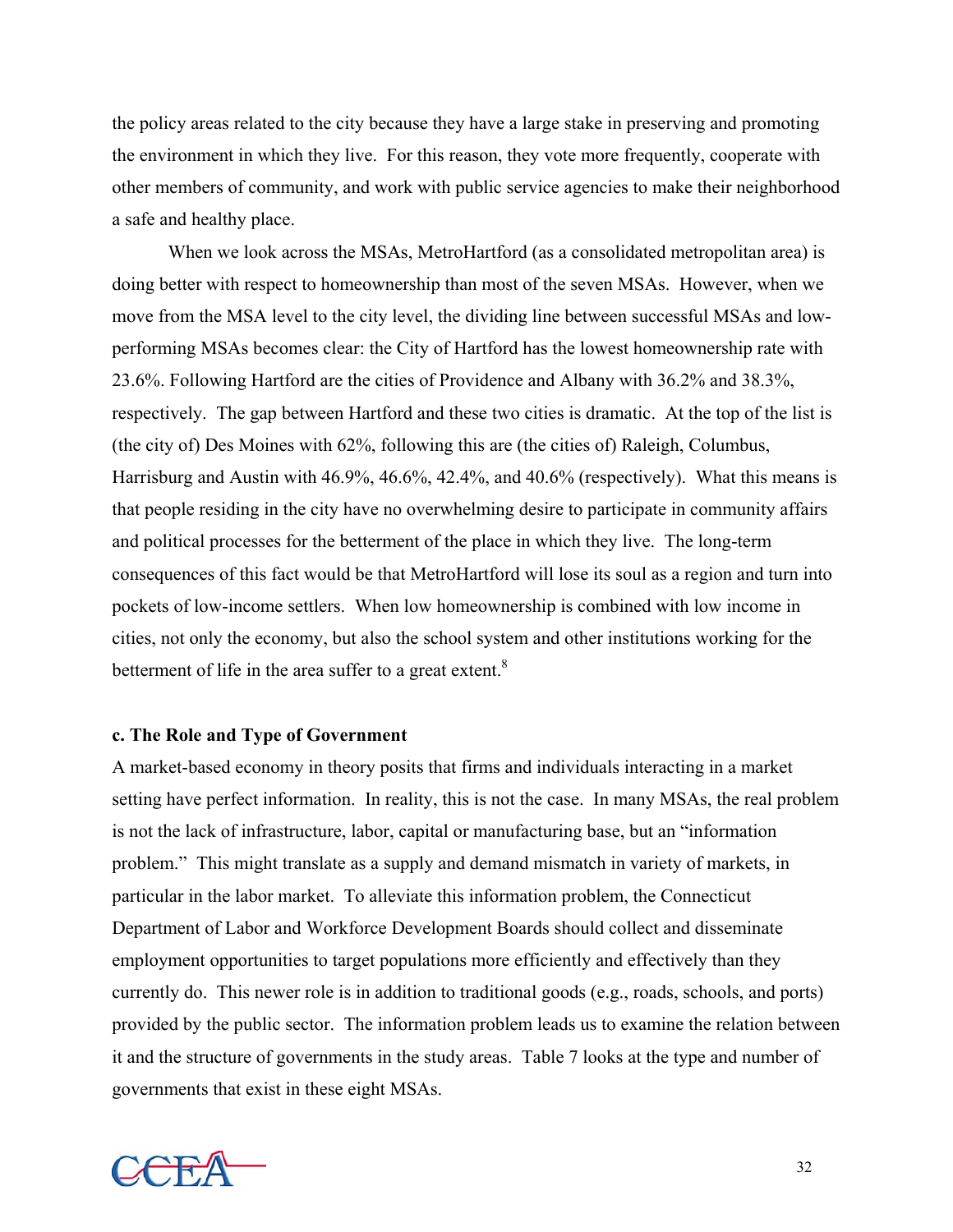| $MSAs\wedge$ | Hartford, CT  | Providence,  | Albany, NY         | Columbus,  | Harrisburg,    | Des Moines, | Austin, TX | Raleigh, NC  | <b>Notes</b>       |
|--------------|---------------|--------------|--------------------|------------|----------------|-------------|------------|--------------|--------------------|
| Variables    |               | RI           |                    | OН         | PA             | 1A          |            |              |                    |
| Type of      | No County     | No County    | <b>Weak County</b> | County     | County         | County      | County     | County       | Information        |
| Government   | Government-   | Government   | Government         | Government | Government     | Government  | Government | Government—  | was taken          |
|              | Weak          | —Strong      | -Strong            |            | —County        |             |            | Three Cities | from the web       |
|              | Mayorship-    | Mayorship    | Mayorship          |            | Level          |             |            | Council to   | pages of these     |
|              | Council-      |              |                    |            | Consolidation  |             |            | promote      | MSA <sub>s</sub> . |
|              | Manager Form  |              |                    |            | <b>Efforts</b> |             |            | development  |                    |
|              | of Government |              |                    |            |                |             |            |              |                    |
| Number of    | 4 Cities; 55  | 9 Cities; 32 | 6 Counties         | 6 Counties | 4 Counties     | 3 Counties  | 5 Counties | 4 Counties   | Places Rated       |
| Governments  | Towns in 6    | Towns        |                    |            |                |             |            |              | Almanac.           |
| within each  | Counties      |              |                    |            |                |             |            |              |                    |
| <b>MSA</b>   |               |              |                    |            |                |             |            |              |                    |

**Table 7 Government Structure, Eight MSAs and Their Comparison**

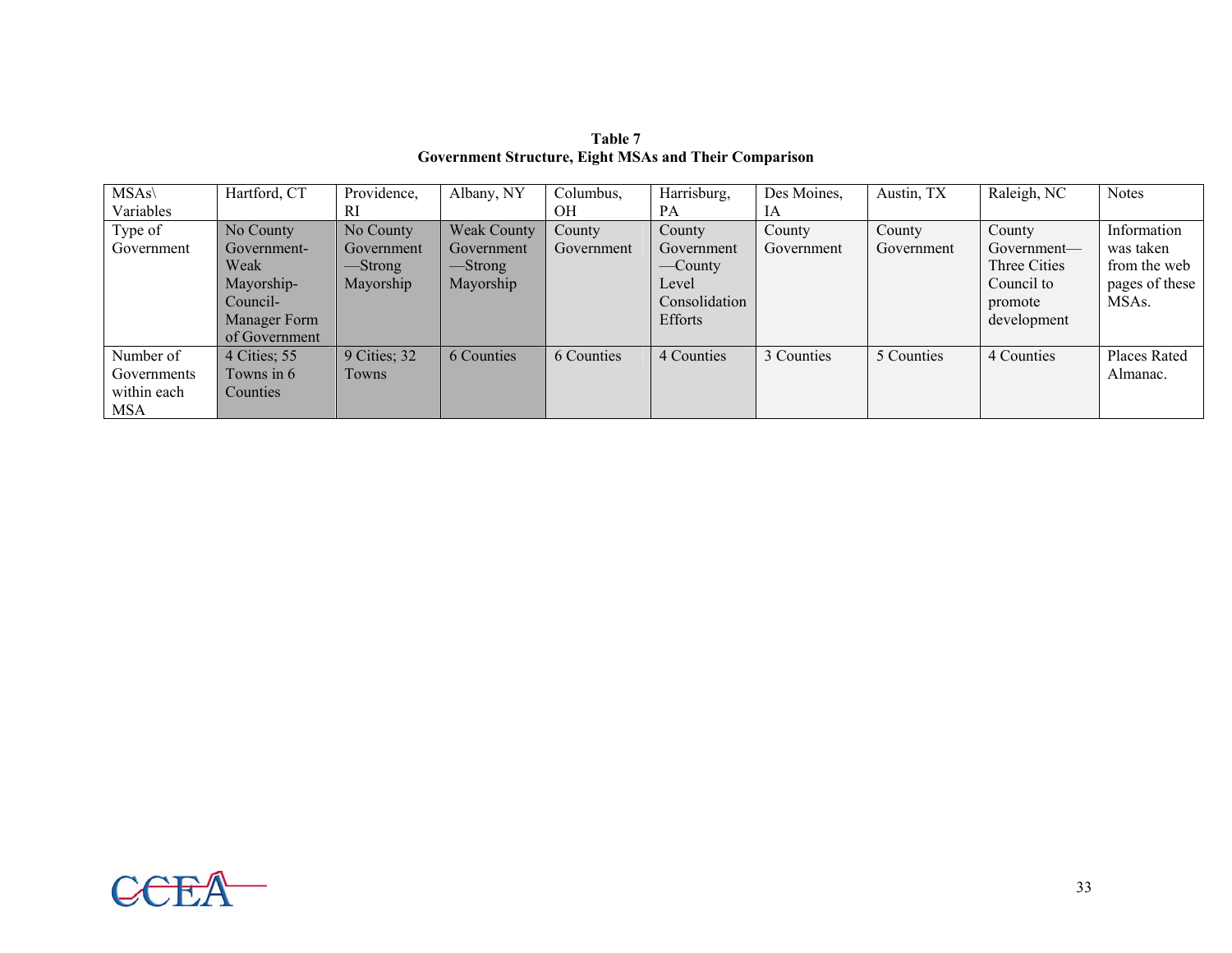A decreasing employment rate, an increasing income gap, large population shifts from the Hartford MSA to other places and from city to the suburbs within the MSA are some of the indicators of the dynamics taking place in MetroHartford. The resulting problems are increasing residential segregation, high perception of crime, lack of effective delivery of social services, and increasing health problems, which to some extent result from the lack of effective and efficient information dissemination. This is the reality when we compare MetroHartford with our seven other MSAs. It is logical to conclude that the City of Hartford should reorganize itself to forcefully address the problems above. When we look at the successful MSAs, we see increasing efforts to organize local governments at the county level (Harrisburg, Durham).

### **1. Type of Government**

When we look at the types of government across the eight MSAs, one thing becomes clear: low performing MSAs have either no county government or weak county government. Providence and MetroHartford fall into the former and Albany falls into the latter category. Among these three, Providence and Albany have a strong mayor form of government, while the City of Hartford has a council-manager form with a weak mayor type of government.

Successful MSAs, such as Raleigh, Austin, Des Moines, Harrisburg, and Columbus have county governments. And, they are effective in addressing socio-economic problems that their communities face. Significantly, Harrisburg is considering county level consolidation of all local governments and regional level tax-base sharing in an effort to increase the competitiveness of the region. Raleigh has the Triangle J Council of Governments to oversee economic activities in the region.<sup>9</sup> The Harrisburg and Raleigh examples point to one important success factor: establishment and development of a research corridor (industrial parks, high-tech centers, and research parks) with the active cooperation of governments in the region. Raleigh has it, and Harrisburg is advancing the idea with some significant projects like a rail system to connect Harrisburg to Pittsburgh and Philadelphia. We believe it is important to mention here that Philadelphia has just reorganized its government and institutions and reversed the economic trend in the city (which was highly indebted and declining, but now is developing).<sup>[10](#page-44-9)</sup>

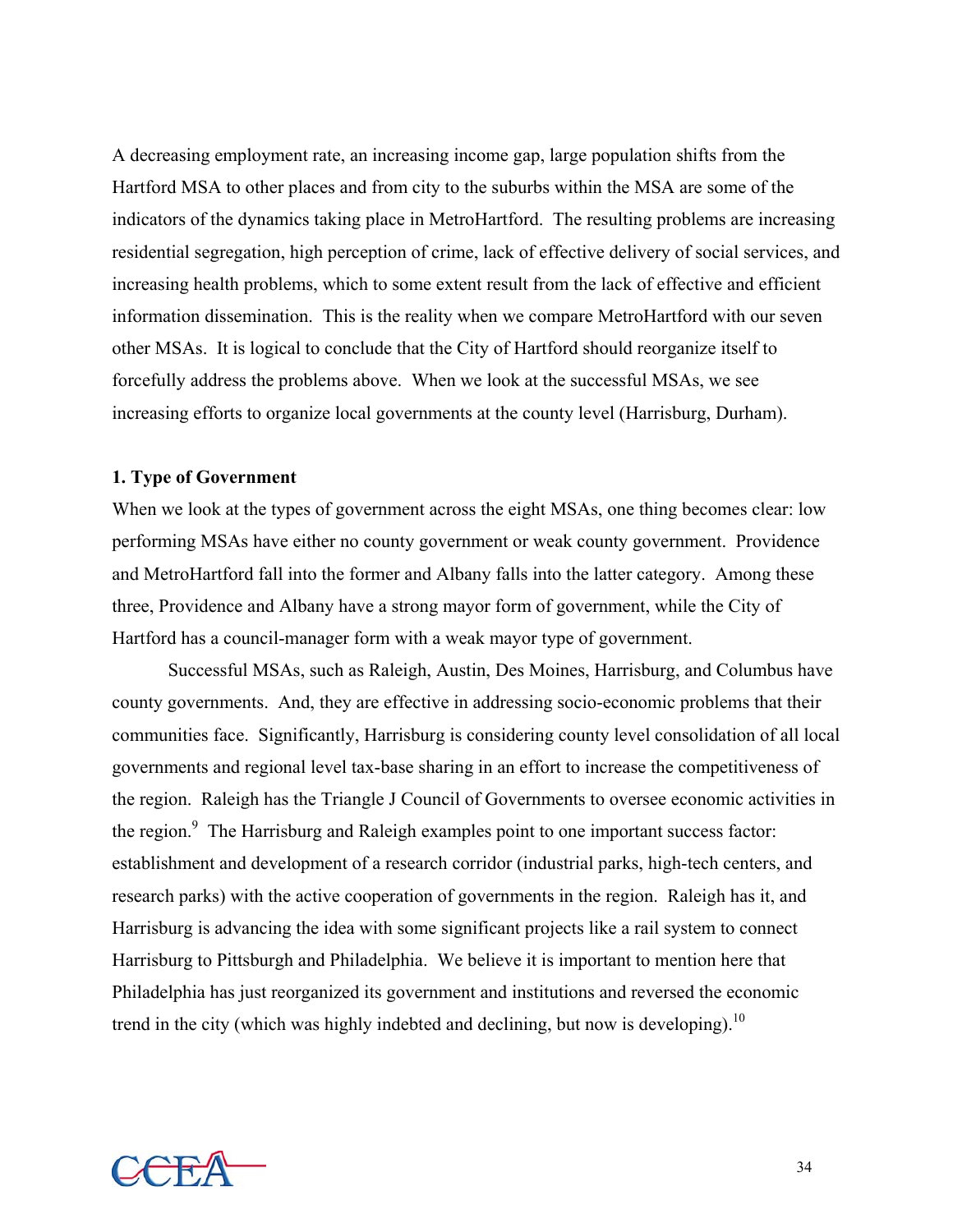# **2. Number of Governments**

*The number of governments* within each MSA also varies across the eight MSAs. Such successful MSAs as Austin, Raleigh, Des Moines and Harrisburg have county-level governments, and, the number of counties as effective decision-making units is between 3 and 5. When we move from the high performing ones to the low performing ones, the number of effective decision-making units starts increasing, and we observe a shift from county government to city and town governments as a decision-unit.

With respect to the information problem, fragmented and parochial governments are not efficient at solving the information asymmetries that exist in the region. We conclude this as one plausible result of the structure and number of governments of high-performing MSAs.

# **IV. Policy Implications and Suggestions**

The foregoing analysis suggests and implies general policies for improvement at all levels of geographic and political aggregation within Connecticut.

- $\cdot$  In order to retain and fully employ population in the region, MetroHartford should establish a centralized job-training center, and, credit programs for minorities and women. To create and implement these programs, government and business collaboratively should play a leadership role in a way that creates trust among minority groups and businesses, and generate a belief in the populace that cooperation will produce concrete results rather than just rhetoric.
- $\div$  To attract and retain more businesses to/in the area, MetroHartford should consider the following reforms and programs:
	- $\triangleright$  Increase the distribution and warehouse capacity as in Columbus;
	- ¾ Harrisburg, Austin, Des Moines, Raleigh, and Columbus provide a belt-way for easy access to the various parts of their cities. Hartford should consider alternative transportation strategies as in the CRCOG Regional Transit Strategy;
	- $\triangleright$  Simplify the regulatory environment and coordinate a tax incentives plan at the MSA level;
	- $\triangleright$  Reinforce the role of the Connecticut Capitol Region Growth Council to provide a one-stop center at the MSA level to help businesses go through the relocation process as in Austin;

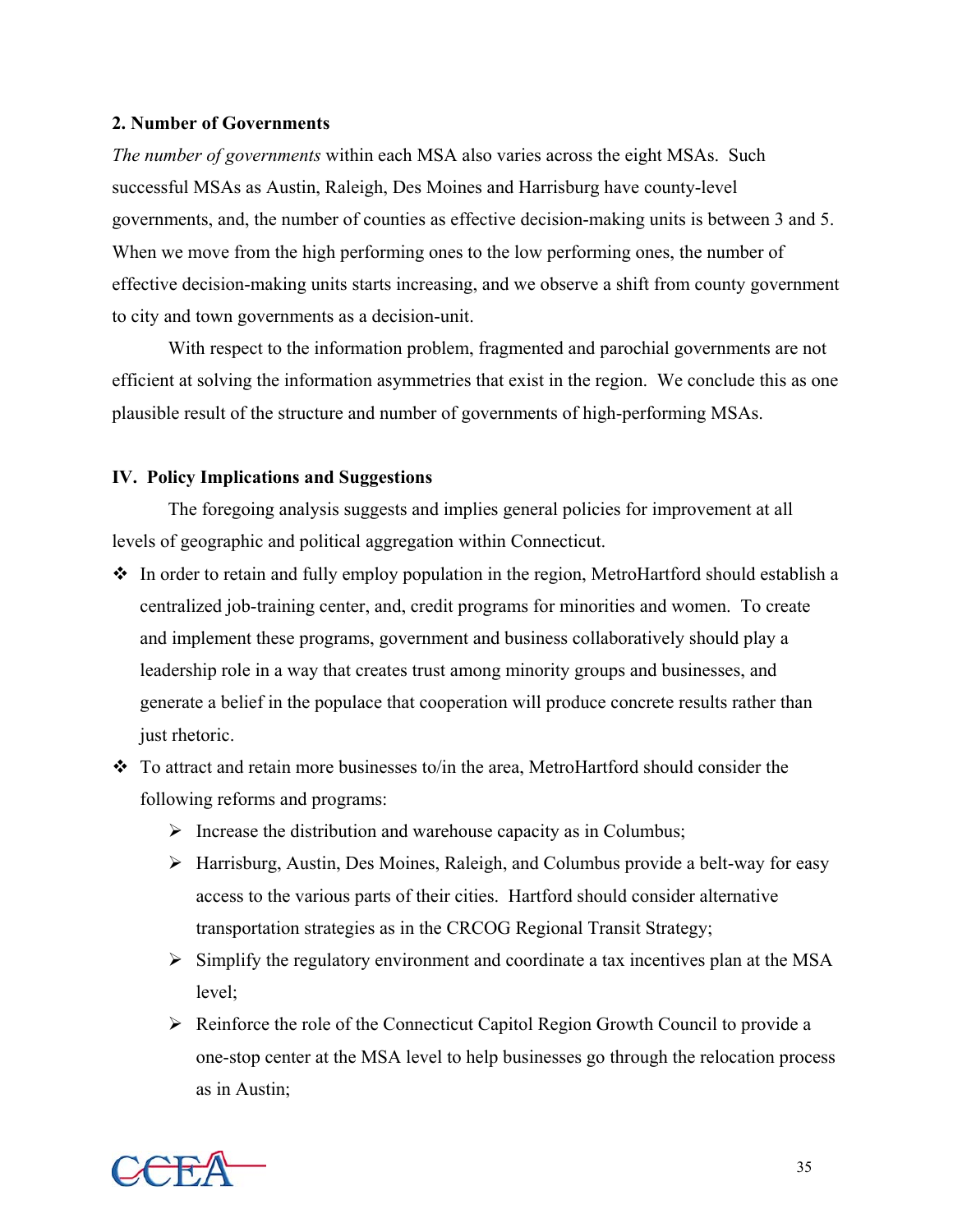- $\triangleright$  Eliminate the taxes and other regulations that directly or indirectly generate discriminatory practices against small businesses (e.g., Property Tax Cap and Surcharge scheme in the City of Hartford);
- $\triangleright$  Establish connections between government, community leaders and businesses as in Harrisburg to determine the needs of communities and discuss and generate solutions for problems. The MetroHartford Millennium Project has already started this process; and,
- $\triangleright$  Create incentives to remediate brownfields. Seek regional solutions to this problem because business incentives alone might not be enough to remedy this problem.
- Create mechanisms to diversify the economy. The first step, already completed by the Millennium Project, identifies the industries that are strong in the region. The second step is to evaluate what kinds of industries or services are missing in the region (e.g., miscellaneous business services are missing in MetroHartford, especially in urban neighborhoods). Finally, create incentives to attract needed businesses and industries to the region.
- $\div$  To retain the workforce in the region and increase the employment rate of inner-city residents, authorities should develop policies to prevent further out-migration, and, attract people from outside the region, and, they should devise policies to educate the existing workforce through remediation and improve the K-12 system. For example, regional funding of school systems, regional choice of schools to attend, increased investment in and destigmatization of vocational schools, will improve regional attractiveness, provide higher quality education, and offer an attractive alternative to college. Millennium has started a modest program to recruit young professionals to work in the region, as well as, established a training program for construction workers.
- Socio-economic productivity: Considering the strengths and weaknesses of MetroHartford in this category, the following suggestions would improve its standing:
	- $\triangleright$  Develop mechanisms or institutions that address labor supply and demand mismatch in the area. A job bank at the MSA level administered by the effective collaboration of government, businesses and community leaders might be useful. For example, when companies decide to relocate to Austin, the job bank established there helps them find employees. Under the Workforce Investment Act, these recommendations will be realized.

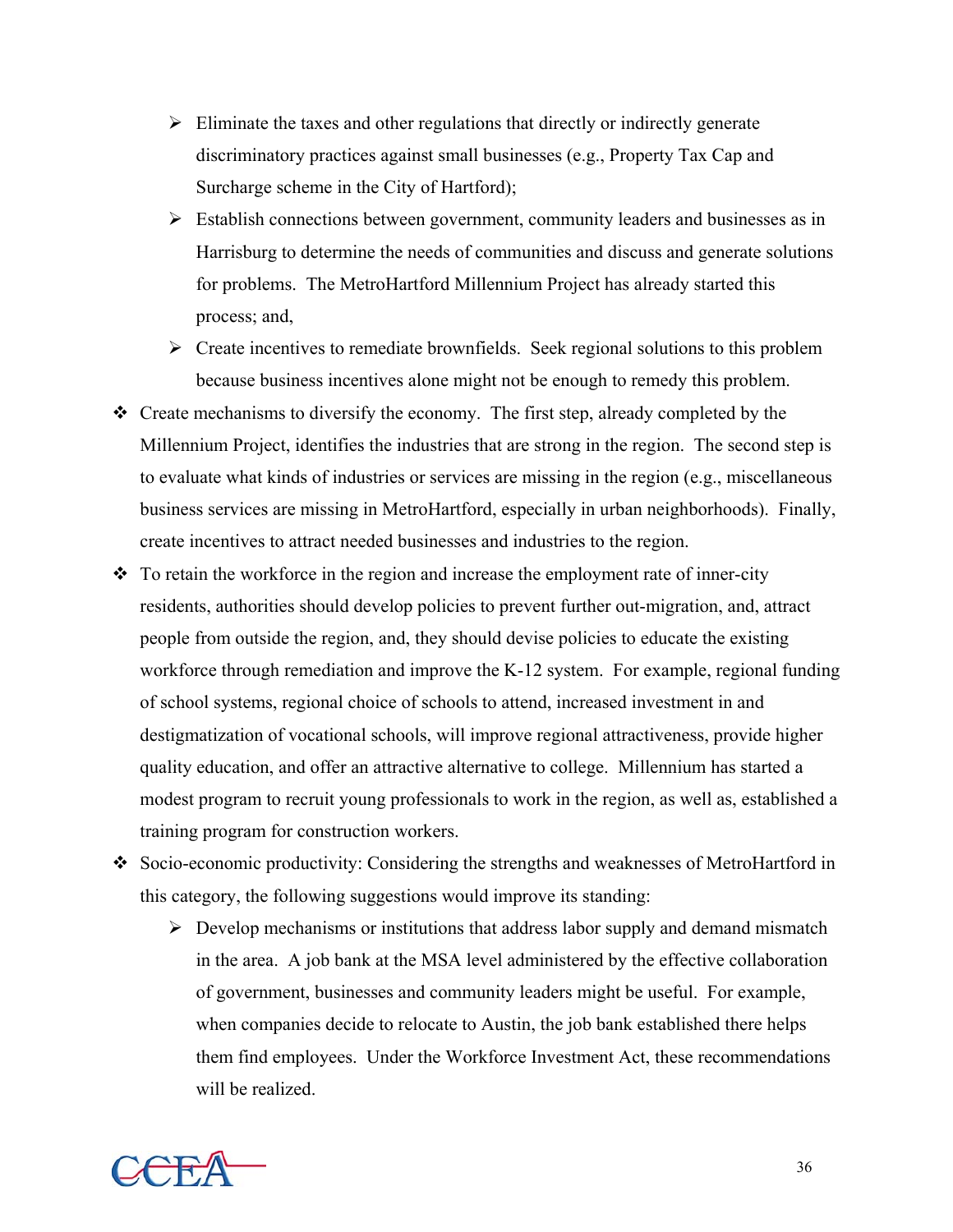- $\triangleright$  Expand a school-to-work program under the leadership of local governments, CBIA, and Chambers of Commerce as in Harrisburg to reduce unemployment and retain high school and college graduates in MetroHartford.
- $\triangleright$  Eliminate the provisions such as 5-year limit on the Loss Carry Forward that discourage innovation and creativity. When compared with Austin and Raleigh, patents per 1,000 population in MetroHartford are relatively low.
- $\triangleright$  Promote university-high school-business cooperation by establishing research parks as in Raleigh's Research Triangle Park, or as in Des Moines' biotech research corridor, or as in Columbus' \$25 million research park project, and in Harrisburg the research park initiative. For example, the high concentration of colleges and universities along the I-91 corridor (including UConn), could be the seedbed of a research park for the photonics and biotech clusters, for example.
- $\triangleright$  Continue to encourage local businesses to hire interns from local universities instead of importing them from other areas. This increases the retention rate of the workforce in the region. Raleigh encourages firms to hire local MBAs as interns and potential employees for this purpose. Millennium has initiated an intern events program to encourage college students to consider Hartford as a place of employment after graduation.
- $\triangleright$  Increase the number and quality of vocational schools as in Harrisburg to improve the quality of the workforce and provide additional resources to existing vocational schools. Moreover, improve the image of vocational schools through high school, government, neighborhood and business community cooperation, and regional marketing. Further, the workforce training system in Raleigh would be a good example to replicate in MetroHartford. Community technical colleges in the Raleigh area are fully integrated into the economic system. The state finances these schools, and they provide free job training for companies looking for qualified workers. This customized demand-driven job training system might be a good way to provide job training in MetroHartford. In this way, instead of creating a new organization, we fully utilize an existing community asset and encourage cooperation among businesses and schools. Millennium has successfully completed a training program in precision machining and financial services. As a result, a broad consortium of

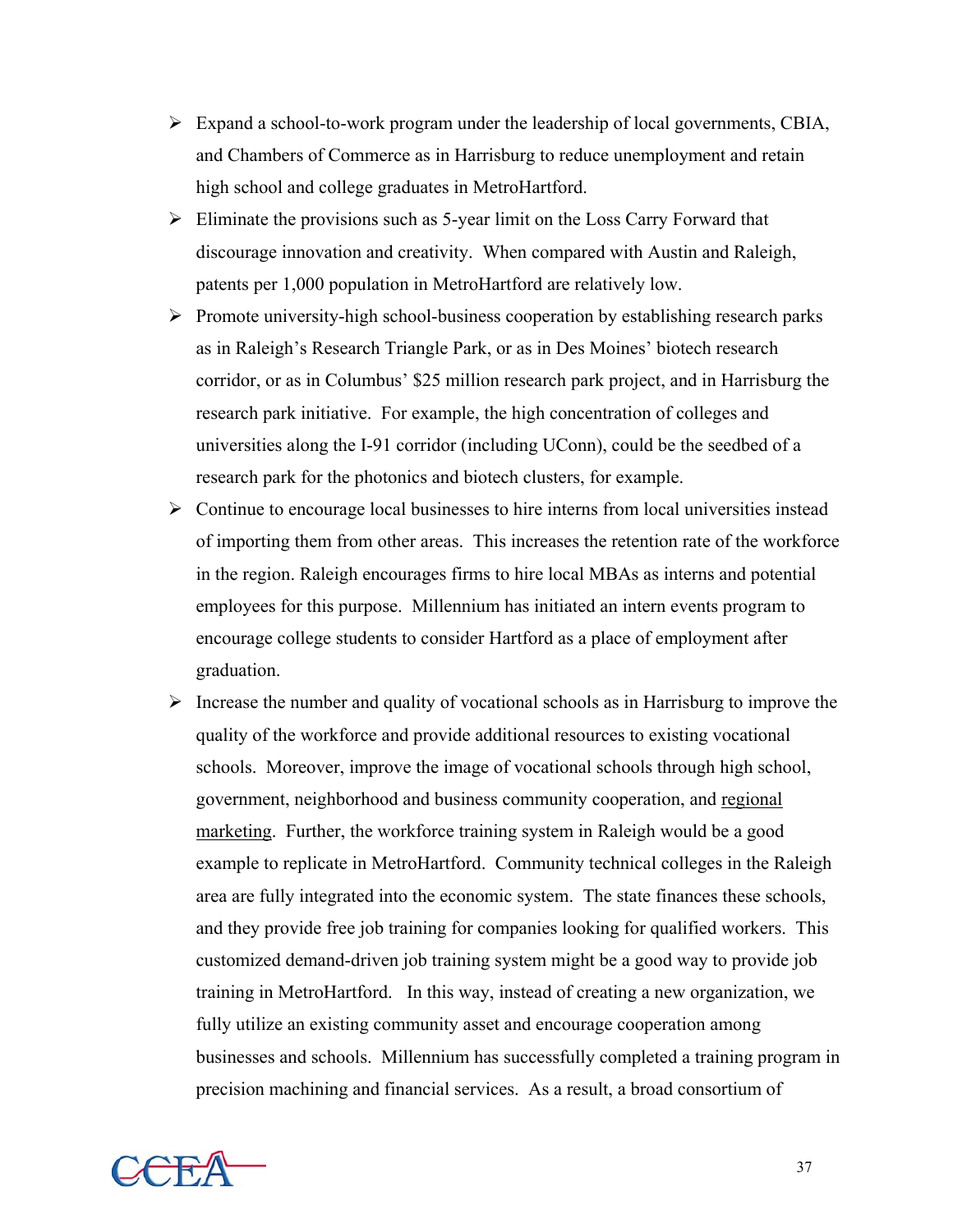aerospace components manufacturers has been formed to address skill acquisition and improvement.

- Make the local government business-friendly and eliminate uncompetitive tax structures by analyzing and implementing successful practices. An analysis of tax systems in Columbus, Austin, Raleigh, Des Moines and Harrisburg might provide important insights into which system is best applicable to Hartford. Analyze the mandated costs to business in Connecticut, such as environmental compliance, health care, unemployment insurance, and, workmen's compensation to determine the disincentives and uncompetitive climate they create. Evaluate existing incentive programs and devise a variety of new ones (e.g., tax credits, infrastructure development programs, and opportunity funds) for businesses. For example, there is no property tax on machinery and equipment in Des Moines. In addition, there is no corporate income tax on sales outside Iowa. Analyze and recommend changes to Connecticut's three-factor corporate tax system that improve manufacturing and service industries competitiveness. The tax structure should be revised in a way that takes into account the requirements of the modern economy  $(e.g., \text{ technology friendly})$ . This means a tax structure that is simple, transparent, flexible and generates less burden on people and businesses vis-a-vis other MSAs by reducing certain taxes and cost-increasing programs (e.g., "not a right to work" status of the state).
- $\triangleleft$  Increase the capacity of Bradley International Airport by expanding warehouse facilities around it for perishable and non-perishable goods. This will significantly increase economic dynamism in MetroHartford. In Columbus, for example, there are about 150 public and private warehouses; airport facilities are good; and more than 1,200 trucks originate or end their trips in Columbus daily.
	- $\triangleright$  Utilize the existing foreign trade zone #71 in Windsor Locks, and create sub-zones to attract people and businesses to the area thereby stimulating the regional economy. Austin is one good example to follow: A number of foreign trade zones around the city increases economic vitality and socio-economic productivity in the region. Make the airport truly international by expanding customs facilities and introducing direct flights to Europe and Asia.
	- $\triangleright$  Connect the airport and cities of Hartford and Springfield in a way that people can utilize airport facilities easily and efficiently (e.g., Amtrak rail spurs).

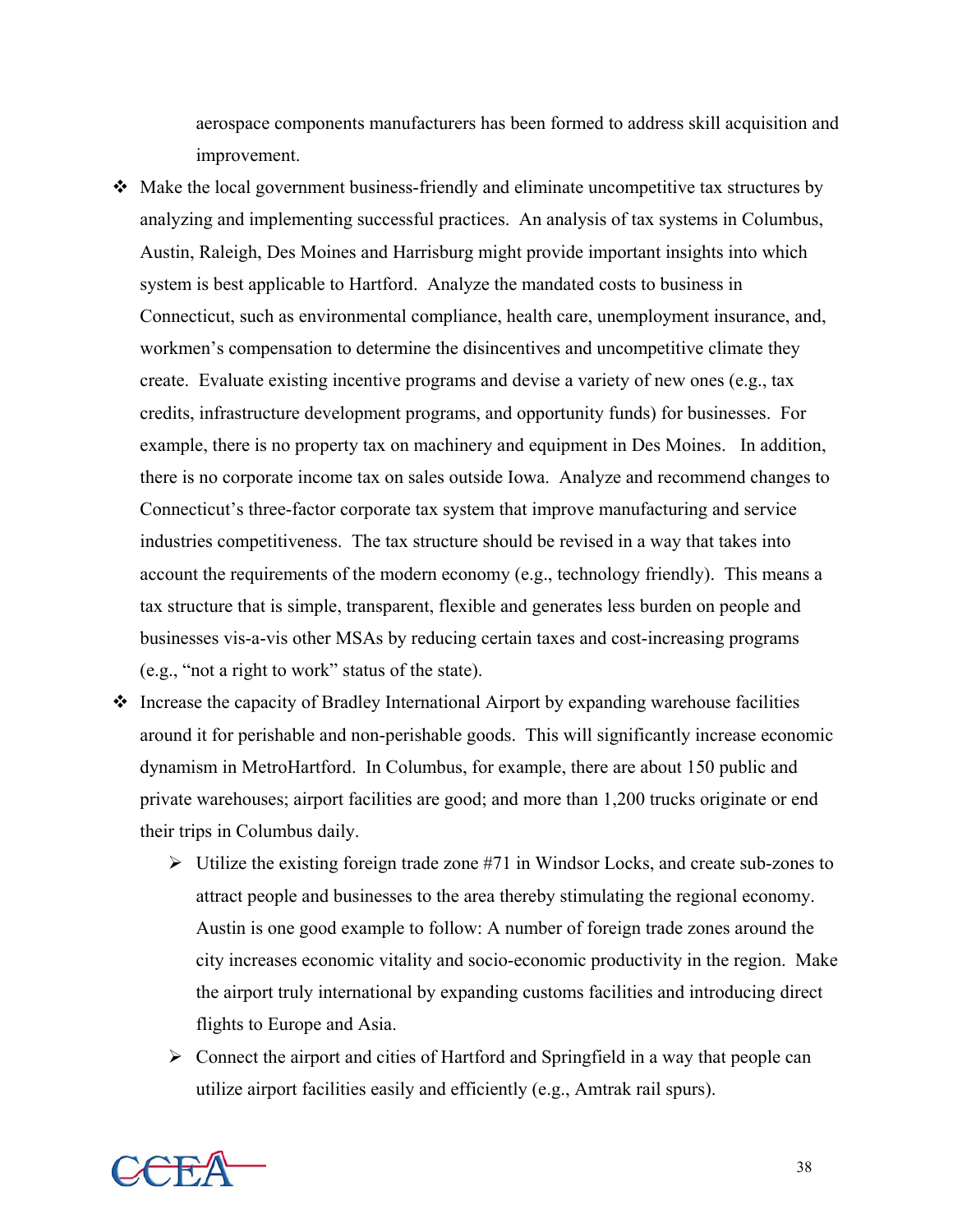- Local governments in collaboration with local businesses and community leaders should initiate an aggressive marketing campaign as in Raleigh, Des Moines, and Harrisburg to target businesses and tourists. Moreover, they should address the social and economic problems such as (perceived) safety, security and parking that discourage visitors from coming to the city.
	- $\triangleright$  The plans to establish a convention center in Hartford should be implemented immediately. An organization that comprises the leading figures of government, travel associations, hotels and motels, the retail sector and community leaders should be formed to pursue an aggressive regional marketing campaign with a well-designed web page.
- To improve voter turnout, government should encourage increased involvement of high school students in community affairs and services. Employer-community relationships should be strengthened, and employment opportunities should be considered to increase the average income level and reduce the number of unemployed and underemployed people in the inner cities of the region.
- $\cdot$  In the context of income difference, voter turnout and social capital, two points deserve more attention:
	- 1. Government leadership is necessary to bring people in neighborhoods and communities together by establishing communication networks among them<sup>11</sup>, establishing institutions to remove information problems and breed trust instead of distrust among communities, and by encouraging women and minority business initiatives, and by ensuring that all minority groups are involved in and benefit from development projects, for example as in the Raleigh Business Assistance Program;
	- 2. Increased job opportunities and job training and language learning facilities to integrate linguistically isolated populations into society should be created with the leadership of government and with active cooperation from business and community leaders as well as schools<sup>12</sup>. Harrisburg is pursuing these kinds of policies to increase dialogue among communities.
- $\cdot$  In the context of social capital and residential segregation, following some basic points drawn from the above discussion, we recommend that:

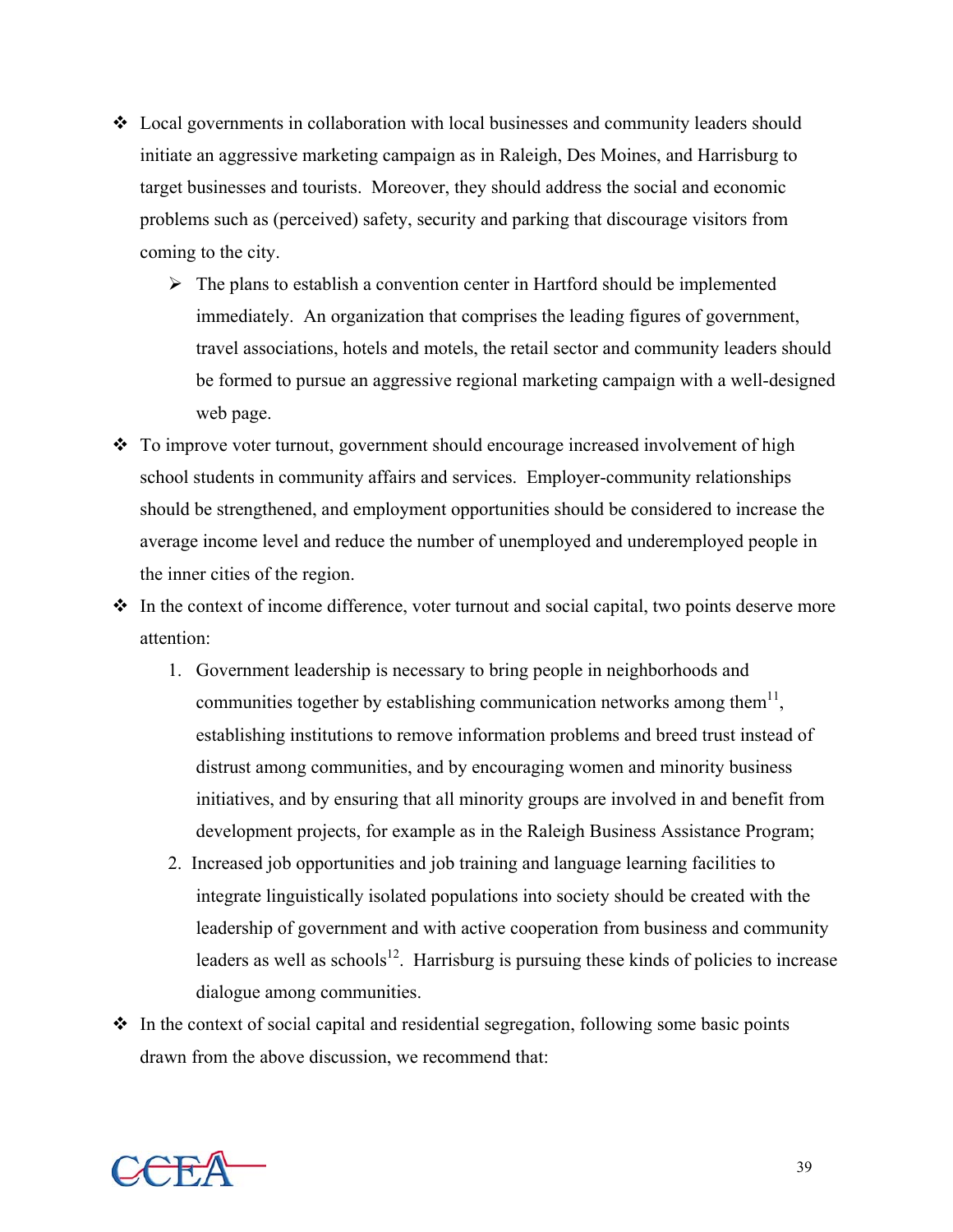- $\triangleright$  An understanding should be developed among leaders and communities through a variety of civic education programs that diversity is good for the economy and society. Acting in this spirit, the MetroHartford Millennium Project presented good examples of these programs by initiating "Community Conversations on Race", establishing a communication process among various neighborhoods, creating the Hartford Education Partnership to encourage business and parent involvement in the education system, and, conducting civic capacity studies.
- $\triangleright$  The school system should be reformed in a way that encourages racial balance in schools. The current public school enrollment figures in the Hartford School District show that about 99 % of the enrolled students in some schools are from minority groups. Efforts to create a racial balance is evidently not working as some schools reported, "nothing was done in 1997-98 education year" to create racial balance and understanding as mandated by State law.
- $\hat{\mathbf{v}}$  The City itself turned into highly segregated residential areas with dramatic income and wealth differences between "haves" and "have-nots." About 67 percent of the occupied housing stock is renter-occupied with an increasing number of vacancies. The immediate effect of this is a low-level of civic participation in Hartford. If the trend continues, the situation will worsen and drain the economic and social resources of the city. Governments and the business community should work together to make low-income residents home owners by helping them to obtain credit. Governments should make residents of the city aware of the availability of affordable federal loans to finance a house. The information problem in the housing market should be addressed by government in a systematic way so that everyone can have information about what is going on in their communities.
- $\cdot \cdot$  In the context of the number and type of governments, the implications of the current structure for MetroHartford are that:
	- $\triangleright$  Small is not always good. If we are talking about MSA level performance, we should better have a MSA level (or close to it) decision-making unit (like the three city councils in Raleigh). As in economics, scale effects are relevant in the geographic jurisdiction of government.
	- $\triangleright$  Organize local governments at the county level as in Harrisburg to achieve the status of top performing MSAs. Decentralized government is considered good in some

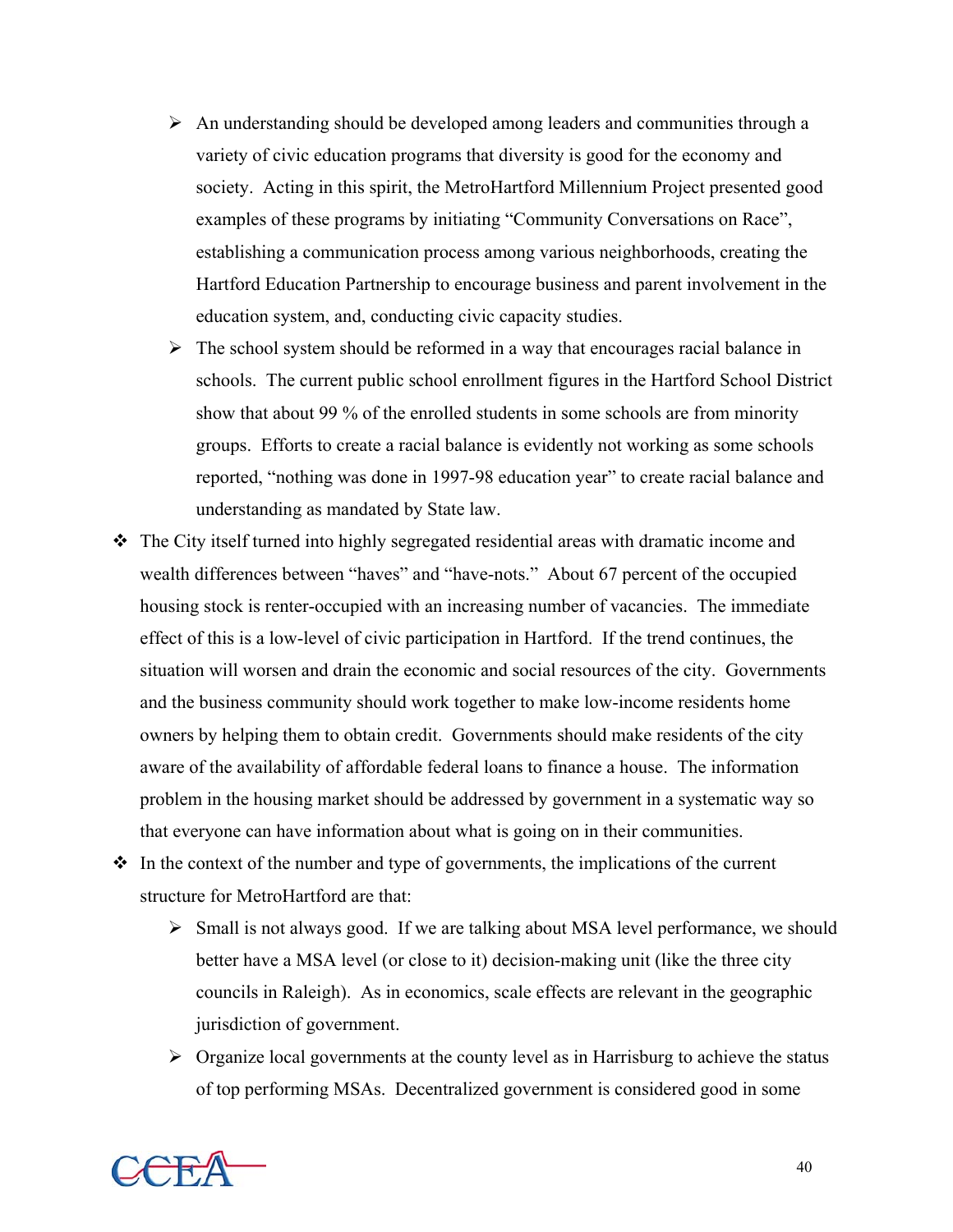cases, but already this system of governance is at work here. This tends to create very distinct identities at the town level and associated interests become entrenched into the local institutional arrangement. In this case, it is very hard to bring these local identities together, which might have very conflicting interests if they see competition among them as a zero-sum game, to develop effective policies that would succeed in the region overall. It is impossible to achieve efficiency and effectiveness at the MSA level if there are a significant number of small units. Regional cooperation leads to the development of regional assets that could not be realized with local resources. For example, a regional taxing authority could develop educational and transportation assets that would be impossible at the municipal level.

- $\triangleright$  The balance between centralized and decentralized governments is crucial and the issue here is not actually choosing one form of government over another. The real issue is that if we are evaluating the performance of MSAs vis-a-vis each other, then we should make sure we have a form of government that effectively and efficiently oversees the economic and social activities at the MSA level. Moreover, whatever form of government currently exists, it needs to evaluate its effectiveness and efficiency by aggressively seeking citizens' input about a variety of services provided by local governments.
- $\triangleright$  The City of Hartford has retained a consultant to help reinvent its government. The results would avoid redundancies, increase efficiencies and citizens' confidence in government. A feasibility study should be conducted for the possibility and utility of charter reform to have a significant impact on the regional economy. Charter revisions should then be put to referendum.
- $\triangleright$  The City of Hartford should initiate a citizen survey to evaluate its own performance in a variety of areas. Austin has been doing this kind of survey for a long time. They are randomly choosing 500 people every year and asking them how they feel about their government services.
- $\cdot \cdot$  To improve adult literacy, MetroHartford should devise programs to remediate the K-12 education system, and utilize the community college system to improve the level of adult literacy. Community, government and business cooperation in this area should provide

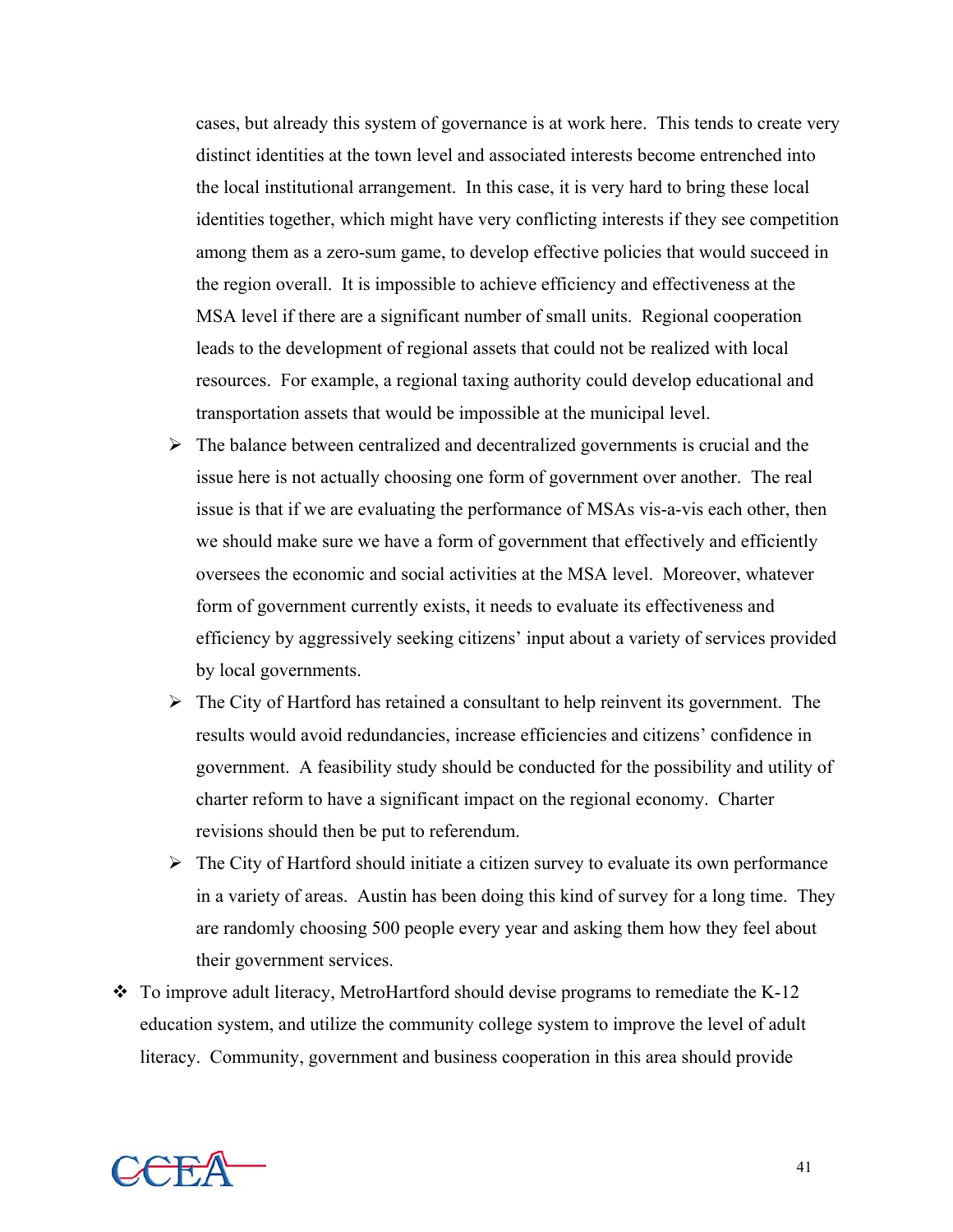encouragement in terms of promoting night schools and stimulating people to attend those schools.

- Seek regional level harmonization because there are various overlapping jurisdictions in certain towns, economic areas, and/or empowerment zones.
- $\bullet$  Success of the MSAs in the coming years will be measured by how successfully they transformed their economies into a high-tech economy. MetroHartford's standing in this area is below average according to Milken Institute's high-tech MSAs ranking. Priorities should be assigned to these areas starting from schools to households, that is, introduce technology to the public schools and make MetroHartford one of the best and most wired-MSAs in the U.S in terms of the number of households connected to the Internet.

*What should be done?* Government reorganization including Hartford City charter reform is necessary. The often-advanced argument about Hartford is that Connecticut is a small state, and there is no reason to go through a reorganization process. Moreover, new institutions in certain areas are not necessary because state institutions are already doing the job. This kind of argument seems reasonable, but examining MetroHartford's performance vis-a-vis similar MSAs, MetroHartford needs to organize itself to compete with them. Its geographic size might be small, but in population terms, MetroHartford is bigger than six of the MSAs analyzed here. Individual cities may not have the resources to address regional problems, so that regional taxing jurisdictions may provide the needed authority and resources to build and support regional assets. As in Columbus for example, there are town, city, and county level taxing entities, as well as educational taxing jurisdictions and special taxing authorities for convention centers. Denver (not in our sample) has a regional airport authority with taxing authority. We need to develop more people-oriented policies than place-oriented policies, which emphasize the quality of people and their interactions rather than the sheer size and attributes of the region.

# **V. Future Research**

The analysis and indicators presented here are at the MSA level. The emphasis on MSA level features, however, might gloss over some important issues at the city level. In many MSAs, the central city is the driving force in the overall performance of the regional economy. What is going on at the city level has significant implications at the MSA level. For this reason, it is important to look at the

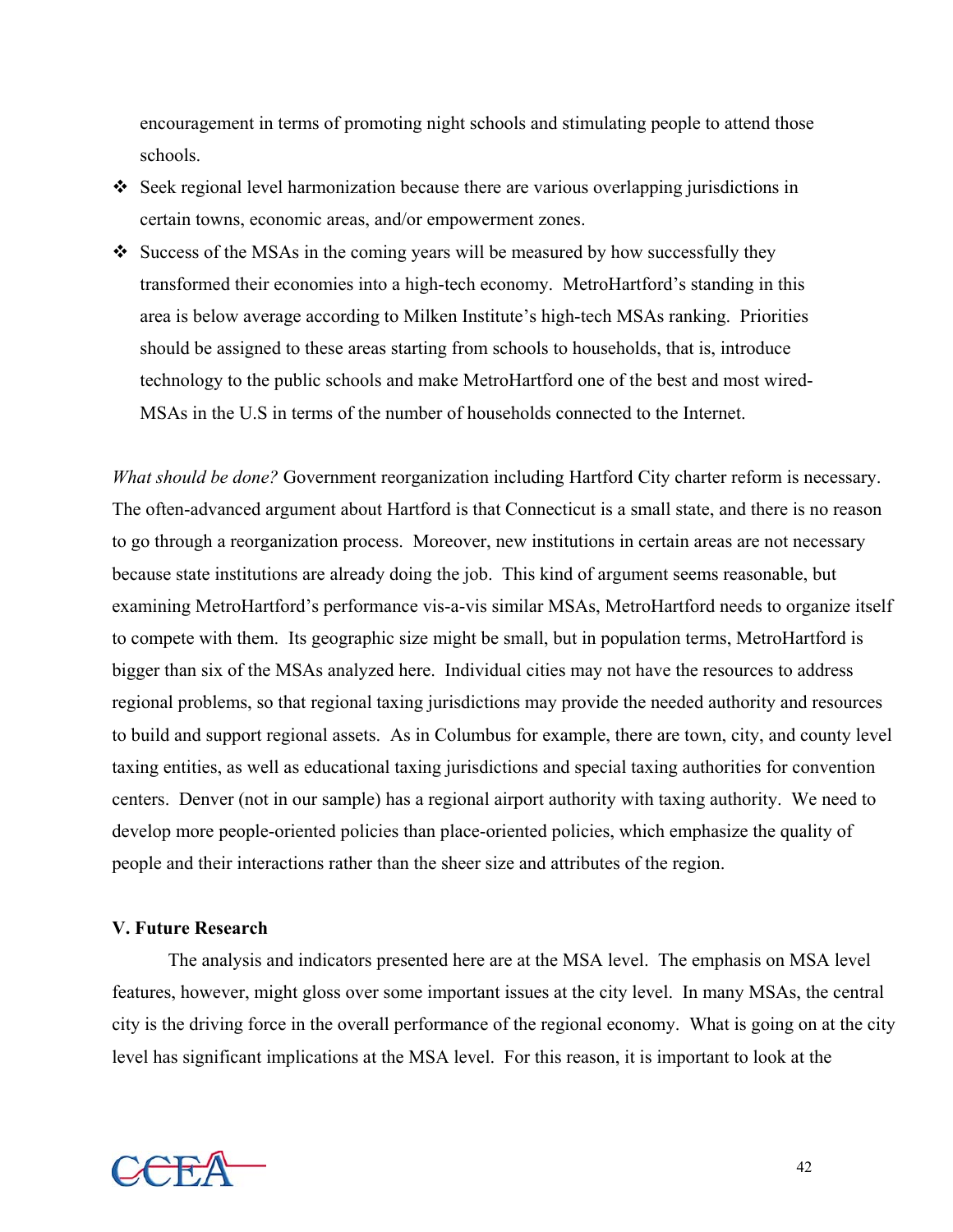differences in certain economic and social areas between the city and MSA, and explore what those differences mean for the entire regional economy.

Data limitations (data for some variables are available only for the 1990 census year), reduce the power of this analysis to a certain extent. As data become available in the next census, it is important to look at how MetroHartford has progressed in the last decade and look deeper at processes at the city level.

Finally, a study that focuses on how other similar MSAs have organized their governments, and that examines what is working and what is not might shed significant light on how MetroHartford should reorganize itself. For this purpose, a preliminary study that maps out the institutional structure of local government (city and town), connections among these institutions, authority structure, functions of each institution (which institutions do what), and direction of responsibility (who reports to whom) might be very instructive.

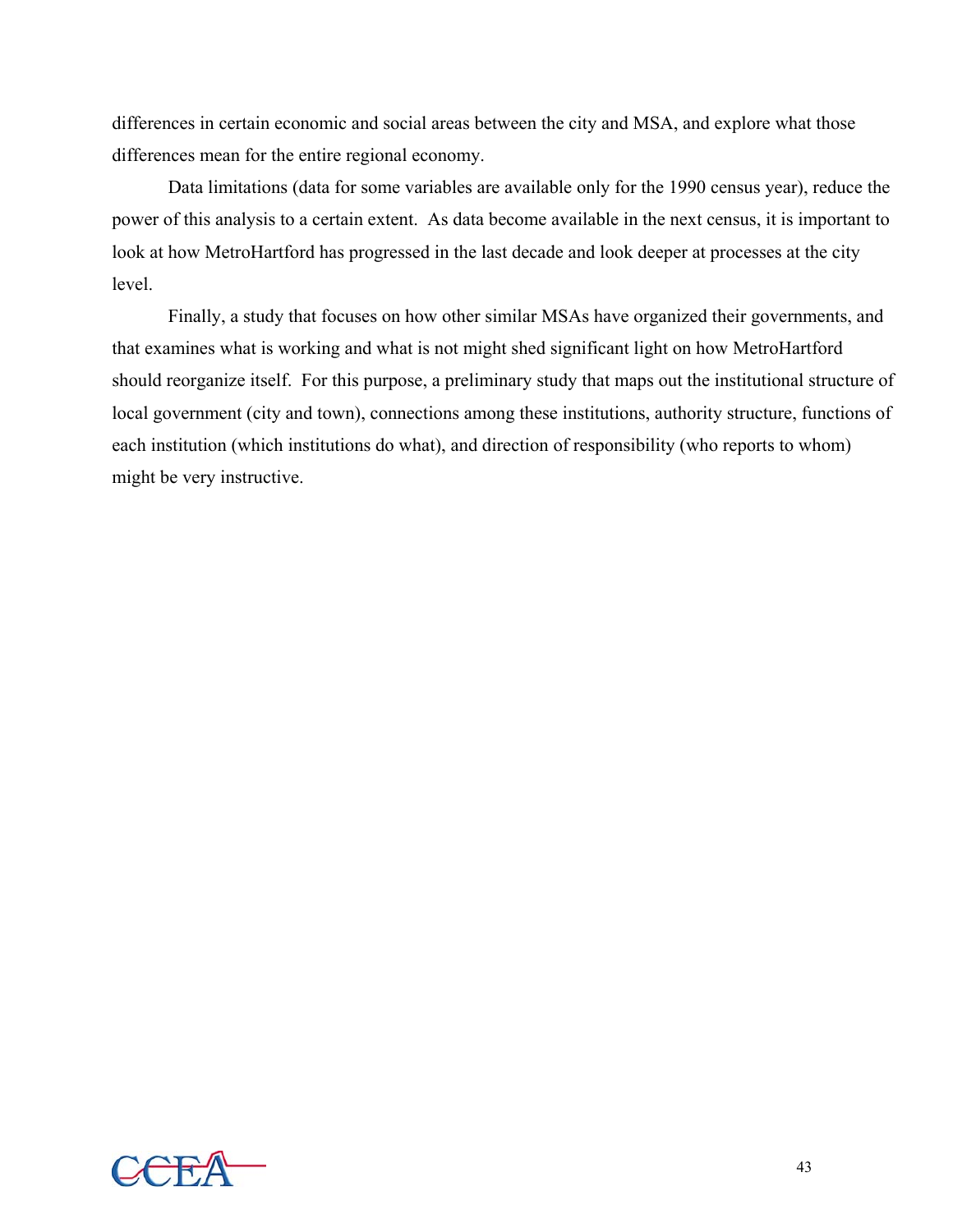### **VI. Endnotes**

<sup>1</sup> A metro area can be defined as either a place with a minimum population of 50,000 or an urbanized area and total population of at least 100,000 (75,000 in New England) (Census Bureau definition). A metro area comprises one or several counties, cities and towns.

 $2$  This program is part of the localized and customized version of the Small Business Administration (SBA) loan programs. With active cooperation among the SBA, local banks, local business and community leaders, this federal loan program might be turned into a customized financial source of minority and women business initiatives. Creating a minority and women business incubator might significantly increase the number of minority and women businesses in MetroHartford. In terms of hispanic businesses per hispanic population, MetroHartford (17.45) is far behind the other MSAs (Columbus 59.37, Raleigh/Durham 33.89, Providence 28.90, Des Moines 26.93, and Harrisburg 20.83). In terms of black businesses per African-American population, MetroHartford (19.87) is behind Des Moines (26.25), Columbus (23.66) and Raleigh/Durham (21.93).

 $3$  These crime figures reflect the trend between 1992 and 1997. In the last couple of years, the Mayor of Hartford initiated a major campaign to reduce crime in Hartford. Though the actual crime rate is declining, the "perception of crime" is still very much there. To eliminate the perception of crime, a major media campaign is necessary.

<sup>4</sup> Many of these kinds of programs are either recently initiated or too young to measure their success at this stage.

 $<sup>5</sup>$  The downtown Strategy initiated by the Mayor's office is already in place to address safety and parking</sup> problems in downtown Hartford.

 $6$  When we talk about "income gap," we usually mean the difference between the average income of the richest 20 percent and the poorest 20 percent in society. *Income difference* as explained in this study shows us how skewed the income distribution is in a city or MSA, but does not reflect the real income gap between rich and poor.

<sup>7</sup> Residential segregation is measured by a dissimilarity index, which shows the number of minority groups that should move to other areas to have a balanced population across all residential areas. If the index value is close to 1, this means society is highly segregated.

<sup>8</sup> There are a variety of programs to make low-income residents homeowners, such as HUD programs. However, a majority of low-income residents do not know how to take advantage of these programs. Some employers in